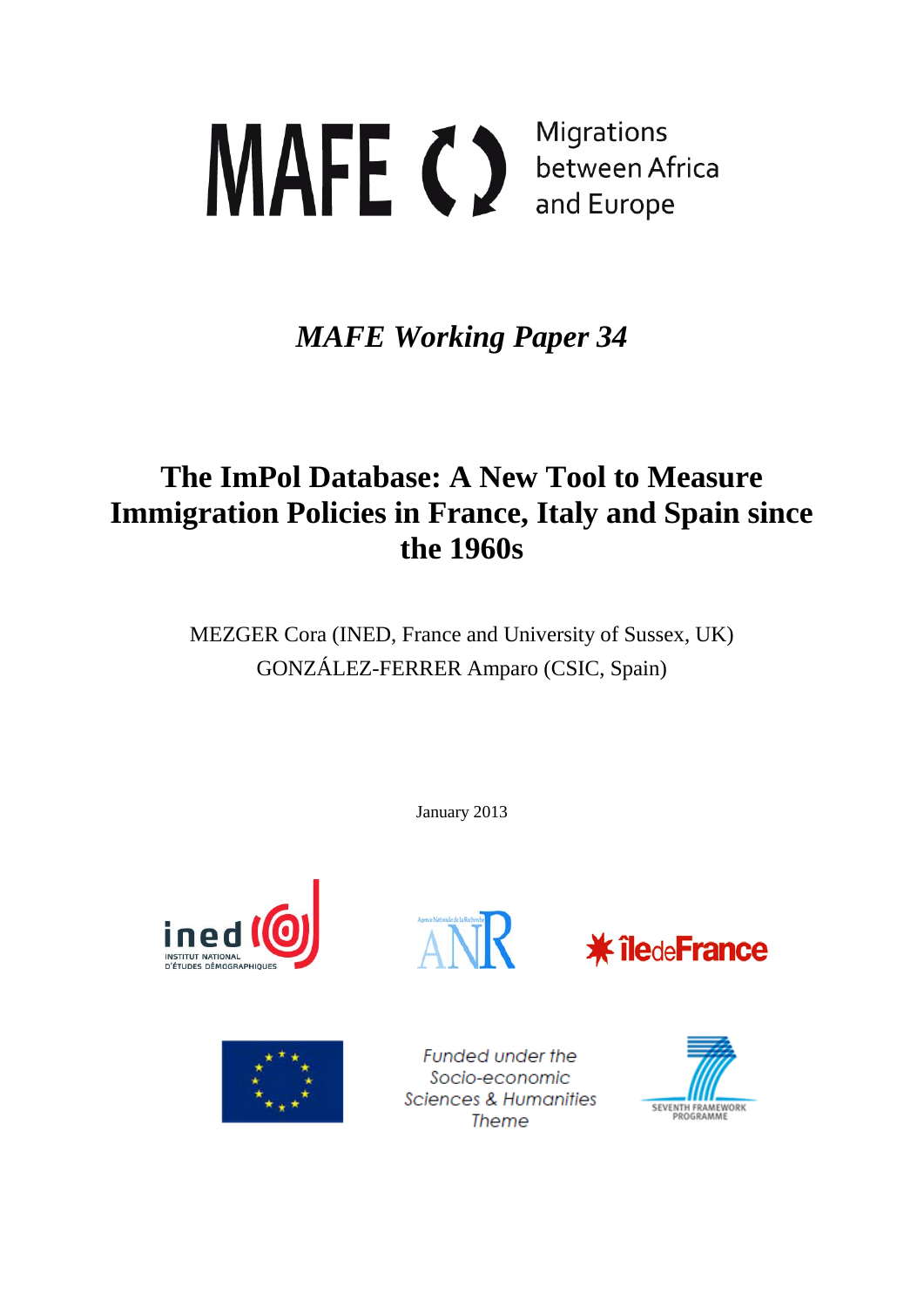The MAFE project is coordinated by INED (C. Beauchemin) and is formed, additionally by the Université catholique de Louvain (B. Schoumaker), Maastricht University (V. Mazzucato), the Université Cheikh Anta Diop (P. Sakho), the Université de Kinshasa (J. Mangalu), the University of Ghana (P. Quartey), the Universitat Pompeu Fabra (P. Baizan), the Consejo Superior de Investigaciones Científicas (A. González-Ferrer), the Forum Internazionale ed Europeo di Ricerche sull'Immigrazione (E. Castagnone), and the University of Sussex (R. Black). The MAFE project received funding from the European Community's Seventh Framework Programme under grant agreement 217206. The MAFE-Senegal survey was conducted with the financial support of INED, the Agence Nationale de la Recherche (France), the Région Ile de France and the FSP programme 'International Migrations, territorial reorganizations and development of the countries of the South'. For more details, see: http://www.mafeproject.com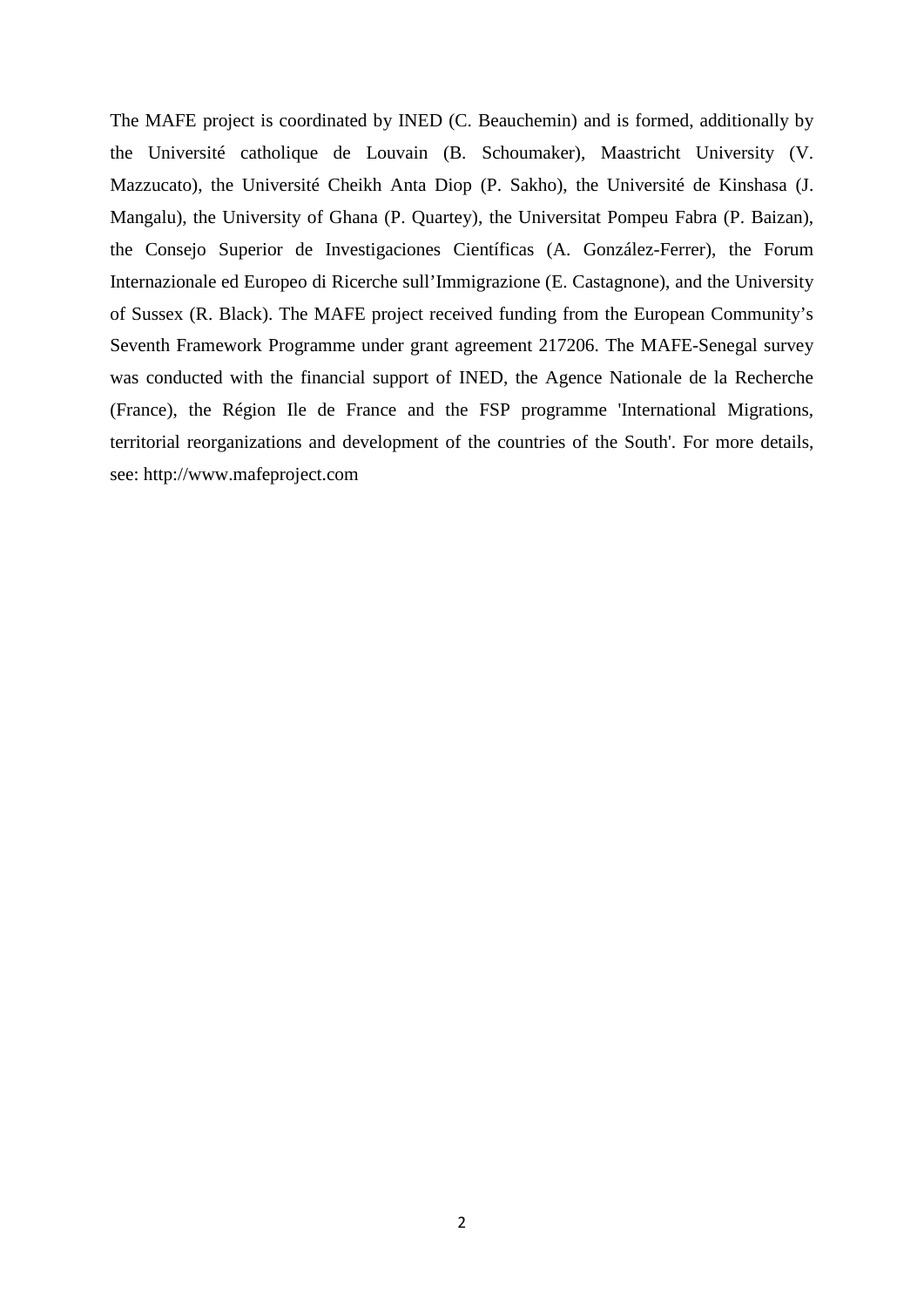#### **INTRODUCTION**

 $\overline{\phantom{a}}$ 

In this Working Paper we present a new database (ImPol) containing information that allows for the construction of quantitative indicators to measure the entry dimension of immigration policies that are comparable over time and across countries. The main goal of the paper is to document the dataset and to explain each of the steps we took in order to convert the qualitative information contained in various legal texts dealing with admission policies into quantitative data. The chosen approach, which relies on legal texts (policy inputs) rather than on policy outputs such as the number of visa applications[1,](#page-0-0) also represents a contribution to the methodological discussion about challenges in constructing policy measures that has already received considerable attention in the area of measuring migrant integration policies (e.g., Migration Integration Policy Index (MIPEX); Citzenship Rights (Koopmans et al., 2012); the Support and Opposition to Migration (SOM) project). There have also been previous efforts in the area of immigration policies. The work on the ImPol database builds on Mayda and Patel (2004) and Ortega and Peri (2009) who collected information on a limited number of laws for 14 OECD countries covering the period 1980 to 2005. While changes over time can be analysed with these indicators, policy restrictiveness cannot be compared across countries, and only major changes in laws were considered. More recently, a large-scale project based on the analysis of legal texts, the "International Migration Policy and Law Analysis" (IMPALA) database project, has been initiated by a consortium of universities. It is currently still in the pilot phase.

The ImPol dataset was originally conceived as a tool to complement the individual survey data collection carried out in the context of the MAFE-Senegal Project. For this reason, the information collected so far is limited to France, Italy, and Spain, which are the main destinations of Senegalese migrants in Europe, and focuses predominantly on the period from the 1960s until 2008. The legal texts consulted reflect the general policy regime in the three European countries and are hence of use for analyses addressing questions about immigration from a variety of origin countries. In addition, we collected texts (bilateral agreements) addressing the specific case of the Senegalese. The type of information contained in the ImPol dataset can be used for a wide range of both contextual and statistical analyses. In addition, the dataset largely remains as work in progress, since both new indicators and new destination countries can be added to the existing one.

The paper is organized as follows. Section 2 describes the data collection and main sources used; Section 3 lists the indicators included in the dataset and the reasons underlying their selection; Section 4 explains how we converted qualitative information in the consulted legal texts into quantitative indicators, dealing with issues of categorical scaling and coding. Section 5 provides examples for aggregation of individual indicators into variables capturing

<span id="page-2-0"></span> $<sup>1</sup>$  As this Working Paper focuses on providing technical information on the construction of the ImPol dataset, it</sup> does not discuss conceptual and methodological advantages and disadvantages of using legal texts for measurement of policies However, this issue has already been discussed in detail in other works (e.g. Czaika and de Haas, 2011; Cornelius and Rosenblum, 2005; Mezger Kveder, 2012).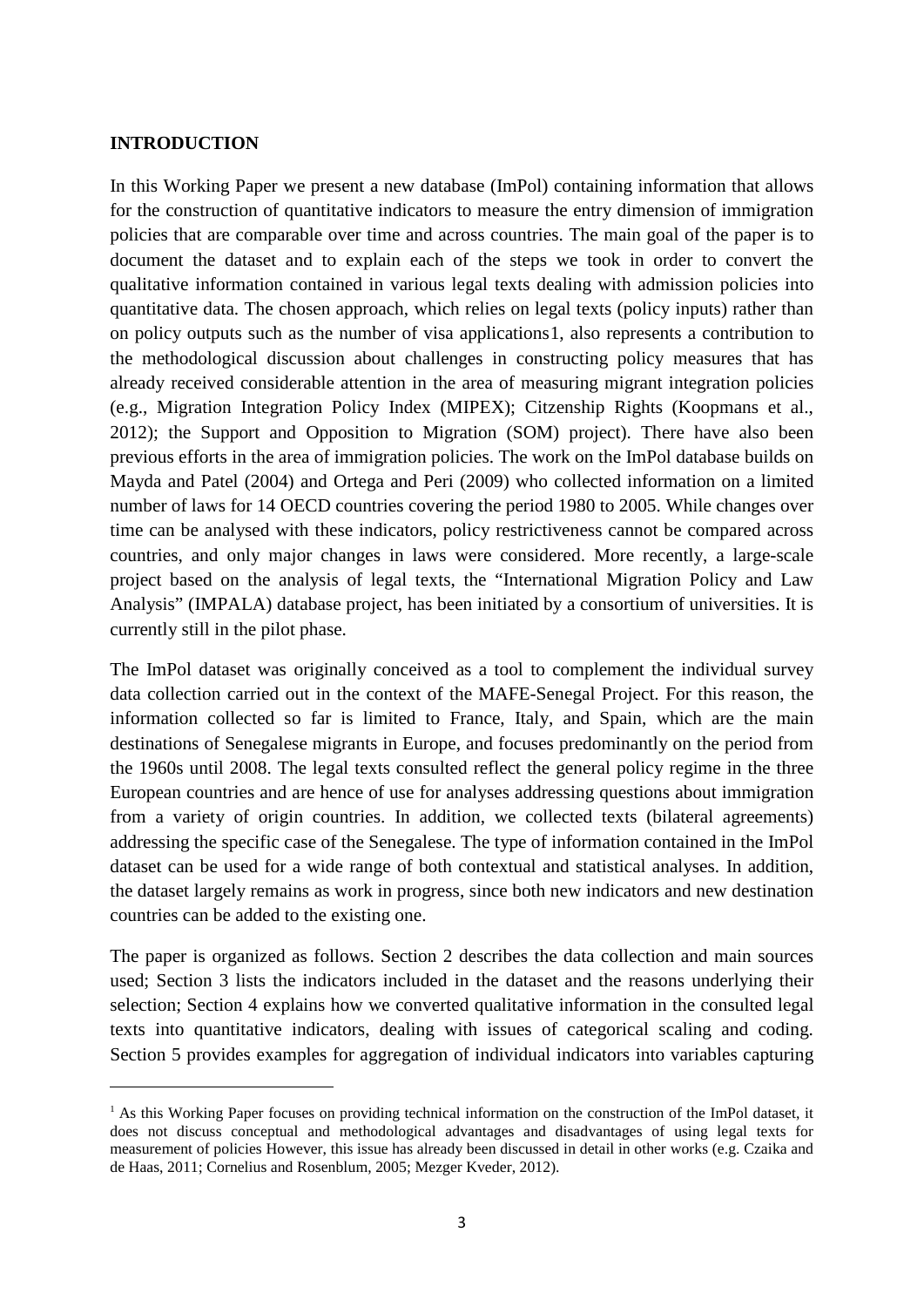a selected dimension of immigration policies and presents some illustrative descriptive graphs. A multivariate application to the MAFE-Senegal data is discussed in Section 6. Both the descriptive and the multivariate examples have the purpose of illustrating the methodology employed and do not aim to provide an exhaustive analysis of the evolution of immigration policies or of the role of policies in determining first departures abroad. Finally, Section 7 examines the multiple methodological challenges involved in this type of exercise, with particular attention to the need to adapt the selection of the relevant indicators and the definition of the score thresholds to the specific subject of analysis.

#### **DATA SOURCES AND DATA COLLECTION**

Legal texts considered include international treaties, laws, decrees, circulars, instructions, and judgments dealing with the entry of foreigners into any of our three destination countries in Europe (France, Italy and Spain). We concentrated on national policies. European Union directives were considered when, and in the form, ratified by the member country. The data collected reflect the general legal conditions of entry into France, Spain and Italy. Moreover, given the focus of the MAFE-Senegal survey on Senegalese migration, conditions and requirements specific to Senegal on the basis of bilateral agreements were taken into account whenever applicable and to the best of our knowledge.

Texts were collected through different channels. More recent legal texts are generally accessible online. Moreover, libraries and archives were consulted, and experts were contacted to obtain information on specific aspects of policies and, especially, to get access to older legal texts. The data collection process for the current version of the database lasted from February 2011 to March 2012, and the lengthiness reflects our aim to use primary text sources instead of secondary references often providing only a selective overview of specific laws. Annex A includes a list of legal texts consulted by country, and main sources and data collection procedures per country are summarized in the following paragraphs.

#### *France*

<span id="page-3-0"></span>**.** 

Laws on immigration were introduced in France immediately after the end of World War II. The key text is the Ordonnance n. 45-2658 of 02/11/1945 on the entry and stay of foreigners in France, which was modified numerous times until being replaced in 2004 by the Code on entry and stay of foreigners and on asylum rights (Code de l'entrée et du séjour des étrangers et du droit d'asile, CESEDA). Given the long history of immigration and immigration legislation, documentation is extensive. Most relevant texts could be accessed via the "Légifrance" website, where initial as well as consolidated versions of texts published in the Official Gazette<sup>[2](#page-2-0)</sup> from years as early as 1945 are available in digital form, including many ministerial circulars. For selected indicators related to residence, legal texts consulted also concern labour law and social security law. Given the colonial history between France and

<sup>&</sup>lt;sup>2</sup> Legislative and regulatory texts are published in the "Journal officiel de la République Française", the Official Gazette. When no date is specified, the text enters into force the day after publication in the Official Gazette.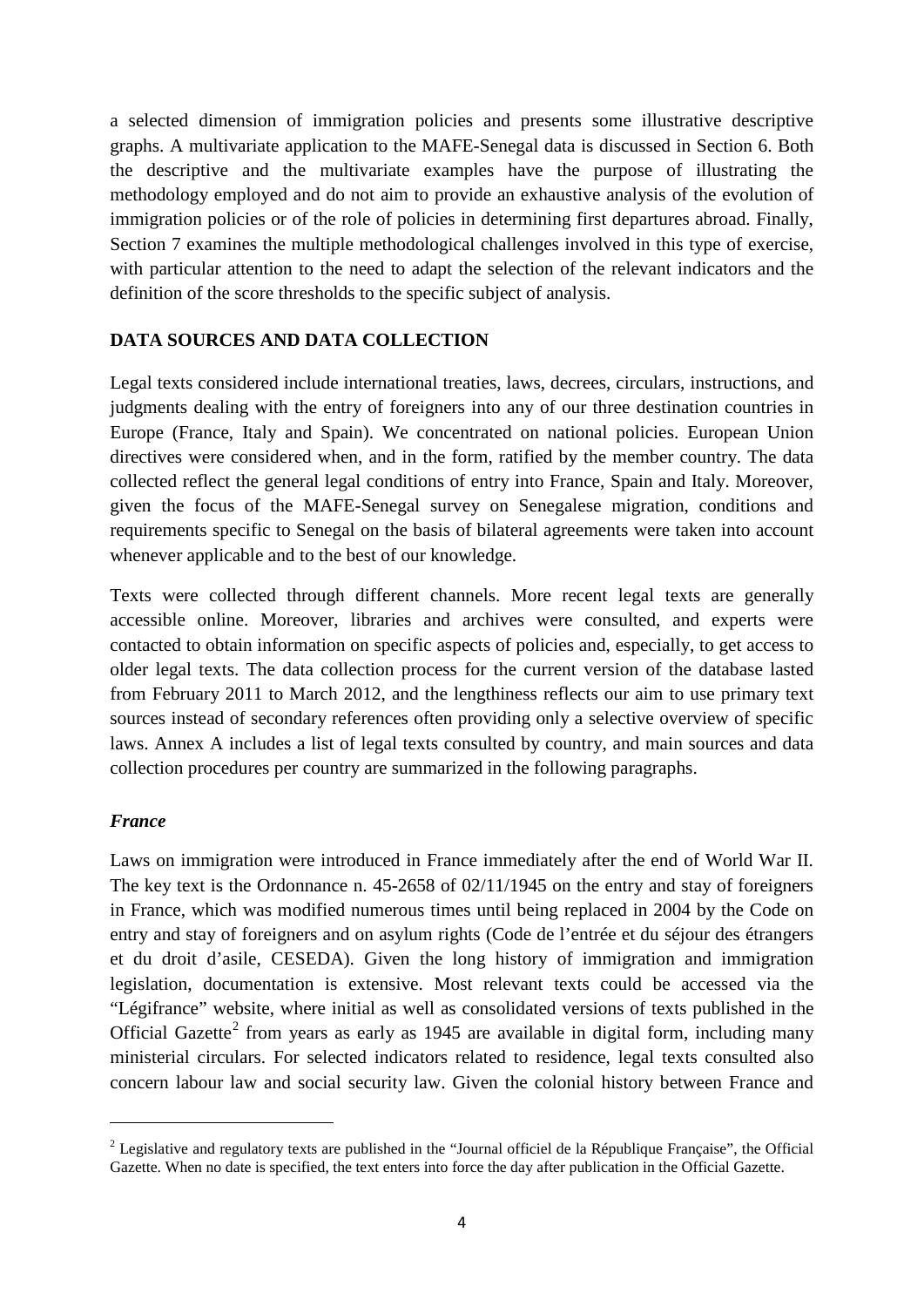Senegal, moreover, it was important to account for bilateral agreements regarding conditions for entry and stay. Additional sources were the "Groupe d'information et de soutien des immigrés (gisti)", in particular for the retrieval of information on bilateral agreements and judgements by the Council of State, and for secondary documents on policies the "Centre d'information et d'études sur les migrations internationales (CIEMI)", and the association "Comité Inter-Mouvements Auprès Des Evacués" CIMADE. Moreover, a series of ministerial circulars not distributed on "Légifrance" and relevant secondary sources concerning the condition of entry for studies and the access of foreign students to the labour market in the 1970s and 1980s were provided to us by Serge Slama, lecturer of public law (Université Paris Ouest Nanterre and Université d'Evry). [Table 1](#page-4-0) provides an outline of types of legal texts and their rank in the legislative and regulatory hierarchy in the case of France, as well as examples of texts in the area of immigration.

<span id="page-4-0"></span>

| Type of norm       | What is it?                            | Examples in the area of immigration                |  |
|--------------------|----------------------------------------|----------------------------------------------------|--|
| <b>Normes</b>      | Preamble and Articles of               | Constitutional norms are relevant in the area of   |  |
| constitutionnelles | Constitution; Declaration of the       | immigration, in particular with regard to          |  |
|                    | Rights of Man and of the Citizen       | human rights                                       |  |
|                    | (1789) has constitutional value        |                                                    |  |
| <b>Normes</b>      | Arise from international               | For instance, International Covenant on            |  |
| internationales    | commitments and introduced in          | Economic, Social and Cultural Rights that          |  |
|                    | domestic law; Includes legislation     | France ratified in 1980, but with the following    |  |
|                    | created by international organizations | declaration/reservation: "[](2) The                |  |
|                    | and the EU.                            | Government of the Republic declares that           |  |
|                    |                                        | articles 6, 9, 11 and 13 are not to be interpreted |  |
|                    |                                        | as derogating from provisions governing the        |  |
|                    |                                        | access of aliens to employment or as               |  |
|                    |                                        | establishing residence requirements for the        |  |
|                    |                                        | allocation of certain social benefits. []"         |  |
| Loi                | Laws are adopted by the parliament.    | Laws implementing major changes to the             |  |
|                    | They "fix rules" and "determine        | legislative part of the Ordonnance 45-2658         |  |
|                    | fundamental principles" and impose     | include, for instance, the loi 81-973 du 29        |  |
|                    | themselves on regulatory norms         | octobre 1981 (Questiaux); loi 84-622 du 17         |  |
|                    |                                        | juillet 1984 (Dufoix); loi 86-1025 du 09           |  |
|                    |                                        | septembre 1986 (Pasqua); loi 89-548 du 02          |  |
|                    |                                        | aout 1989 (Joxe) etc. Informally, laws are often   |  |
|                    |                                        | referred to by the name of a minister.             |  |
| Ordonnance         | According to Art.38 of the             | Ordonnance 45-2658 du 2 novembre 1945              |  |
|                    | Constitution from 1958, the            | "Relative à l'entrée et au séjour des étrangers    |  |
|                    | government can ask the Parliament to   | en France" and Ordonnance n° 2004-1248 du          |  |
|                    | take during a fixed period, by means   | 24 novembre 2004 "Relative à la partie             |  |
|                    | of "ordonnances", measures that are    | législative du code de l'entrée et du séjour des   |  |
|                    | usually in the domain of laws. They    | étrangers et du droit d'asile" represent the basis |  |
|                    | expire if not ratified within a fixed  | of French immigration legislation.                 |  |
|                    | period of time. However,               |                                                    |  |
|                    | "ordonnances" that have been passed    |                                                    |  |
|                    | by the provisional government of the   |                                                    |  |
|                    | Republic between 1944 and 1946         |                                                    |  |
|                    | have force of law.                     |                                                    |  |

**Table 1: Types of legal texts in France and examples in the field of immigration policy**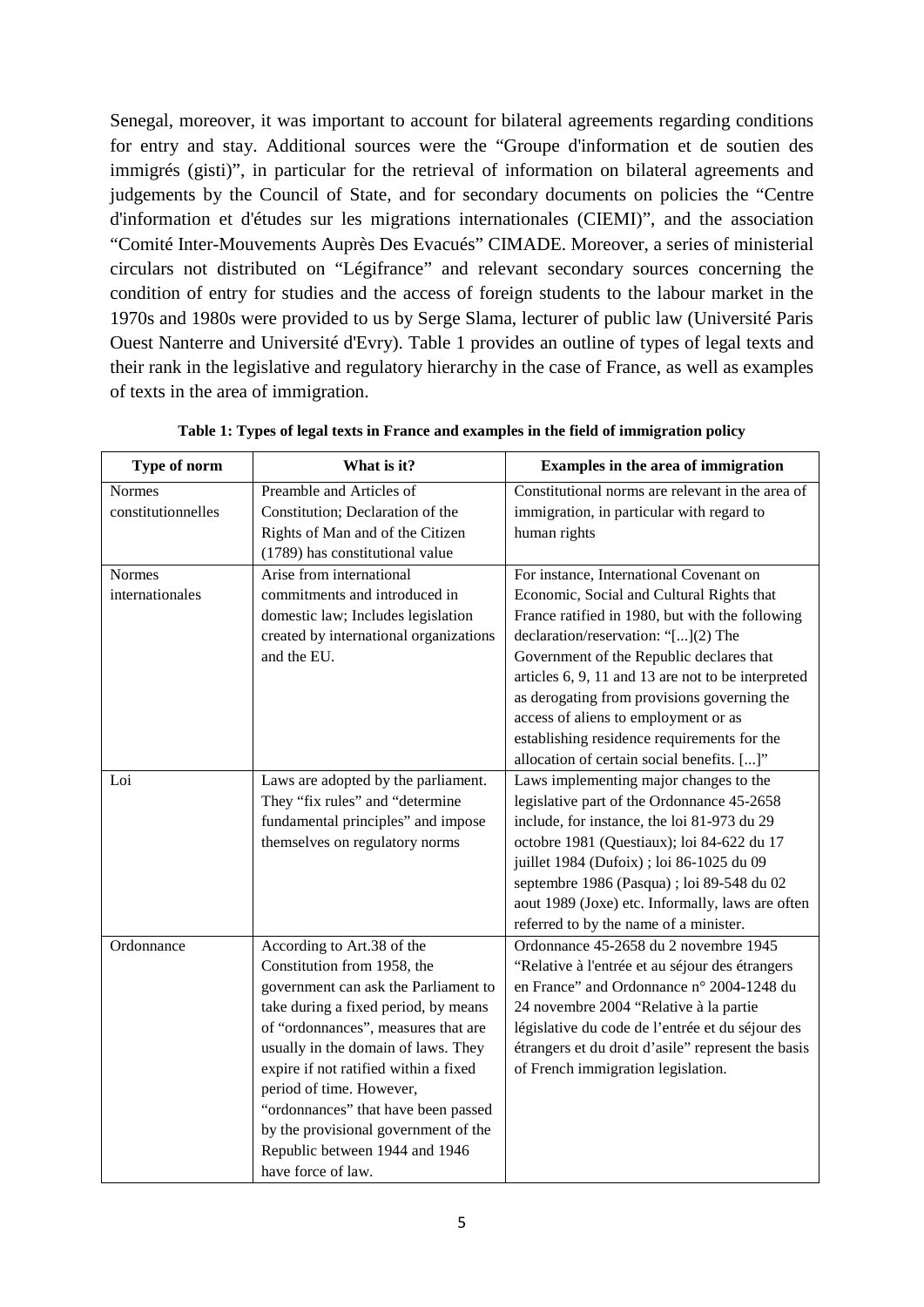| Convention        | Established between governments of    | For instance : 21 janvier 1964, Convention       |
|-------------------|---------------------------------------|--------------------------------------------------|
| bilatérale/accord | two countries; published by decree in | entre la France et le Sénégal sur la circulation |
| bilatéral         | Official Journal                      | des personnes established specific conditions    |
|                   |                                       | for admission of Senegalese in France and        |
|                   |                                       | French in Senegal; 29 mars 1974, Convention      |
|                   |                                       | d'établissement, France et Sénégal established   |
|                   |                                       | conditions of settlement.                        |
| Code              | By codification, laws in one subject  | For instance, Code de l'entrée et du séjour des  |
|                   | area are regrouped to form a legal    | étrangers et du droit d'asile.                   |
|                   | code.                                 |                                                  |
| Décret            | Regulative orders issued by the       | Important decrees include: Décret 76-383 du      |
|                   | government (signed by president;      | 29 avril 1976 introduced legal protection for    |
|                   | prime minister, depending on the type | family reunification; Décret 82-442 du 27 mai    |
|                   | of decree); many decrees are so       | 1982 introduced the housing certificate as       |
|                   | called "décret en Conseil d'Etat"     | document for entry for short stays; Décret n°    |
|                   | (Art.37 of the constitution) that had | 2005-253 du 17 mars 2005 fixed family            |
|                   | to be submitted previously to the     | reunification procedures; or Décret n° 2006-     |
|                   | Council of State.                     | 1378 du 14 novembre 2006 established the         |
|                   |                                       | regulatory part of the CESEDA (Code de           |
|                   |                                       | l'entrée et du séjour des étrangers et du droit  |
|                   |                                       | d'asile)                                         |
| Arrêtés           | Decisions taken by ministers in areas | Immigrant categories exempted from the           |
|                   | of their competence                   | "employment situation" clause are defined in     |
|                   |                                       | "arrêtés", e.g. Arrêté du 29 février 1976        |
| Circulaire        | Communications to expose the          | For instance, Circulaire 47-18 du 20 janvier     |
|                   | principles of a policy and            | 1947 explains in detail procedures for the       |
|                   | comment/orientate the application of  | introduction, reception, and settlement of       |
|                   | laws and regulations. They constitute | immigrants and their families; or Circulaire     |
|                   | a guideline for those whose           | 2000-114 du 28 février 2000 explains new         |
|                   | responsibilities include the          | procedures in the area of family reunification   |
|                   | implementation of the law, such as    | introduced by the law 98-349 du 11 mai 1998.     |
|                   | border administrations or town        |                                                  |
|                   | officials, but have in principle no   |                                                  |
|                   | regulatory power                      |                                                  |

Source: [http://www.legifrance.gouv.fr/Droit-francais/Guide-de-legistique/I.-Conception-des-textes/1.3.-](http://www.legifrance.gouv.fr/Droit-francais/Guide-de-legistique/I.-Conception-des-textes/1.3.-Hierarchie-des-normes) [Hierarchie-des-normes;](http://www.legifrance.gouv.fr/Droit-francais/Guide-de-legistique/I.-Conception-des-textes/1.3.-Hierarchie-des-normes) ImPol database

#### *Italy*

The access to Italian legal documents was less straightforward, mainly due to the fact that immigration legislation before the 1990s is extremely fragmentary. Having been a country characterised by strong net emigration in the decades after the Second World War, the legislative framework was very slow to adapt to increases in immigration and the transition to net immigration in the 1970s. The relevant early laws date from fascist times and are mainly concerned with public security (Testo unico delle norme di pubblica sicurezza, r.d. n.773 from 18/06/1931; with regulations in r.d. 635 of 06/05/1940). While the need for an overhaul and extension of policies became evident early on, no law on immigration was passed until 1986 (Legge n. 943 of 30/12/1986). Even this law was very limited in scope, as it only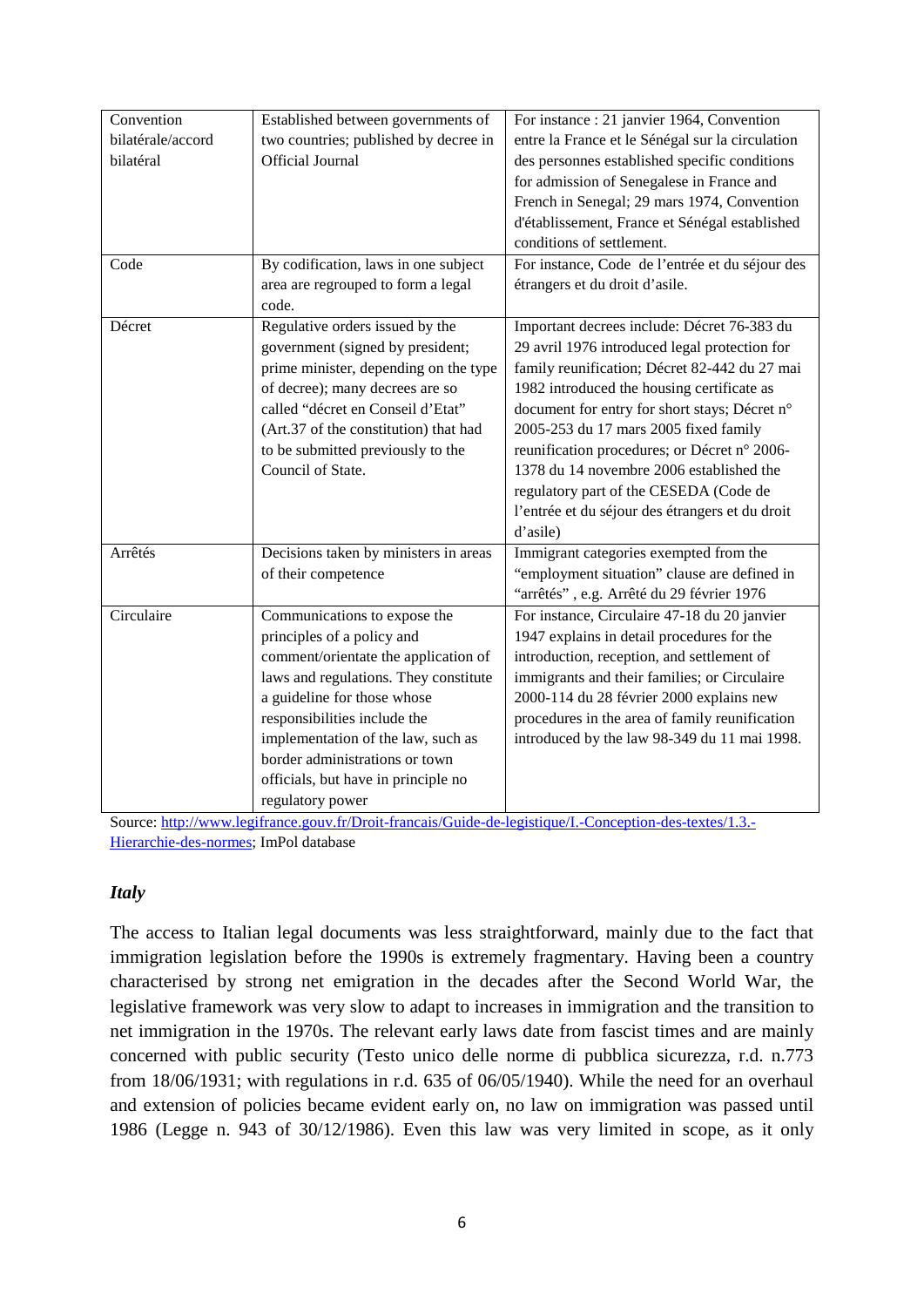concerned workers, and focused in addition on the regularisation of foreigners already present in Italy. During the almost five decades between the two laws, Italian legal norms<sup>[3](#page-3-0)</sup> on entry were defined in a series of administrative circulars. This practice was widely criticised (e.g. Ricci, 1986; Calamia, 1980), as such documents should only explain the implementation of a law. They should not extend the law by defining new rules and standards, as it occurred in the Italian case. Moreover, the circulars were, until recently, considered to be internal documents and as such not easily accessible by the public. This was in particular the case for the so called "circolari riservate", which were the most important and comprehensive texts with regard to the legal norms on entry and stay of foreigners in Italy. Visits to the libraries of the Ministry of Foreign Affairs, the Ministry of Labour as well as of the Chamber of Deputies and the Senate in Rome were necessary in order to access at least the most important texts. Of particular assistance was the book by Nascimbene (1988), which is out of print and available only in few libraries, as the author reproduced selected legal texts from the 1960s to 1980s in the Annex. During the visit to Rome, we also met with Sergio Briguglio, who maintains a comprehensive archive of documents on Italian immigration policy since the mid  $1990s<sup>4</sup>$  $1990s<sup>4</sup>$  $1990s<sup>4</sup>$ , to discuss the sources and interpretation of more recent legislative texts. We were also able to access more recent legal texts via websites of various public institutions (Italian parliament, Official Journal, Ministries of Foreign Affairs and the Interior, Chamber of Deputies/Senate), universities (infoleges) and civil society associations (e.g. Associazione per gli Studi Giuridici sull'Immigrazione, ASGI). [Table](#page-6-0) provides an outline of types of legal texts and their rank in the legislative and regulative hierarchy in the case of Italy, as well as examples of texts in the area of immigration.

<span id="page-6-0"></span>

| Type of norm   | What is it?                | Examples in the area of immigration                      |
|----------------|----------------------------|----------------------------------------------------------|
| Convenzioni    | International treaties and | ILO Convention 143; Convention concerning                |
| internazionali | conventions                | Migrations in Abusive Conditions and the Promotion       |
|                |                            | of Equality of Opportunity and Treatment of Migrant      |
|                |                            | Workers (Entry into force: 09 Dec 1978; ratified by      |
|                |                            | Italy on 10 April 1981)                                  |
| Legge          | Adopted by the parliament  | 28 febbraio 1990, n. 39, Conversione in legge, con       |
|                | and promulgated by the     | modificazioni, del decreto-legge 30 dicembre 1989, n.    |
|                | President of the Republic  | 416, recante norme urgenti in materia di asilo politico, |
|                |                            | di ingresso e soggiorno dei cittadini extracomunitari e  |
|                |                            | di regolarizzazione dei cittadini extracomunitari ed     |
|                |                            | apolidi già presenti nel territorio dello Stato.         |
|                |                            | Disposizioni in materia di asilo.                        |
| Testo unico    | Collection of various      | 25 luglio 1998, n. 286; Testo unico delle disposizioni   |
|                | legislative texts dealing  | concernenti la disciplina dell'immigrazione e norme      |
|                | with the same matter with  | sulla condizione dello straniero                         |
|                | the aim of simplifying the |                                                          |

**Table 2: Types of legal texts in Italy and examples in the field of immigration policy**

 $\overline{\phantom{a}}$ 

<sup>&</sup>lt;sup>3</sup> We use the term "legal norm" as determining the rights and duties of subjects of legal relations; legal norms are encompassing rules, standards and principles.

<span id="page-6-2"></span><span id="page-6-1"></span><sup>4</sup> For more information, see [http://www.stranieriinitalia.it/briguglio/immigrazione-e-asilo/,](http://www.stranieriinitalia.it/briguglio/immigrazione-e-asilo/) last visited on 02/04/2012.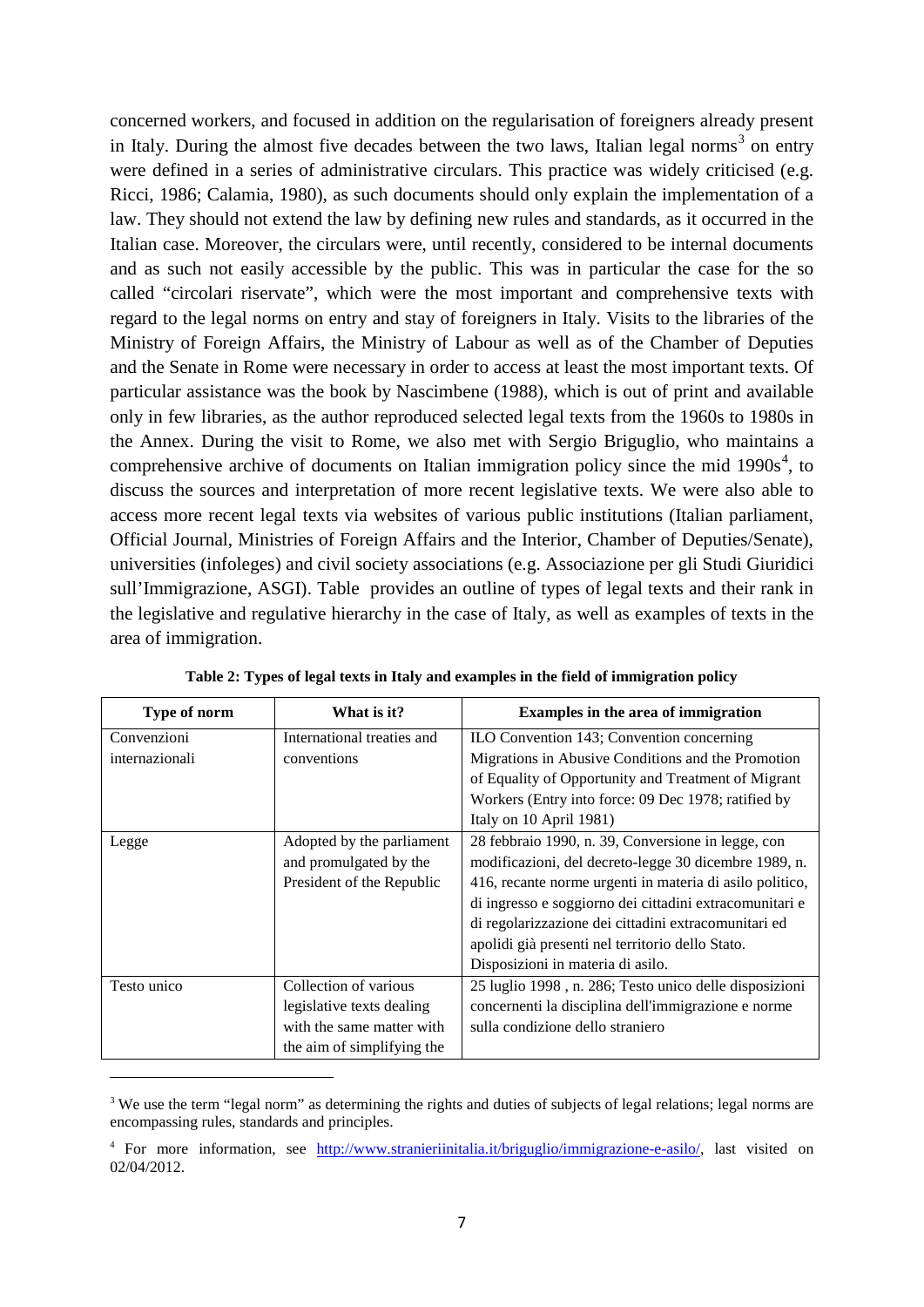|                          | reading of the legislation  |                                                          |
|--------------------------|-----------------------------|----------------------------------------------------------|
| Decreto Legislativo      | Adopted by the              | 25 luglio 1998, n. 286, Testo unico delle disposizioni   |
|                          | government on the basis of  | concernenti la disciplina dell'immigrazione e norme      |
|                          | a "delegation law"; has     | sulla condizione dello straniero                         |
|                          | force of law                |                                                          |
| Decreto Legge            | Adopted by the              | 30 dicembre 1989, 416, Norme urgenti in materia di       |
|                          | government/council of       | asilo politico, di ingresso e soggiorno dei cittadini    |
|                          | ministers and signed by the | extracomunitari e di regolarizzazione dei cittadini      |
|                          | president in cases of       | extracomunitari ed apolidi già presenti nel territorio   |
|                          | urgency/necessity; enters   | dello Stato"                                             |
|                          | in force immediately but    |                                                          |
|                          | has to be converted into    |                                                          |
|                          | law within 60 days          |                                                          |
| Regio Decreto            | Decrees passed during the   | 18 giugno 1931, n. 773, Approvazione del testo unico     |
|                          | Kingdom of Italy, some of   | delle leggi di pubblica sicurezza                        |
|                          | which remain in force       |                                                          |
| Decreto del Presidente   | Decree issued by president  | 31 agosto 1999, n. 394, Regolamento di attuazione del    |
| della Repubblica         | after deliberation by the   | testo unico delle disposizioni concernenti la disciplina |
|                          | Council of Ministers that   | dell'immigrazione e norme sulla condizione dello         |
|                          | passes subsidiary           | straniero                                                |
|                          | legislation, e.g. the Testi |                                                          |
|                          | Unici                       |                                                          |
| Decreto del Presidente   | Decree enacted by the       | 30 ottobre 2007, Programmazione transitoria dei flussi   |
| del Consiglio dei        | prime minister              | d'ingresso dei lavoratori extracomunitari non            |
| Ministri                 |                             | stagionali, nel territorio dello Stato, per l'anno 2007  |
| Ordinanza del Presidente | Emergency measures          | 26 luglio 2011, n. 3955, Ulteriori disposizioni urgenti  |
| del Consiglio dei        | passed by the prime         | dirette a fronteggiare lo stato di emergenza             |
| Ministri                 | minister                    | umanitaria nel territorio nazionale in relazione         |
|                          |                             | all'eccezionale afflusso di cittadini appartenenti ai    |
|                          |                             | Paesi del Nord Africa                                    |
| Direttiva ministeriale   | Issued by ministry          | Ministero dell'Interno 1 marzo 2000, Definizione dei     |
|                          |                             | mezzi di sussistenza per l'ingresso ed il soggiorno      |
|                          |                             | degli stranieri nel territorio dello Stato               |
| Circolare (riservata)    | Administrative texts issued | Circolare riservata, Ministero degli Affari Esteri del   |
|                          | by ministries, either to    | 28 dicembre 1970, n.0007, Norme per l'ingresso, il       |
|                          | provide information on      | soggiorno ed il transito degli stranieri in Italia       |
|                          | application of laws or as   |                                                          |
|                          | internal norms              |                                                          |

Sources: Lipari (2008), Consales and Laperuta (2011), ImPol database

#### *Spain*

Spain's role as immigration country became increasingly apparent in the beginning of the 1990s. Similarly to the Italian case, immigration legislation at the rank of law did not exist before the end of the 1980s. The first Foreigners' Law (Ley de Extrajería) was approved in 1986 in the context of Spain's admission to the European Community (Moreno Fuentes, 2004). Previous to that date, immigration was mainly regulated through decrees. More recent legislation (both laws and regulations) passed since are widely disseminated and easily accessible in the Official Journal (Boletín Oficial del Estado). In addition, the online dataset "iberlex" provides, apart from a digital copy of the texts, a detailed legal analysis of all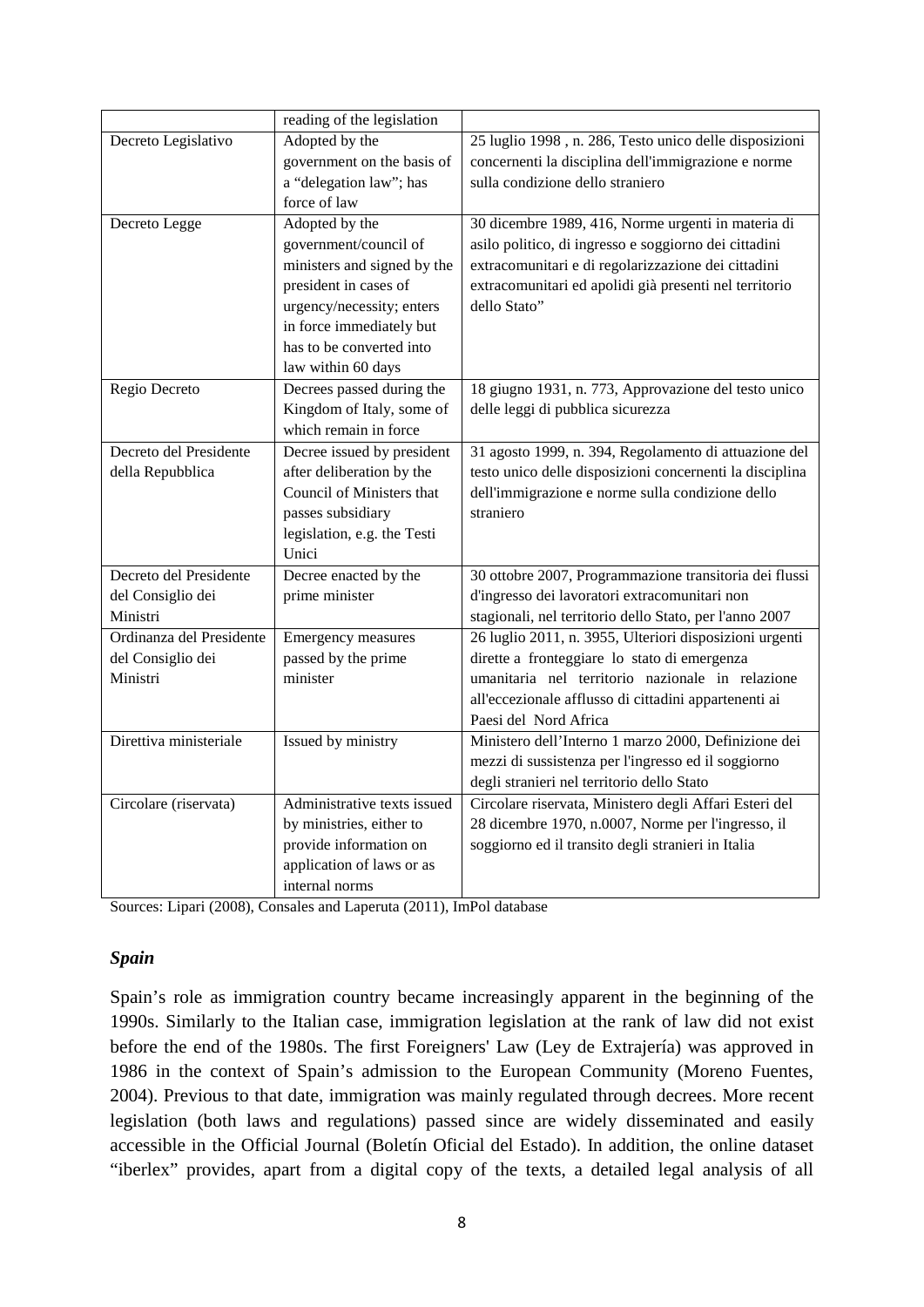national, regional and EU legal norms published in Official Journals since 1960, 1980 and 1952, respectively. "Iberlex" also gives the exact legal reference of legal norms passed prior to these dates, if they were modified or derogated by more recent legal norms included in the dataset. Accordingly, some paper copies of the relevant texts were obtained from Law School libraries. By following this procedure, we were able to retrieve the texts of relevant laws and decrees over the entire period of interest; in addition, some ministerial circulars were also located through this procedure. The section of the REICAZ (Real e Ilustre Colegio de Abogados de Zaragoza) website devoted to legislation on immigration in Spain and the website "migrarconderechos" sponsored by the University of León, were also systematically consulted to fill in some gaps and improve our understanding of the practical implications of legal norms for the entry of foreigners into the country. Unlike the French case, Senegalese nationals have not had a differentiated treatment via bilateral agreements, as we were able to confirm through contacts with key informants working at the Spanish Immigration Department.<sup>[5](#page-6-2)</sup> [Table](#page-8-0) provides an outline of types of legal texts and their rank in the legislative and regulative hierarchy in the case of Spain, as well as examples of texts in the area of immigration.

<span id="page-8-0"></span>

| Type of norm                                                                                  | What is it?                                                                                                                                                                                                                                                                                                                                                                                                                                                                                                                                                                                                                                                    | Examples in the area of immigration                                                                                                                                                                                                                                                                                           |
|-----------------------------------------------------------------------------------------------|----------------------------------------------------------------------------------------------------------------------------------------------------------------------------------------------------------------------------------------------------------------------------------------------------------------------------------------------------------------------------------------------------------------------------------------------------------------------------------------------------------------------------------------------------------------------------------------------------------------------------------------------------------------|-------------------------------------------------------------------------------------------------------------------------------------------------------------------------------------------------------------------------------------------------------------------------------------------------------------------------------|
| <b>Tratados</b><br>Internacionales en<br>materia de derechos<br>y libertades<br>fundamentales | "Provisions relating to the<br>fundamental rights and liberties<br>recognized by the Constitution shall be<br>construed in conformity with the<br>Universal Declaration of Human<br>Rights and international treaties and<br>agreements thereon ratified by Spain."<br>(art. 10.2 Spanish Constitution)<br>This constitutional paragraph strongly<br>conditioned some aspects of the<br>immigration laws and their application<br>in Spain, as clearly illustrated by<br>several judgments related to family<br>reunification in periods when an<br>individual's right to reunify was still<br>not explicitly granted to foreigners in<br>Spanish legislation. | <b>ARTICLE 8 European Convention of Human</b><br>Rights. Right to respect for private and family<br>life<br>1. Everyone has the right to respect for his<br>private and family life, his home and his<br>correspondence.<br>2. There shall be no interference by a public<br>authority with the exercise of this right except |
| Constitución<br>Española                                                                      | Approved on Oct 31th, 1978, and voted<br>by the Spanish people in a referendum<br>on Dec. 6th 1978                                                                                                                                                                                                                                                                                                                                                                                                                                                                                                                                                             | Art. 13.1. Los extranjeros gozarán en España<br>de las libertades públicas que garantiza el<br>presente Título en los términos que<br>establezcan los Tratados y la Ley                                                                                                                                                       |
| Tratados<br>Internacionales                                                                   | According to the Constitution<br>"International treaties concluded in a<br>valid manner shall be part of the<br>internal legal system once officially                                                                                                                                                                                                                                                                                                                                                                                                                                                                                                          | Acuerdo Marco de cooperación entre el Reino<br>de España y la República de Senegal. Firmado<br>el 10 de octubre de 2006. Entra en vigor el 24<br>Junio 2008.                                                                                                                                                                  |

**Table 3: Types of legal texts in Spain and examples in the field of immigration policy**

<span id="page-8-1"></span>1

<sup>&</sup>lt;sup>5</sup> A recent exception is the bilateral readmission agreement that was signed in 2006 and came into force in 2009.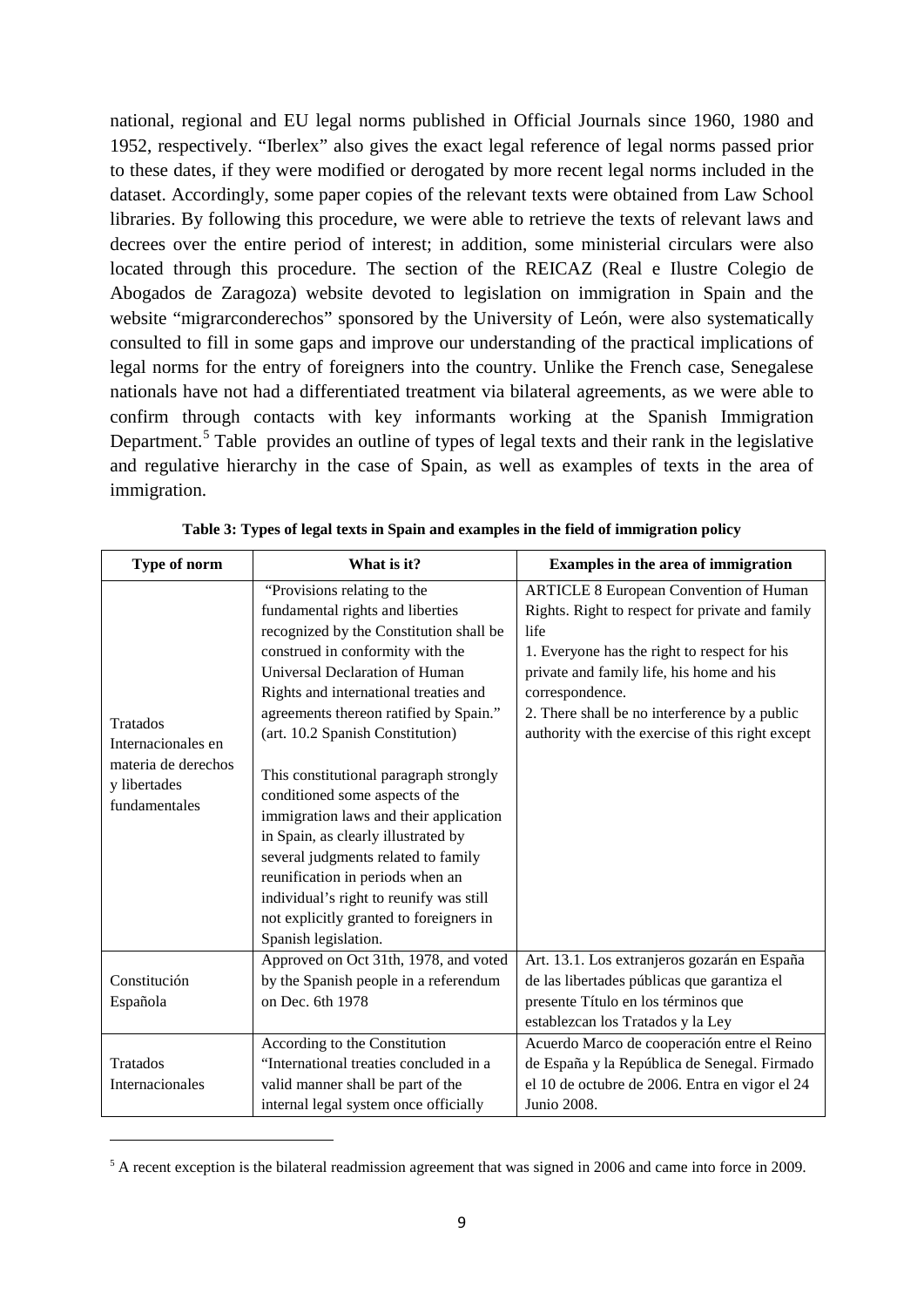|                      | published in Spain" (art. 96.1)                                                               |                                                 |
|----------------------|-----------------------------------------------------------------------------------------------|-------------------------------------------------|
|                      | According to the Spanish Constitution,                                                        | Ley Orgánica 7/1985, de 1 de Julio, sobre       |
|                      | fundamental rights and public liberties                                                       | derechos y libertades de los extranjeros en     |
|                      | have to be regulated by "ley orgánica",                                                       | España                                          |
| Ley Orgánica         | which requires a special procedure to                                                         |                                                 |
|                      | be passed and modified (absolute                                                              |                                                 |
|                      | majority vote in Congress over the                                                            |                                                 |
|                      | entire final legal draft)                                                                     |                                                 |
|                      | Ley ordinaria can be approved by                                                              | Ley 29/1968, de 20 de junio, modificando las    |
|                      | simple majority and regulates issues                                                          | exacciones por expedición de permisos de        |
| Ley Ordinaria        | not reserved to "ley organica"                                                                | trabajo a súbditos extranjeros                  |
|                      |                                                                                               |                                                 |
|                      | Norms adopted by members of the executive (commonly called "normas de rango reglamentario" or |                                                 |
|                      |                                                                                               |                                                 |
| "reglamentos"        |                                                                                               |                                                 |
| Real Decreto-Ley     | Adopted by the government/council of                                                          | Real Decreto-ley 4/2008, de 19 de septiembre,   |
| (Often used by       | ministers in cases of urgency/necessity;                                                      | sobre abono acumulado y de forma anticipada     |
| Governments with     | it enters in force immediately but has to                                                     | de la prestación contributiva por desempleo a   |
| absolute majority in | be converted into law within 30 days.                                                         | trabajadores extranjeros no comunitarios que    |
| Congress to regulate | If validated by Congress, it will keep                                                        | retornen voluntariamente a sus países de        |
| issues for which     | its name and its legal rank-order; if not,                                                    | origen                                          |
| there was no sign of | it will become ineffective immediately.                                                       |                                                 |
| urgency)             | However, it has valid effects during the                                                      |                                                 |
|                      | time it is in force.                                                                          |                                                 |
|                      | Adopted by the government on the                                                              | None                                            |
| Real Decreto         | basis of a "delegation law"; has force                                                        |                                                 |
| Legislativo          | of law. It does not require situations of                                                     |                                                 |
|                      | extraordinary need and urgency                                                                |                                                 |
|                      | Norms to develop, clarify and make                                                            | Real Decreto 1119/1986, de 26 de mayo, por      |
|                      | possible the practical application of the                                                     | el que se aprueba el Reglamento de ejecución    |
| <b>Real Decreto</b>  | content of the law                                                                            | de la Ley Orgánica 7/1985, de 7 de julio,       |
|                      |                                                                                               | sobre derechos y libertades de los extranjeros  |
|                      |                                                                                               | en España                                       |
|                      | Administrative texts issued by                                                                | Orden de 22 de febrero de 1989 sobre Medios     |
| Órdenes              | ministries on issues within                                                                   | Económicos cuya posesión habrán de              |
| Ministeriales        | competences of their ministry                                                                 | Acreditar los Extranjeros para poder efectuar   |
|                      |                                                                                               | su entrada en España                            |
|                      | Administrative texts issued by                                                                | Resolución de 18 Febrero de 1994. de la         |
|                      | authorities below the Minister on issues                                                      | Subsecretaría, por la que se dispone la         |
|                      | within competences of their ministry                                                          | publicación del Acuerdo del Consejo de          |
| Resolución           |                                                                                               | Ministros de 12 Noviembre de 1993 sobre         |
|                      |                                                                                               |                                                 |
|                      |                                                                                               | tramitación de visados para la reagrupación     |
|                      |                                                                                               | familiar de extranjeros no nacionales de        |
|                      |                                                                                               | Estados miembros de la UE                       |
|                      | Administrative texts issued by                                                                | Instrucciones por el que se regulan los         |
|                      | authorities below the Minister on issues                                                      | procedimientos de contratación y se fija el     |
|                      | within competences of their ministry                                                          | número y las características de las ofertas de  |
| Instrucción          |                                                                                               | empleo que se ofrecen para el año 2003 a        |
|                      |                                                                                               | extranjeros residentes legales en España y a    |
|                      |                                                                                               | extranjeros que no se hallen ni sean residentes |
|                      |                                                                                               | en ella                                         |
| Circular             | Communications containing binding                                                             | Circular 7/1994, de 28 de julio, de la          |
|                      | instructions and criteria sent by                                                             | Secretaría de Estado de Interior, sobre         |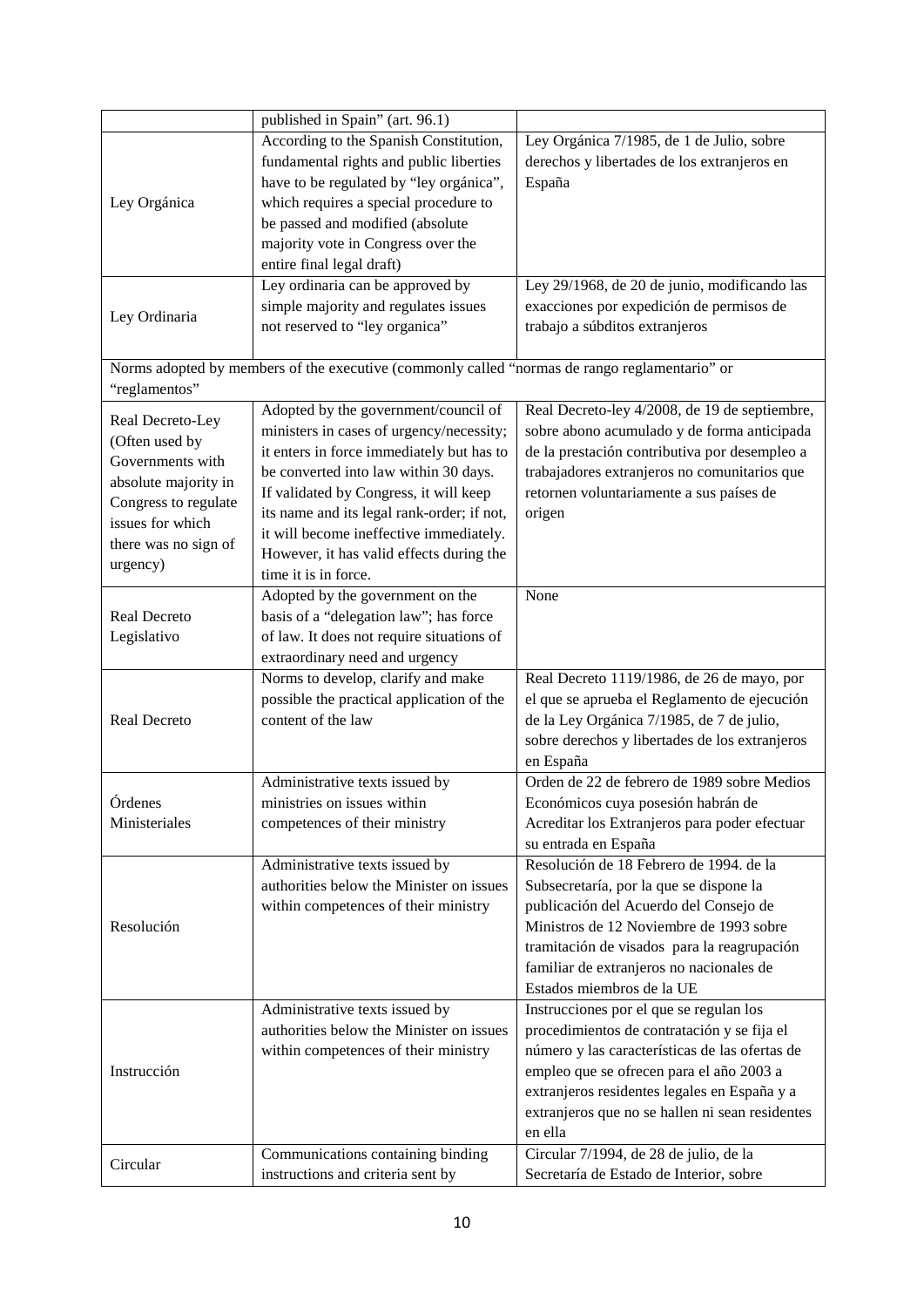|                | superior to subordinates. Cannot        | exenciones de visado para la obtención de     |
|----------------|-----------------------------------------|-----------------------------------------------|
|                | contradict laws and instructions. Their | permisos o tarjetas para permanecer en        |
|                | content remains binding until new       | Territorio Español                            |
|                | and/or contradictory                    |                                               |
|                | instructions/criteria become effective  |                                               |
|                | Documents aimed at communicating        | Oficio de 24 de Octubre de 2006 sobre la      |
|                | legal norms, requests, reports, etc.    | capacidad de las empresas de trabajo temporal |
| <b>Oficios</b> |                                         | para presentar solicitudes de autorización de |
|                |                                         | residencia y de trabajo por cuenta ajena a    |
|                |                                         | favor de trabajadores extranjeros             |

Sources: ImPol database

The diversity of immigration and immigration legislation histories of the three countries implies that the legal rank-order of texts used in the database is not identical over all years and across countries, as can be seen from comparison of [Table 1,](#page-4-0) [Table 2](#page-6-0), [Table](#page-8-0) 3. Circulars and decrees were often the only source for Italy and Spain, respectively, before the end of the 1980s, while laws and ordinances existed for the case of France at that time. In addition, particular types of legal norms were more frequently used in some countries than others. For example, in the Italian case it has been common to recur to Decreto-Legge as a short-cut procedure to regulate different aspects of immigration without going through parliamentary debates; in contrast, the equivalent Decreto-Ley was hardly used in Spain. Besides, bilateral agreements introducing a different treatment for Senegalese migrants were much more common in France than in the other two countries.

An additional difficulty that derives from comparing legal text over a long period of time has to do with modifications in the rank-order between different types of legal norms. The promulgation of constitutional texts and the signature of international agreements progressively interrupted the application of immigration rules previously in force. Moreover, in some cases court decisions annulled immigration rules that were judged unconstitutional or approved breaking the due procedure. All these type of circumstances were considered when constructing the database.

## **INDICATORS INCLUDED IN THE DATABASE**

Indicators selected reflect the main legal channels of entry: entry for short-term stays; family reunification/marriage with a national; studies; and work. Moreover, we consider undocumented migration as an alternative strategy to the four legal channels mentioned. Asylum as separate channel was not considered, due to its limited relevance in the case of Senegalese migration.

For each broad policy area, we identified subgroups of indicators reflecting the conditions of entry. For legal entry channels these relate to the stipulated requirements. For entry for short stays, requirements are defined in terms of documents (passport, visa), economic resources, proof of adequate housing and health insurance, as well as some characteristics attached to these requirements. We consider, for instance, whether the proof of economic resources can be substituted through other means, in particular through invitations provided from nationals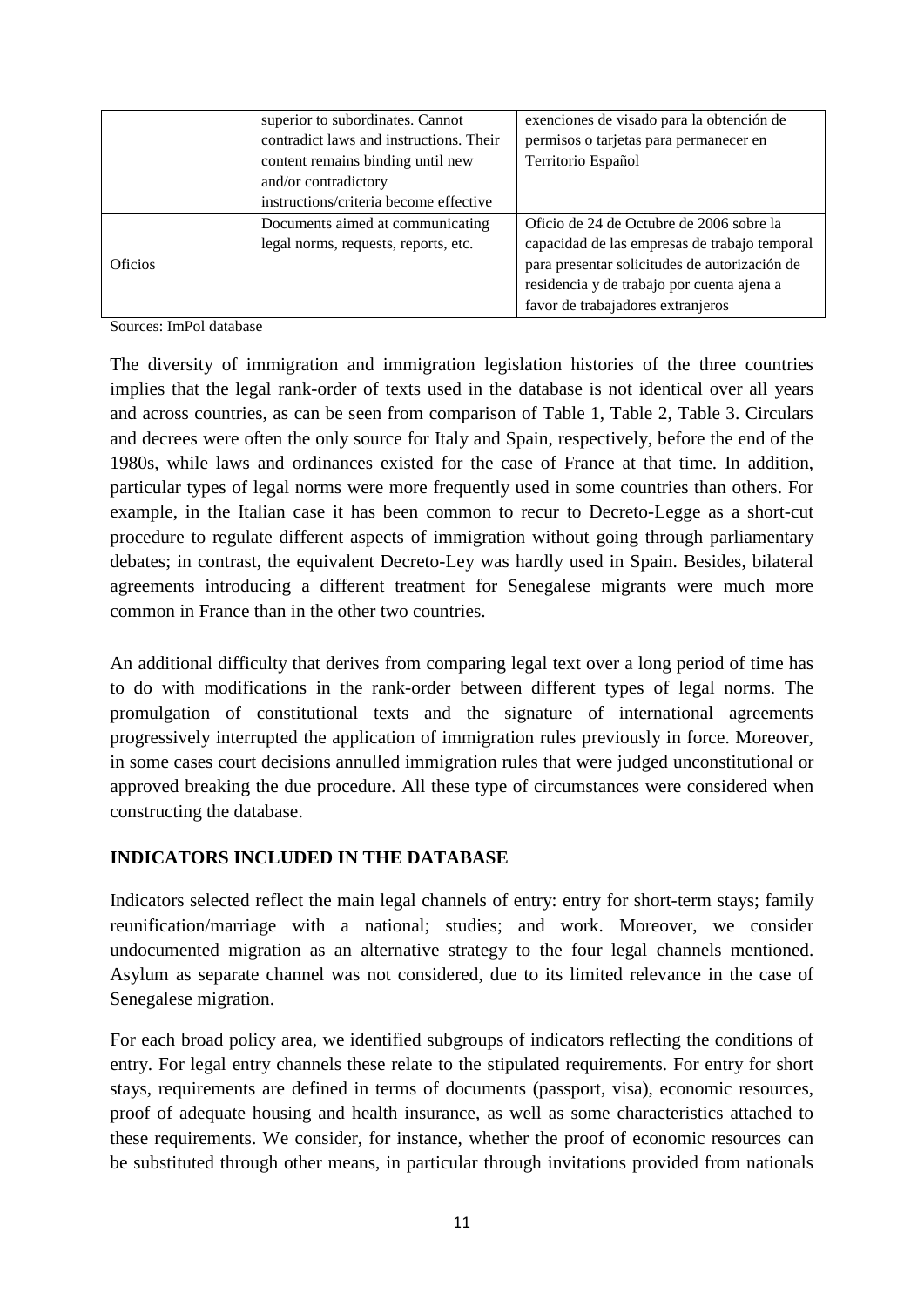or foreign residents in the country. In order to account to some extent for the discretion in visa procedures, an indicator reflecting the need for motivation of visa refusals is included in the database. [Table 4](#page-11-0) illustrates the type of information collected for the indicator "travel documents required for entry for short stays" in France for selected years.

| Table 4: France, Travel documents required for entry for short stays (Senegalese case), |
|-----------------------------------------------------------------------------------------|
| list is not exhaustive                                                                  |

<span id="page-11-0"></span>

| <b>Legal document</b>      | <b>Text citation</b>                                                                    |
|----------------------------|-----------------------------------------------------------------------------------------|
| .                          | $\cdots$                                                                                |
| Convention relative à la   | « Pour se rendre sur le territoire de la République française, les nationaux            |
| circulation des            | sénégalais, quel que soit le pays de leur résidence, doivent être en possession d'une   |
| personnes, 14 March        | carte nationale d'identité ou d'un passeport, même périmé depuis moins de cinq          |
| 1964; Art.2                | ans $[] \times$                                                                         |
| Convention relative à la   | « Pour se rendre sur le territoire de la République française les nationaux             |
| circulation des            | sénégalais, quel que soit le pays de leur résidence, doivent être en possession d'un    |
| personnes, signed 29       | passeport en cours de validité [] »                                                     |
| March 1974, in force 1     |                                                                                         |
| September 1976, Art.2      |                                                                                         |
| Convention relative à la   | « Les ressortissants français désireux de se rendre sur le territoire sénégalais et les |
| circulation et au séjour   | ressortissants sénégalais désireux de se rendre sur le territoire français doivent être |
| des personnes, signed 1    | en possession d'un passeport en cours de validité revêtu du visa [] »                   |
| August 1995, in force 1    |                                                                                         |
| April 2002                 |                                                                                         |
| Arrêté du 10 mai 2010,     | « Pour franchir les frontières du territoire européen de la France tout étranger doit   |
| Art. 1                     | être muni d'un document de voyage répondant aux critères définis à l'article 12 du      |
|                            | règlement (CE) n° 810/2009 susvisé. [] »                                                |
| Règlement (CE) $n^{\circ}$ | « Le demandeur présente un document de voyage en cours de validité satisfaisant         |
| 810/2009, Art.12           | aux critères ci-après:                                                                  |
|                            | a) sa durée de validité est supérieure d'au moins trois mois à la date à laquelle le    |
|                            | demandeur a prévu de quitter le territoire des États membres [] »                       |

Source: ImPol database

Similar types of indicators are considered for entry through family reunification (economic resources, housing requirements). Moreover, family reunification is conditioned by the rules regarding the sponsor's residence duration and proofs of integration in the host country. A second set of indicators regarding family reunification reflect eligibility criteria, a third the conditions after arrival in terms of the type of permit, access to the labour market and consequences of being separated from the sponsoring spouse. These last indicators go at first sight beyond the notion of "entry". However, family reunification has been considered in the political discourse as means of access to a different status, in particular work, and the indicators attempt to account for policy responses to this possibility. Similarly, we collect information on policies regulating residence permits through marriage to a national.

|  |  |  |  | Table 5: Spain, Protection of family reunification, list is not exhaustive |
|--|--|--|--|----------------------------------------------------------------------------|
|--|--|--|--|----------------------------------------------------------------------------|

| Legal document                      | <b>Text citation</b>                                                              |
|-------------------------------------|-----------------------------------------------------------------------------------|
| Ley Orgánica 7/1985, de 1 de Julio, | Art. 13, aptdo 3 <sup>o</sup> : "El permiso de residencia se podrá conceder a los |
| sobre derechos y libertades de los  | menores de dieciocho años y a los incapacitados. También podrá                    |
| extranjeros en España               | incluirse a unos y otros en el permiso correspondiente a la persona bajo          |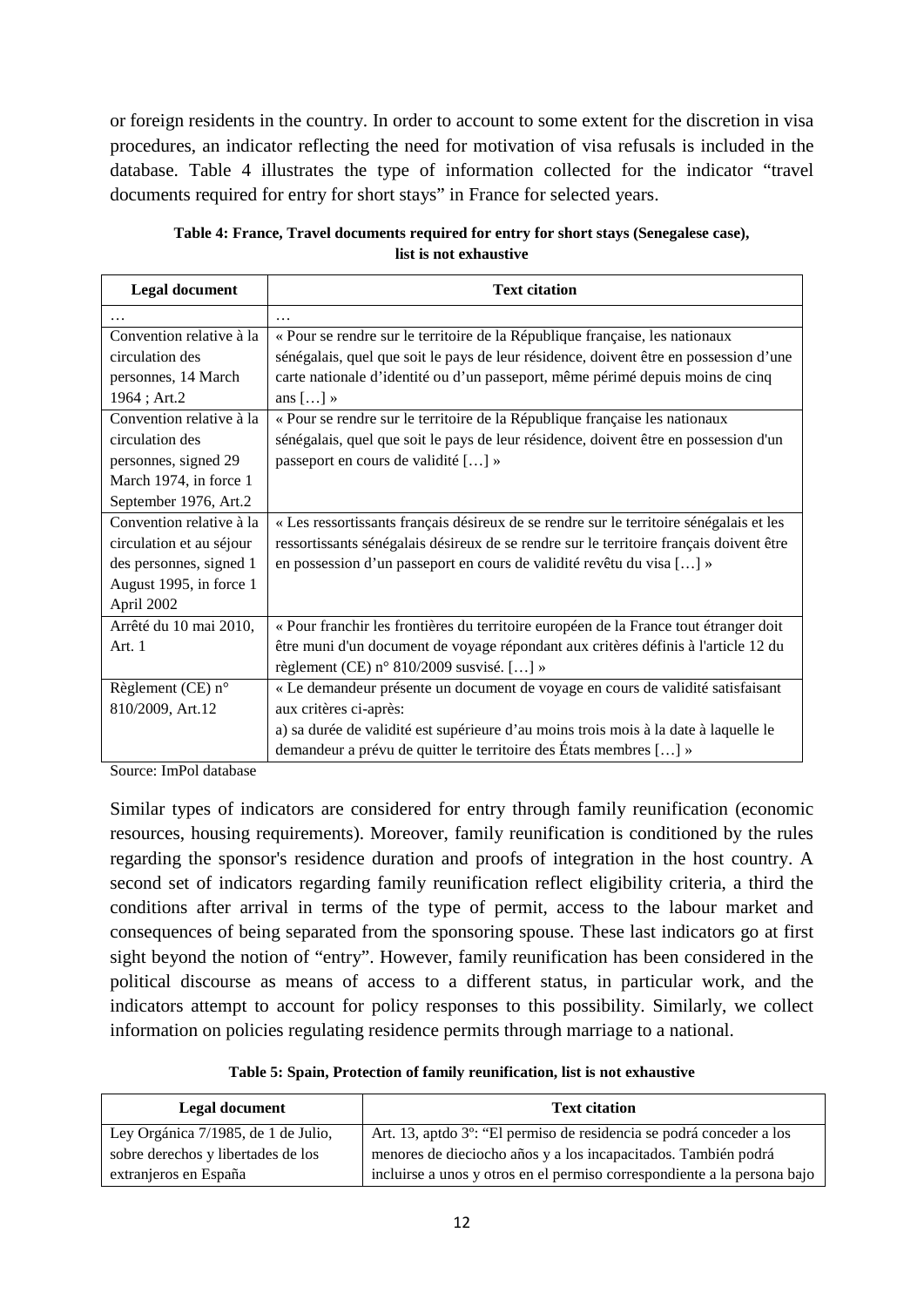|                                          | cuya guarda se encuentren, si ésta así lo solicita"                        |
|------------------------------------------|----------------------------------------------------------------------------|
| REAL DECRETO 1119/1986, de 26            | Art. 7.2: Podrán solicitar este visado por causa de reagrupación           |
| de mayo, por el                          | familiar: a) El cónyuge de español o de un extranjero residente en         |
| que se aprueba el Reglamento de          | España. b) Los hijos menores de dieciocho años o mayores de edad,          |
| ejecución de la Ley                      | cuando dependan legal y económicamente de un español o de un               |
| Orgánica 7/1985, de 7 de julio, sobre    | extranjero residente en España. e) Los menores o incapacitados cuyo        |
| derechos y libertades de los extranjeros | representante legal sea un español o un extranjero residente en España.    |
| en España                                | d) Los extranjeros que sean ascendientes o descendientes de un español     |
|                                          | o de un extranjero residente en España.                                    |
|                                          | Los solicitantes deberán probar el grado de parentesco, así como la        |
|                                          | dependencia económica de los familiares o pupilos que pretendan            |
|                                          | reagrupar.                                                                 |
| Vademécum administrativo que recoge      | Se incluyen unas limitaciones no contempladas reglamentariamente y         |
| nomas reglamentarias para inmigrantes    | diferenciadas según la nacionalidad del solicitante, referidas al tiempo   |
| de enero de 1988                         | mínimo de residencia en España del reagrupante y la edad del               |
|                                          | reagrupado en determinados supuestos                                       |
| Resolución de 15 de febrero de 1994      | Establece potenciales beneficiaries de visados de reagrupación             |
| por la que se dictan Instrucciones       | familiar, requisitos y documentación necesaria y procedimiento a           |
| generales y de procedimiento sobre la    | seguir. Quirós (2006): Gobierno recurre al tercer punto de la              |
| tramitación de visados para la           | Proposición no de Ley relativa a la situación de los extranjeros en        |
| reagrupación familiar de inmigratoria    | España, aprobada el 9 de abril de 1991 por el Congreso de los              |
|                                          | Diputados, por el que se instaba al Gobierno a «desarrollar la             |
|                                          | utilización del visado como instrumento de orientación de la política,     |
|                                          | para justificar el tratamiento de la reagrupación desde una perspectiva    |
|                                          | de discrecionalidad administrativa, alejada todavía del reconocimiento     |
|                                          | como derecho, puesto que además en la Proposición no se menciona en        |
|                                          | ningún momento el derecho a la reagrupación familiar.                      |
| Real Decreto 155/1996, de 2 de           | Art. 23. 2. 2. Los visados de residencia para reagrupación familiar        |
| febrero, por el que se aprueba el        | podrán ser concedidos, previo informe favorable de la autoridad            |
| Reglamento de ejecución de la Ley        | gubernativa competente, a los Extranjeros que se encuentren en alguno      |
| Orgánica 7/1985.                         | de los supuestos contemplados en el art. 54 de este Reglamento y que       |
|                                          | lo soliciten para reagruparse con un familiar residente en España          |
| LEY ORGÁNICA 4/2000, de 11 de            | Art 16.1. Los extranjeros residentes tienen derecho a la vida en familia   |
| enero, sobre derechos y libertades de    | y a la intimidad familiar en la forma prevista en esta Ley Orgánica y de   |
| los extranjeros en España y su           | acuerdo con lo dispuesto en los Tratados internacionales suscritos por     |
| integración social                       | España.                                                                    |
|                                          | Art. 16. 2. Los familiares de los extranjeros que residan en España a      |
|                                          | quienes se refiere el artículo siguiente, tienen derecho a la situación de |
|                                          | residencia en España para reagruparse con el residente.                    |
| Ley Orgánica 8/2000, de 22 de            | Art. 16. 2. Los extranjeros residentes en España tienen derecho a          |
|                                          |                                                                            |
| diciembre, de reforma de la Ley          | reagrupar con ellos a los familiares que se determinan en el artículo 17.  |
| Orgánica 4/2000, de 11 de enero, sobre   |                                                                            |
| derechos y libertades de los extranjeros |                                                                            |
| en España y su integración social        |                                                                            |
| LEY ORGÁNICA 14/2003, de 20 de           | Art. 17. 2. Los extranjeros que hubieran adquirido la residencia en        |
| noviembre, de Reforma de la Ley          | virtud de una previa reagrupación podrán, a su vez, ejercer el derecho     |
| orgánica 4/2000, de 11 de enero, sobre   | de reagrupación de sus propios familiares, siempre que cuenten ya con      |
| derechos y libertades de los extranjeros | una autorización de residencia y trabajo obtenidas independientemente      |
| en España y su integración social,       | de la autorización del reagrupante y acrediten reunir los requisitos       |
| modificada por la Ley Orgánica           | previstos en esta ley orgánica.                                            |
| 8/2000, de 22 de diciembre               |                                                                            |

Source: ImPol database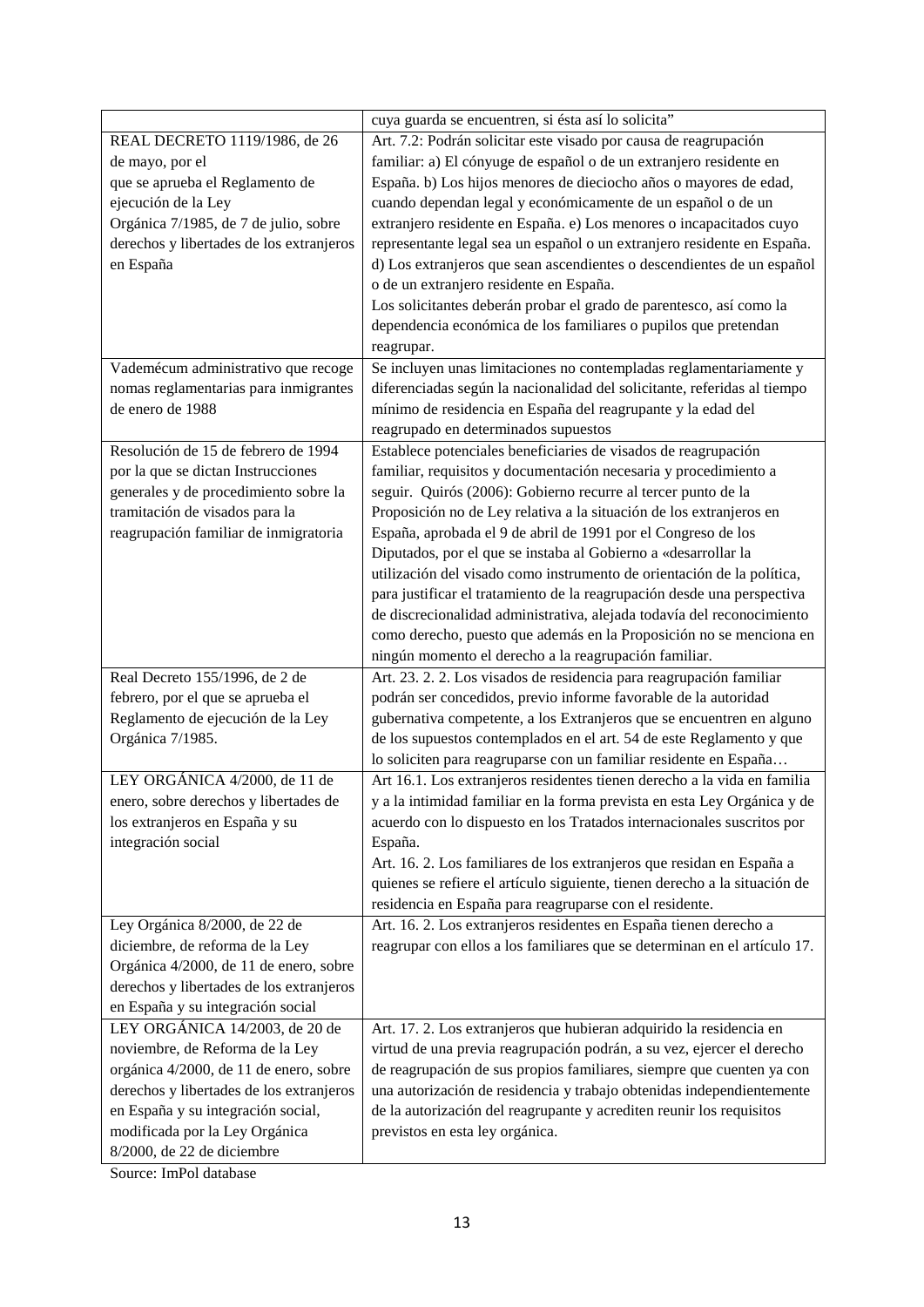Policies affecting salaried work immigration are captured, for the time being, by a single indicator. It reflects the entry mechanism for work, accounting for the existence of a complete stop in work immigration, national employment clauses, and quotas. Quotas are only considered as such for years in which they did not represent de facto regularisations, as was the case in Italy in the beginning of the 1990s.

| <b>Legal document</b>    | <b>Text citation</b>                                                                    |
|--------------------------|-----------------------------------------------------------------------------------------|
| RD 1870/1968 de 14 de    | Artículo noveno.-No se concederán permisos de trabajo a extranjeros cuando algún        |
| Agosto, por el que se    | español manifieste el deseo de ocupar el puesto solicitado y acredite ante el Organismo |
| regulan el empleo,       | al que corresponde otorgar el permiso reunir la competencia precisa para su             |
| régimen de trabajo y     | desempeño. Se considerará que no existen trabajadores nacionales aspirants al puesto    |
| establecimiento de los   | si en el plazo de un mes, a contar de la fecha de solicitud, ningún español hubiera     |
| extranjeros en España.   | pretendido la adjudicación del mismo.                                                   |
| RD 1874/1978 por el      | Artículo primero.-Los extranjeros que pretendan realizar en España una actividad        |
| que se regula la         | lucrativa por cuenta propia o ajena deberán solicitar simultaneamente, ante el          |
| concesión y renovación   | Gobierno Civil de la Provincia, el permiso de trabajo y el correspondiente permiso de   |
| de permisos de trabajo   | permanencia o autorización de residencia, Artículo segundo.- [] La tramitación del      |
| a extranjeros.           | expediente por la Delegación Provincial se sujetará a lo dispuesto en el Decreto mil    |
|                          | ochocientos setenta/ mil novecientos sesenta y ocho, de veintisiete de Julio            |
| Ley Orgánica 7/1985,     | Artículo dieciocho. 1. Para la concesión y renovación del permiso de trabajo, se        |
| de 1 de Julio, sobre     | apreciaran las siguientes circunstancias:                                               |
| derechos y libertades    | a. La existencia de trabajadores españoles en paro en la actividad que se proponga      |
| de los extranjeros en    | desempeñar el solicitante.                                                              |
| España                   |                                                                                         |
| <b>REAL DECRETO</b>      | Art. 37. Requisitos para la concesión y denegación de permisos. 4. La autoridad         |
| 1119/1986, de 26 de      | laboral denegará el permiso de trabajo: a) Cuando lo aconseje la situación nacional de  |
| mayo, por el             | empleo, a juicio de la autoridad laboral, a salvo de lo previsto en el artículo 38.     |
| que se aprueba el        |                                                                                         |
| Reglamento de            |                                                                                         |
| ejecución de la Ley      |                                                                                         |
| Orgánica 7/1985, de 7    |                                                                                         |
| de julio, sobre derechos |                                                                                         |
| y libertades de los      |                                                                                         |
| extranjeros en España    |                                                                                         |
| Source: ImPol database   |                                                                                         |

#### **Table 6: Spain, work immigration, list is not exhaustive**

The indicators capturing policies on student migration include, as in the cases of short stays and family reunification, entry requirements (admission procedure, economic resources, health insurance). The possibilities of gaining work experience during studies and of transitioning to a work permit after the study period are also examined. Table 7 provides extracts of legal texts collected for the indicator on access to work during studies.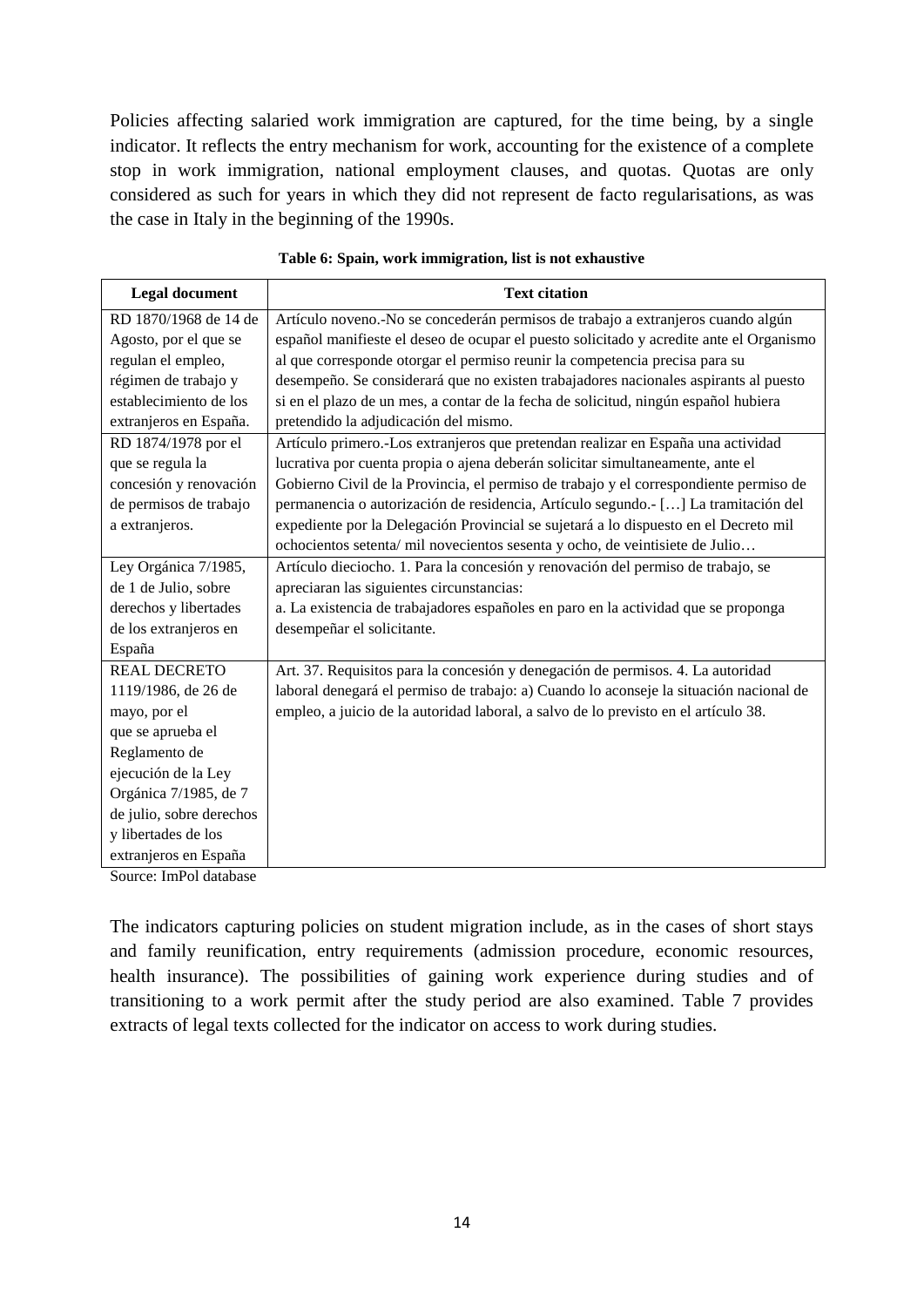| <b>Legal document</b>          | <b>Text citation</b>                                                                     |
|--------------------------------|------------------------------------------------------------------------------------------|
| Circolare                      | "Si conferma che rimane preclusa agli studenti extra comunitari la posibilità di         |
| 559/443/225388/2/4/6-          | svolgere in Italia attività lavorativa retribuita."                                      |
| 19/8/1985                      |                                                                                          |
| Legge $1986-943$ , Art. $6(3)$ | "Gli studenti che frequentano gli istituti di istruzione italiani pubblici e privati, di |
|                                | ogni ordine e grado, possono richiedere l'autorizzazione a prestare attività             |
|                                | lavorativa a tempo determinato, durante i loro studi, per un tempo non superiore         |
|                                | alle cinquecento ore annuali. Essi vengono avviati al lavoro dopo i lavoratori           |
|                                | extracomunitari già legalmente residenti in Italia e i lavoratori di cui alla lettera d) |
|                                | dell'art. 5."                                                                            |
| Legge 1990-39, Allegato 1      | "é comunque abolito per gli studenti il limite delle cinquecento ore annuali previsto    |
|                                | dal comma 3."                                                                            |
| Decreto 1999-394, Art. 14      | "Il permesso di soggiorno per motivi di studio o formazione consente, per il             |
|                                | periodo di validità dello                                                                |
|                                | stesso, l'esercizio di attività lavorative subordinate per un tempo non superiore a 20   |
|                                | ore settimanali,                                                                         |
|                                | anche cumulabili per cinquantadue settimane, fermo restando il limite annuale di         |
|                                | 1.040 ore."                                                                              |

**Table 7: Italy, possibilities to work during studies, list is not exhaustive**

Source: ImPol database

For undocumented migration, we selected indicators which reflect the immediate consequences of having entered/stayed without appropriate documentation, in terms of the period of administrative retention, the existence of readmission agreements, and, on the other hand, possibilities to transit to the documented status through permanent or extraordinary regularisation programmes or mechanisms. [Table 8](#page-14-0) provides an extract from the citations used to code the indicator on the period of retention in the Italian case.

| Table 8: Italy, period of temporary retention in case of expulsion or at entry |
|--------------------------------------------------------------------------------|
| (max. duration), list is not exhaustive                                        |

<span id="page-14-0"></span>

| <b>Legal document</b> | <b>Text citation</b>                                                                                                                                           |  |  |  |
|-----------------------|----------------------------------------------------------------------------------------------------------------------------------------------------------------|--|--|--|
| Legge 1990-30         | Not mentioned                                                                                                                                                  |  |  |  |
| Legge 1998-40,        | La convalida comporta la permanenza nel centro per un periodo di complessivi venti                                                                             |  |  |  |
| Art.12 $(5)$          | giorni. Su richiesta del questore, il pretore può prorogare il termine sino a un                                                                               |  |  |  |
|                       | massimo di ulteriori dieci giorni, qualora sia imminente l'eliminazione<br>dell'impedimento all'espulsione o al respingimento. Anche prima di tale termine, il |  |  |  |
|                       | questore esegue l'espulsione o il respingimento non appena è possibile, dandone                                                                                |  |  |  |
|                       | comunicazione senza ritardo al pretore.                                                                                                                        |  |  |  |
| Legge 2002-189,       | La convalida comporta la permanenza nel centro per un periodo di complessivi                                                                                   |  |  |  |
| Art.13                | trenta giorni. Qualora l'accertamento dell'identita' e della nazionalita', ovvero                                                                              |  |  |  |
|                       | l'acquisizione di documenti per il viaggio presenti gravi difficolta', il giudice, su                                                                          |  |  |  |
|                       | richiesta del questore, puo' prorogare il termine di ulteriori trenta giorni.                                                                                  |  |  |  |
|                       | $\cdots$                                                                                                                                                       |  |  |  |

Source: ImPol database

The selection of indicators has also been guided by the requirement of validity across time and for all three countries. While starting with a more extensive list of indicators, several were dropped from the database throughout the data collection exercise. An example of an indicator omitted because of lack of temporal validity is the eligibility of cohabitating partners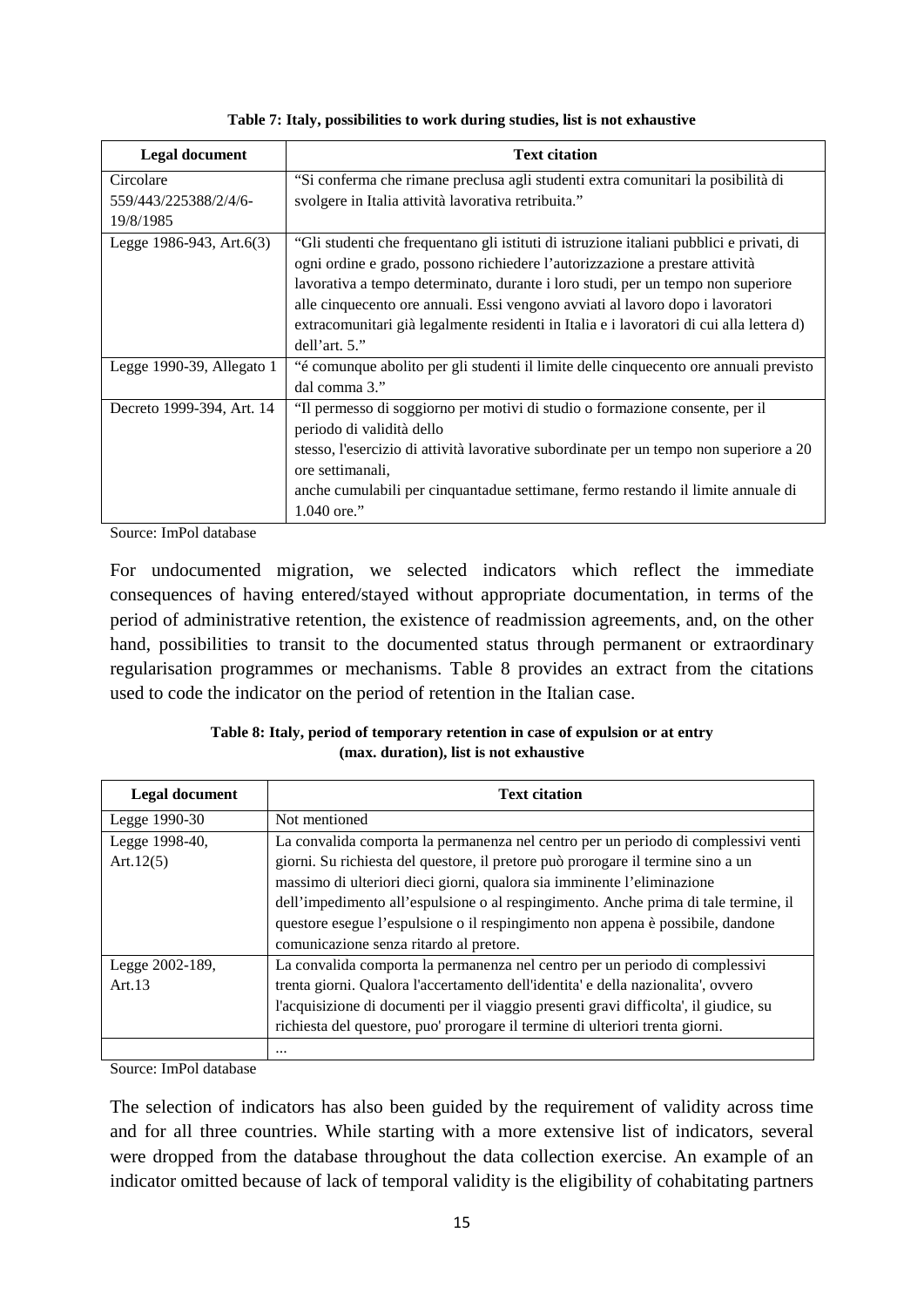for family reunification. While this aspect may be important nowadays, the absence of this criterion from the laws in the 1960s and 1970s is likely to reflect the low importance of cohabitation at that time rather than a restrictive policy. Also, lack of comparability across countries has motivated, amongst others, the decision not to include in the final version the indicator for access to residence by being mother or father of a national child. This indicator is less meaningful in countries where citizenship law is mainly governed by the ius sanguinis - Spain and Italy. The choice of indicators thus reflects the common denominator of immigration policy across the three countries.

Moreover, the level of detail in the list of indicators represents an attempt to capture diverse and sometimes contrasting evolutions in policies, which do not become evident in an overall evaluation of a new law as in Ortega and Peri (2009). In one and the same law, there may be elements restricting, for instance, the entry for short stays, while introducing regularisations or creating more favourable conditions for family reunification. An example for this case is the administrative circular by the Italian ministry of labour in 1982 (14194/IR/A; 02/03/1982), which stopped labour immigration by prohibiting the provision of work authorisations to non-European Community foreigners still abroad, but implemented at the same time a regularisation programme for those already in the country.

As said in the introduction, the selection also reflects the decision to focus in this version of the database on indicators primarily related to entry. A range of indicators first included in the list, such as access to the welfare state for short- and long-term permit holders, political rights, access to citizenship, requirements for accessing long-term or permanent permits and grounds for withdrawal of such residence permits, were thus not considered.

The list of indicators included in the current ImPol version is reproduced in Annex B.

## **CATEGORICAL SCALING AND CODING OF INDICATORS**

In order to quantify the qualitative information from the legal texts, we define for each indicator an ordinal scale reflecting the restrictiveness of the policy in a given year, with three options: more restrictive (-1), neutral (0), and less restrictive (1). The definition of thresholds enables us not only to capture changes in restrictiveness of the policy over time for a given country, but also to compare levels across the three countries.

An example is provided below with the indicator for economic resource conditions in the context of family reunification policy.

|                     | -1 (more restrictive)     | 0 (neutral)            | 1 (less restrictive) |
|---------------------|---------------------------|------------------------|----------------------|
| Economic resources  | At least the level of the | More open conditions   | No requirement       |
| requirement, family | minimum social income     | (adequate resources);  |                      |
| reunification       | or                        | Flexible way of        |                      |
|                     | specific amount           | considering            |                      |
|                     |                           | the requirement proven |                      |

#### **Table 9: Example of indicator scale**

Source: ImPol database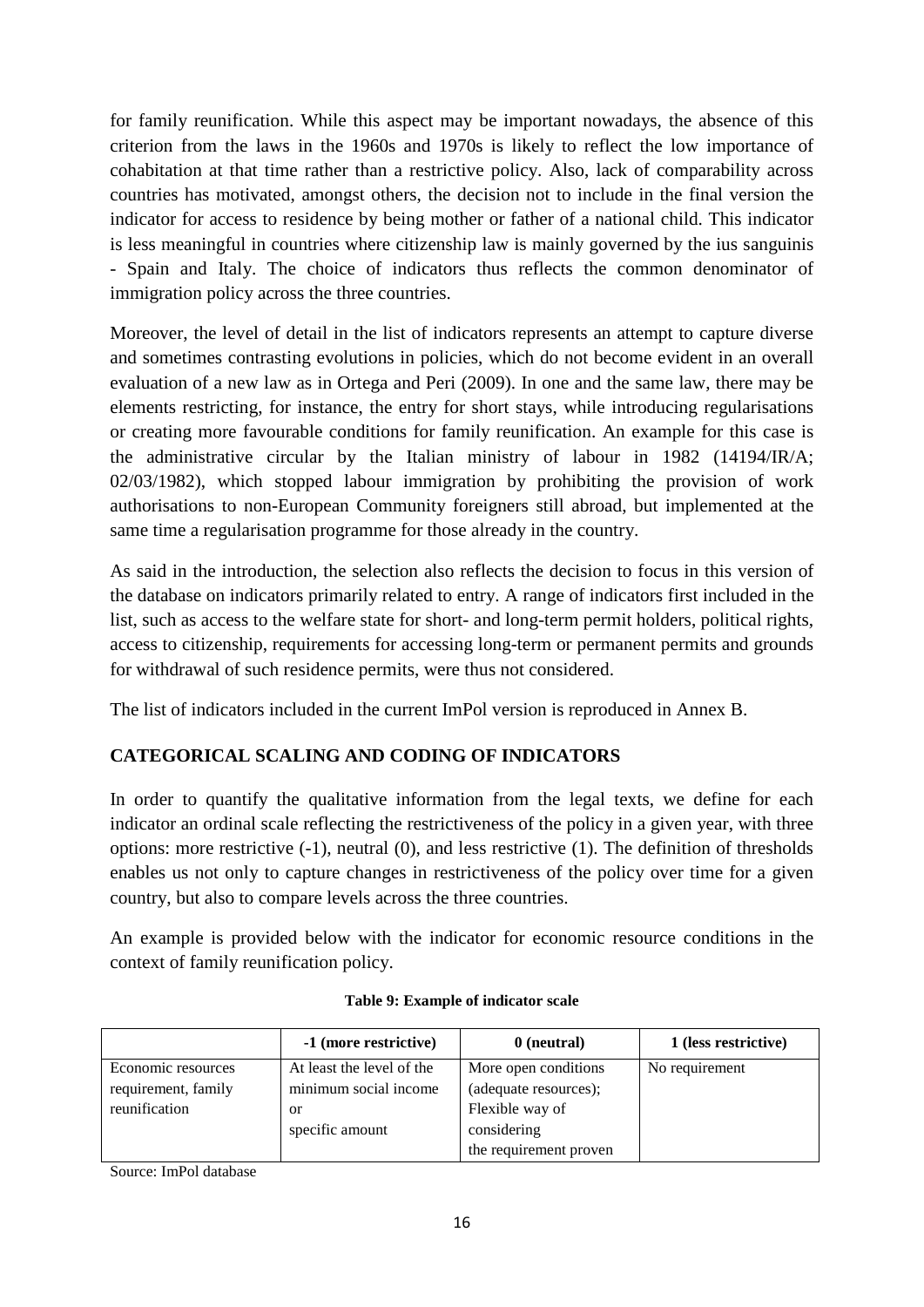In attributing the scores, we considered all legal texts available and thus different ranks of legal norms. Sometimes, laws provide rather broad guidelines and specify that implementation will be detailed in a decree. Circulars, moreover, provide more information about application of decrees. In these cases, we based the score on the text providing most detail on implementation. For instance, in the case of the previous example on economic resources, we coded the indicator as -1 if a circular specified minimum social income as amount, even if the law referred to 'sufficient economic resources'.

Most indicators with a qualitative underlying concept have more simple "yes/no" thresholds, often only with two instead of the three levels. Similarly to the selection of indicators to include in the database, the definition of thresholds was an iterative process. Starting usually with a definition which was meaningful for a specific country at a specific point in time, we adjusted the scales subsequently to capture all policy options in place at any time during the period considered, in any of the three countries. Some of the thresholds had to be simplified in this process, while more policy options had to be added to others. The limitation to three categories sometimes restricts the extent to which variation can be measured. However, more detailed scales are difficult to assign over the entire period we are considering, as the complexity of policies generally increased over time. The approach implies that thresholds reflect the diversity in legal situation in the three countries over time, without being able to establish an absolute reference point as "most restrictive" or "least restrictive". The definitions of thresholds which will be translated into changes in the coding of quantitative variables remain thus to a certain extent subjective decisions. However, levels and changes should still be captured if applied consistently over time and across countries.

Moreover, as explained above, we tried to identify indicators which are valid for most of the time from the 1960s to 2008. Nonetheless, some years remain for which no information on specific indicators is contained in the legal texts which we were able to access, for instance, on the consequences of separation from the sponsoring spouse on permit status for years before 1998 in Italy. The most likely case is that no specific policy existed, and the question is thus how to account for discretion in decisions. We have tried to reduce the likelihood of the possibility of incomplete information from our side through exchanges with experts and the analysis of secondary sources on the topics. For now, we identify such missing information with a specific code (NEE, not explicitly established). When using the data, analysts can decide to attribute to a situation of discretion a missing value or consider it as either the most restrictive or least restrictive situation.

### **PREPARATION FOR ANALYSIS: EXAMPLES OF AGGREGATION AND VARIABLE CONSTRUCTION**

Procedures for aggregation of selected indicators for inclusion in quantitative descriptive or multivariate analysis depend on the research question and hypotheses and should be guided

**.** 

<span id="page-16-0"></span><sup>&</sup>lt;sup>6</sup> The Migration Integration Policy Index (MIPEX), for instance, attempts to identify as reference for most equal treatment of migrants the "highest standards […] from Council of Europe Conventions or European Union Directives" (see [http://www.mipex.eu/methodology,](http://www.mipex.eu/methodology) last accessed 07/10/2012).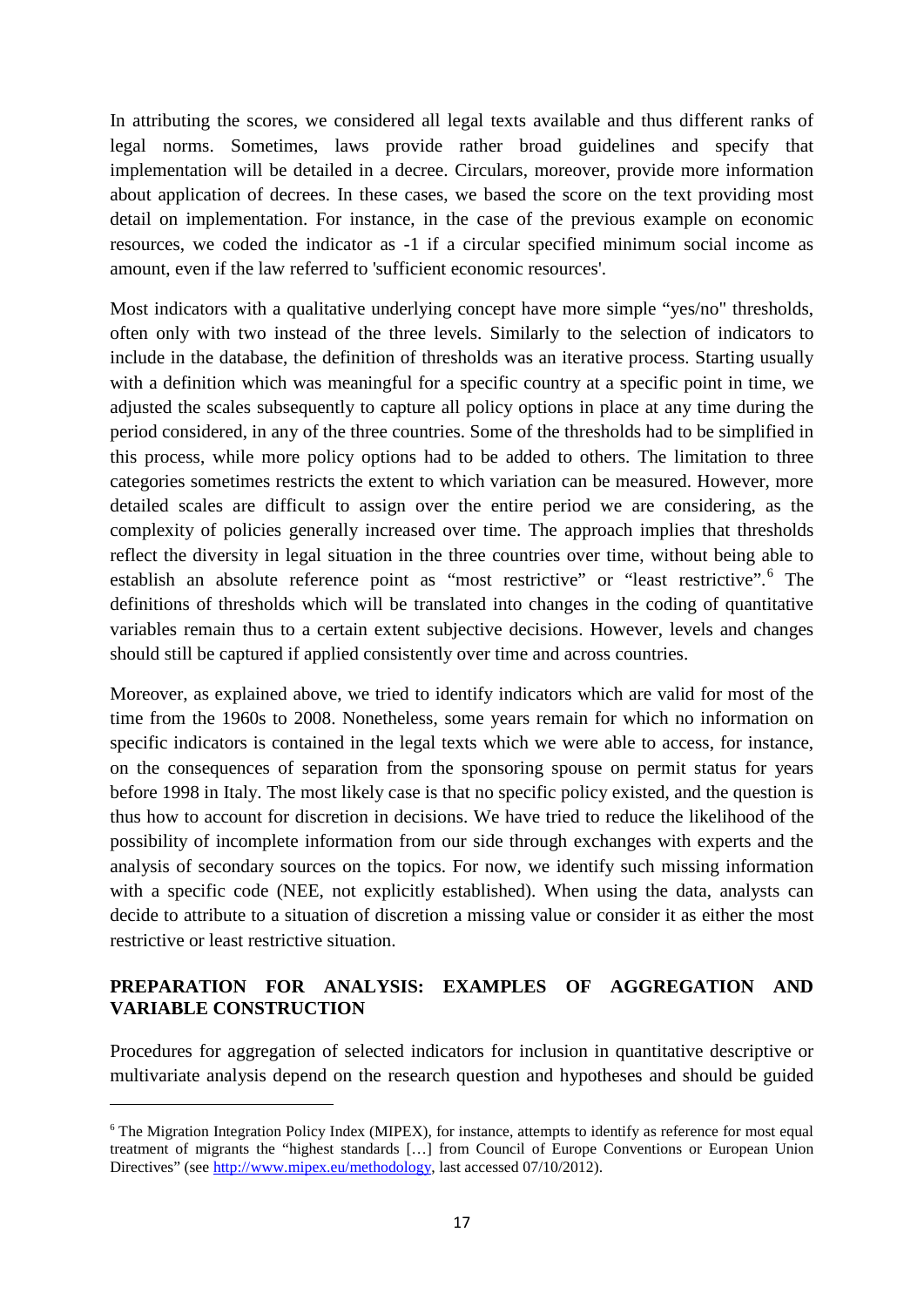by the chosen theoretical framework. The following discussion illustrates several aggregation examples. These can be plotted to discuss aspects of the evolution of policy areas. In a second example (section 6), we include policy measures in a multivariate analysis.

Given the research question underlying the analysis of determinants of first departure, we aggregated a subset of 27 indicators from the ImPol database into five variables:

- Variable 1: Immigration policy concerning irregular entry/residence:
	- Subset 1: Readmission agreements signed/in force with Senegal; readmission agreements signed/in force with main transit countries; maximum duration of stay in administrative retention centres
	- Subset 2: Extraordinary regularisation (application process ongoing); permanent regularisation
- Variable 2: Short stay entry policy:
	- Subset 1: Tourist visa exemptions; motivation of visa refusals
	- Subset 2: Requirements: economic resources requirements; housing requirements; health insurance requirements
- Variable 3: Family reunification policy
	- Subset 1: Legal protection of family reunification
	- Subset 2: Requirements: Duration of residence requirement; economic resources requirements; housing requirements
	- Subset 3: Eligibility: eligibility for family members in the ascending line; prohibition in case of polygamy; sequential reunification possible
- Variable 4: Policies on entry for study
	- Subset 1: Requirements in terms of admission; economic resources; health insurance
- Variable 5: Work immigration policy

**.** 

Subset 1: Restrictions to work immigration  $(-1)$ : national employment clause; 0: list of occupations, true quotas<sup>[7,](#page-16-0)</sup> or authorisation necessary previous to entry; 0: more open conditions).

The first version of the work immigration policy variable is based on a single indicator and takes only values 0 and -1. We also considered a second version of this variable, which has as second subset indicators on the access to the labour market of immigrants who entered the country through family reunification procedures or as students. These indicators are listed in the database under family reunification and studies respectively.

> Subset 2: access to the labour market for family members and students (during studies; after studies)

<span id="page-17-0"></span><sup>&</sup>lt;sup>7</sup> "True quotas" are defined in contrast to concealed regularisations, which would refer to years in which quotas are exhausted by individuals who are already in the country, not allowing for any new entries. This indicator thus takes into account to some extent the implementation characteristics.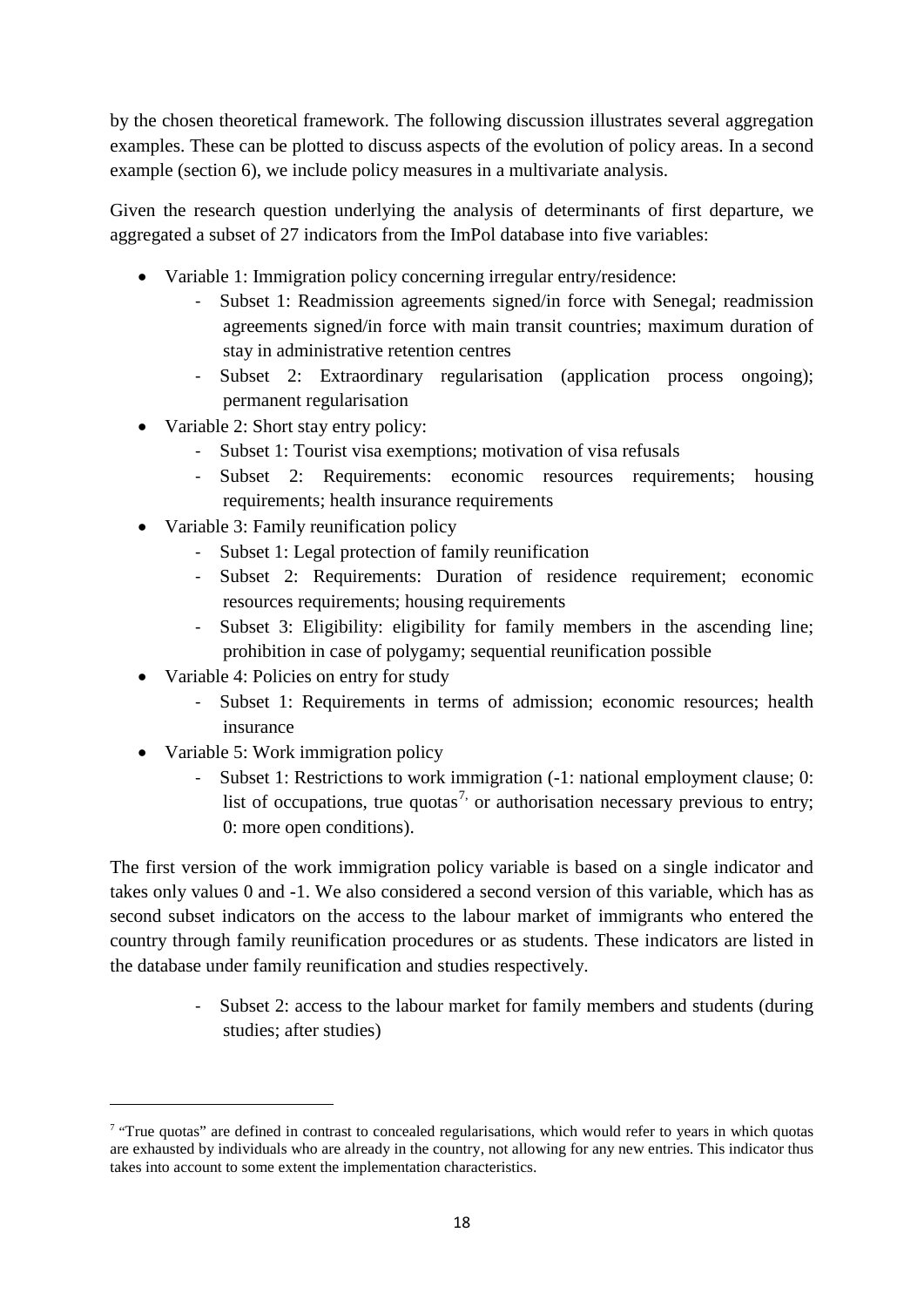The aggregation is made by first averaging indicators within each subset, and then across subsets, generating variables which can vary between -1 and 1. No further weights are applied in the process. Nonetheless, there is an implicit weighting given the varying number of indicators in each subset. Given the conceptual coherence of each subset, the current procedure seems appropriate. However, other aggregation methods including simple averages or explicit weights are possible and may impact considerably on the values obtained. It seems therefore preferable to disseminate this type of database without aggregated variables and to emphasise the need for a clear description of the method used in specific analyses.

<span id="page-18-0"></span>[Figure 1](#page-18-0) to 6 plot the evolution of the five policy variables in France, Spain and Italy. Higher and positive scores on the y-axis reflect less restrictive policies, lower and negative scores reflect more restrictive policies.



**Figure 1 : Immigration policy concerning irregular entry/residence**

Source: ImPol-MAFE(SN) database, author's data collection and computation

In all three countries, one can observe a tendency towards stricter policies with regard to irregular immigration over time (Figure 1). Still, there is considerable variation due to the different timing and extent of policies. Upward changes capture both extraordinary (one-off for a large group and with previously set application period) and permanent regularisation (ongoing, based on individual eligibility) procedures. France had its major extraordinary regularisation programmes in 1981/1982 and (with more targeted groups) in 1997/1998, and smaller ones in 1991 and 2006. A first extraordinary regularisation took place in 1973. At the same time, the previous habit of regularising immigrants on an individual basis once they were in France ("régularisation sur place") was definitely made impossible. Spain (seven) and Italy (seven) passed considerably more large-scale extraordinary regularisations than France in the period considered. France and Spain have also been implementing permanent regularisation mechanisms at individual level, which have experienced variations regarding eligibility over time. Italy does not have such a mechanism. However, in certain years the flow decrees, which should specify quotas for entry, were effectively used to regularise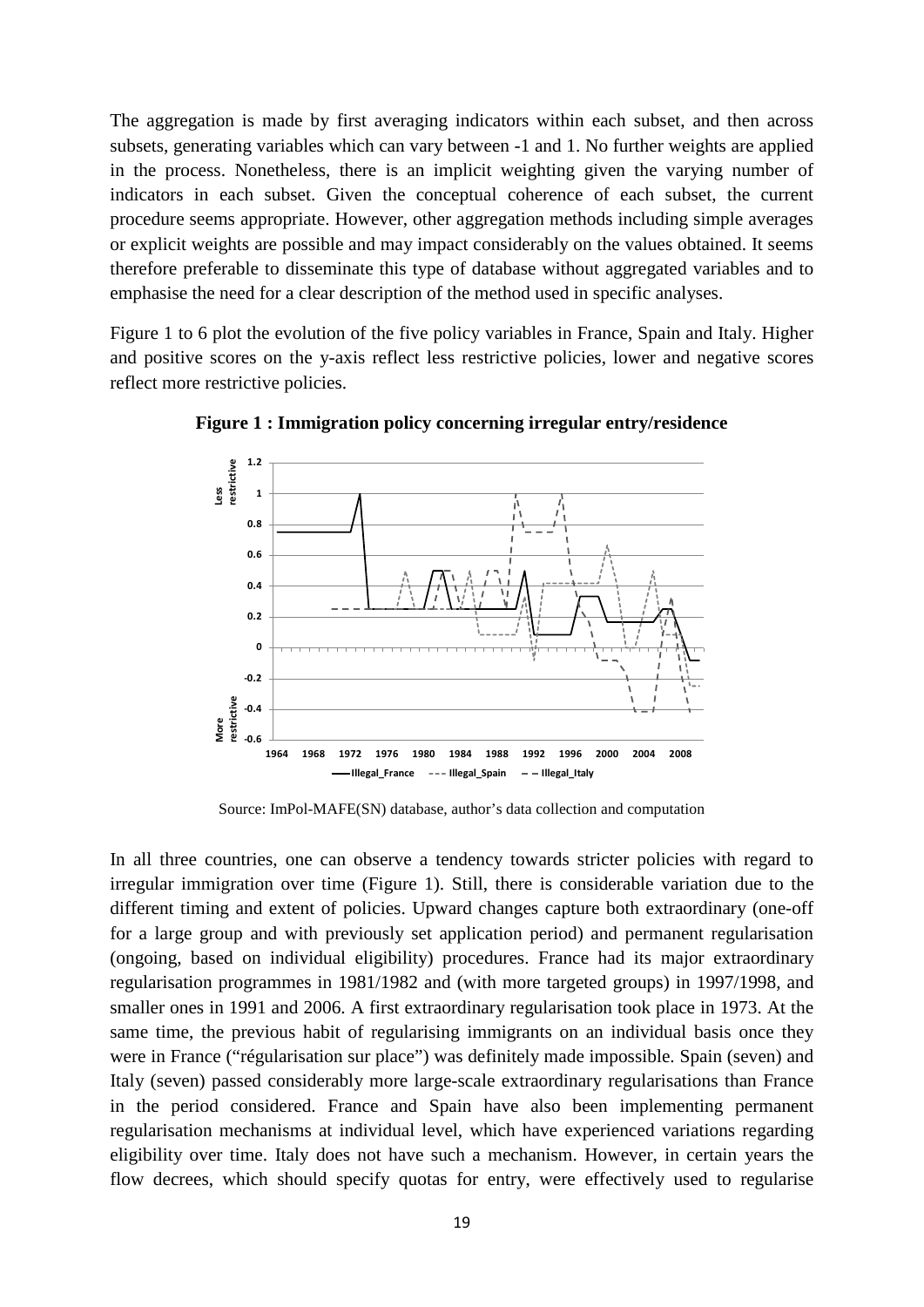immigrants who were already in the country. Only France and Spain signed readmission agreements with Senegal, which were signed in 2006 and entered into force after the end of the observation period in 2009. In France, readmission agreements (with transit countries) were passed slightly later than in Spain and Italy. Moreover, while in France policies regarding retention centres started earlier (in the beginning of the 1980s), they have been less restrictive in terms of the maximum number of days irregular migrants can be detained (e.g. 32 days in France, 60 days in Spain, and 180 days in Italy in 2009).



**Figure 2 : Short stay entry variable**

Source: ImPol-MAFE(SN) database, author's data collection and computation

The variable reflecting policies on entry for short stays shows, on the other hand, a clear downward pattern (Figure 2). Starting from a very open regime, reflected in visa exemptions for Senegalese in France (until 1986) and Italy (from 1966 until 1990), entry became increasingly difficult. Bit by bit, additional restrictions in terms of proofs of housing, economic resources, and health insurance requirements were introduced. The legislation regarding the non-motivation of visa refusals, which adds additional discretion to decisions taken by the destination country's administration, also differs across the three countries, with a "no-motivation" rule in Spain for almost all years, and more variation for Italy and France.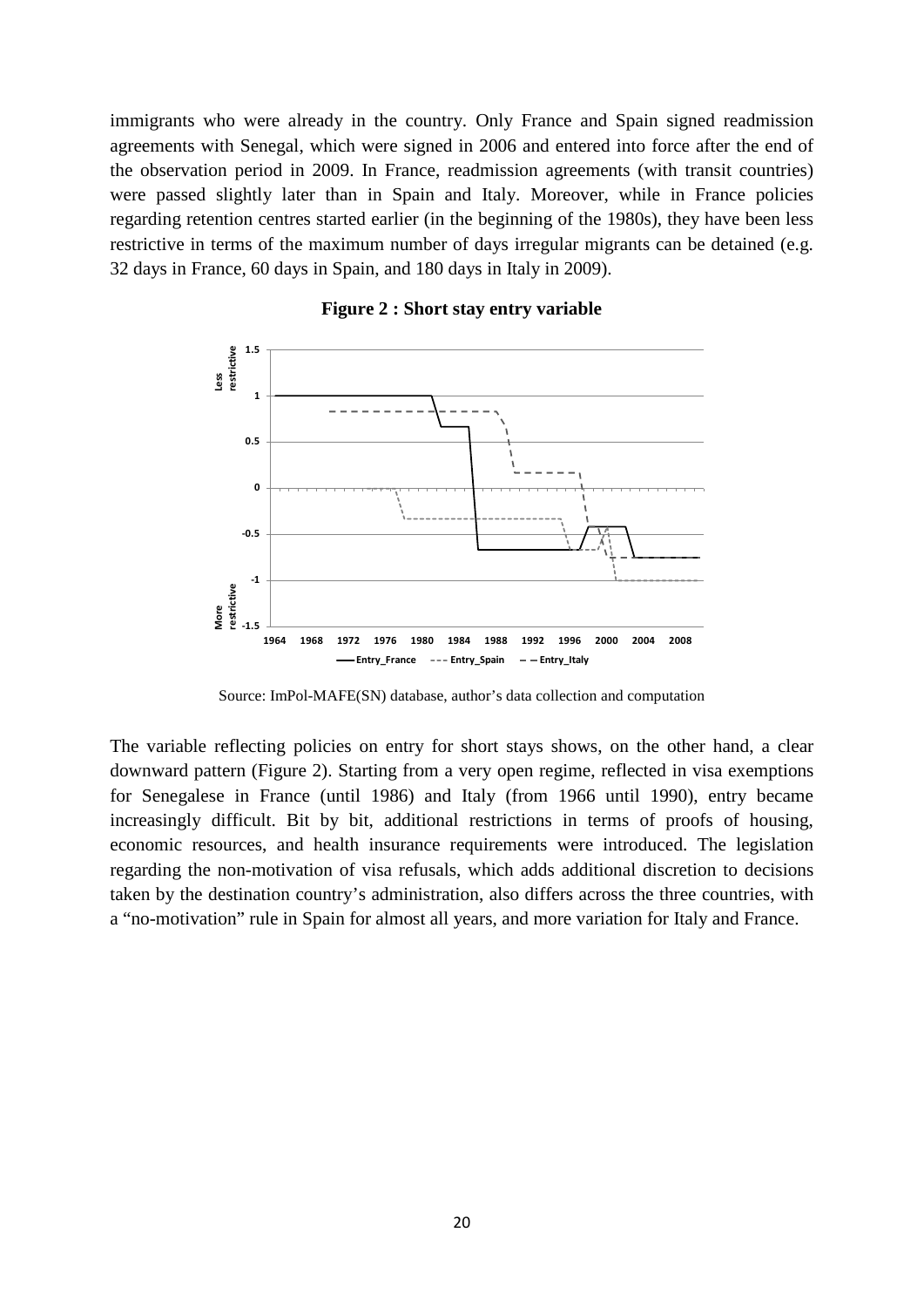

**Figure 3 : Family reunification policy variable**

Source: ImPol-MAFE(SN) database, author's data collection and computation

There is no such clear trend with regard to family reunification policies (Figure 3). The introduction of the right to family reunification in national law represented a positive change with regard to the years of no legal protection and limited possibilities of migrating as family member (in 1976 in France, 1986 in Italy and 1996 in Spain). The sharp fall in the 1970s in France is due to a temporary halt to family immigration. Spain and Italy have maintained more favourable eligibility criteria than France, for instance with regard to possibilities to sponsor relatives in the ascending line or bring family members at several instances rather than at once, which pushes their curves upwards. Also, requirements in terms of duration of stay of the sponsor are overall less restrictive in Italy than in Spain and France. In contrast, other requirements regarding economic resources and availability of housing compensate for this effect on the variable.

<span id="page-20-0"></span>

#### **Figure 4: Policies on entry for studies**

Source: ImPol-MAFE(SN) database, author's data collection and computation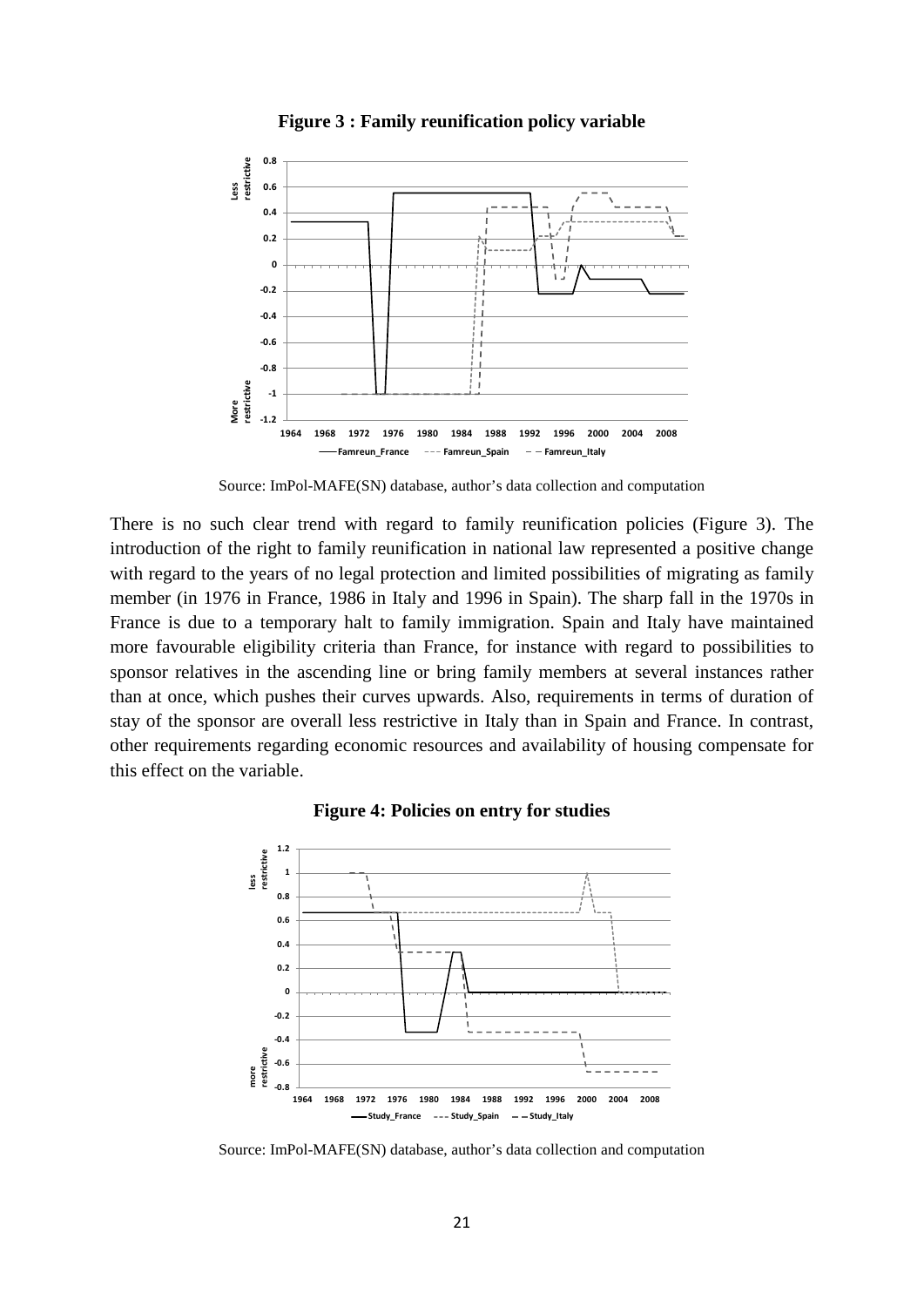Policies on requirements for entry to pursue university studies tightened in France in the end of the 1970s, with stricter controls of economic resources and a "pre-selection" procedure as part of the admission [\(Figure 4\)](#page-20-0). With the change in government in the beginning of the 1980s, some of the restrictions were first relaxed, but again tightened after a few years. In the Italian case, more restrictive conditions were introduced along the entire observation period. There seems to have been less variation in the Spanish case. The change in 2004 reflects the introduction of a separate health insurance requirement.



#### **Figure 5: Work immigration policy (version 1)**

Source: ImPol-MAFE(SN) database, author's data collection and computation

As said above, the first version of the work immigration policy variable is quite poor in terms of variation across countries and over time (Figure 4). The variation from -1 to 0 depicted for Spain and Italy reflect the years in which true quotas were established. France is characterised during most of the period by a policy accounting strictly for the national employment situation. Only more recently, a number of specific occupations have been excluded from this general treatment. A second version of the variable also incorporates information about the access of family members and students to the labour market, as well as on the possibility to change the status from student to worker (Figure 5).

The work immigration policy variable now shows considerably more variation, and, surprisingly, a positive tendency towards the end of the observation period. Work during studies was particularly restricted in all three countries in the mid-1980s to the mid/end-1990s, and policies became more favourable afterwards. Similarly, all three countries lived through periods when transition from a student permit to a work permit was prohibited. Although recently countries have again tried to limit these policies (such as France in 2011 with the Circulaire Guéant, 31 May 2011), there were periods when status change was, at least for certain groups, possible.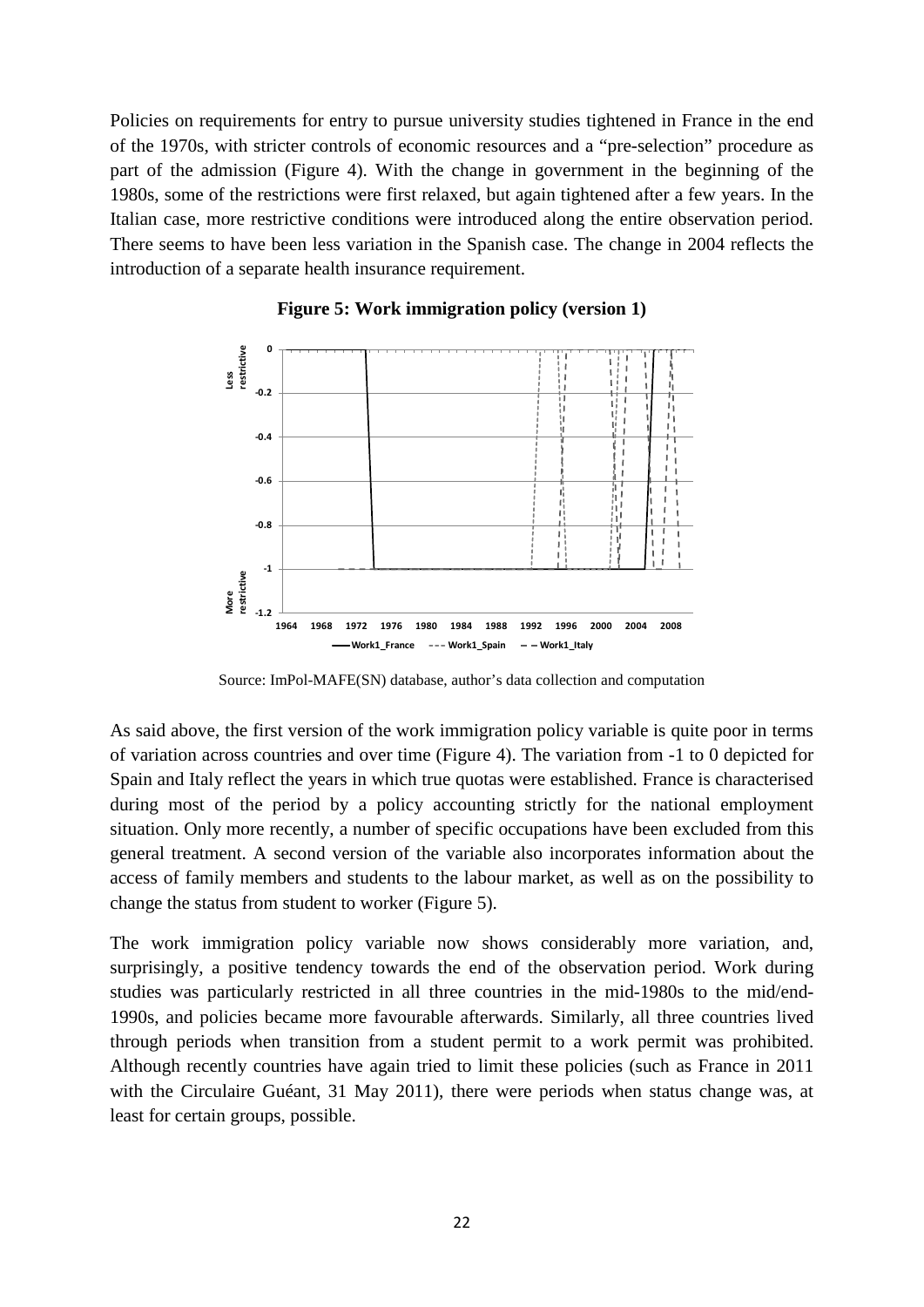

#### **Figure 6: Work immigration policy (version 2)**

Source: ImPol-MAFE(SN) database, author's data collection and computation

The construction of this variable illustrates how challenging it is to select the appropriate policy indicators relevant for the flow that is analysed, and how much the aggregate variable can vary. Integrating, for instance, also policies concerning seasonal work would further modify the aggregate variable.

#### **EXAMPLE OF MULTIVARIATE ANALYSIS COMBINING DATA FROM IMPOL DATASET AND THE MAFE BIOGRAPHIC SURVEY**

As we mentioned before, the type of information contained in the ImPol dataset can be used for a wide range of both contextual and statistical analyses. In this section, we illustrate with two empirical applications how we can (try to) measure the effect of changing admission policies on the probability to migrate from Senegal to France, Italy and Spain, by combining the aggregate policy variables we just described in the previous section and the individual micro-data from the MAFE biographical surveys in all these countries. The discussion aims to illustrate and to reflect on the results. The theoretical framework, relevant literature, and methods are discussed in detail in González-Ferrer et al. (2012).

#### *Application 1: Determinants of first departure to Spain, France, or Italy*

We examine how different factors, including age, gender, education, networks and policies, affect the probability of making a first (adult) trip from Senegal to France. Next we replicate the same basic multivariate model for the other two destinations in the MAFE-Senegal Survey, Italy and Spain. The results of these three time-discrete logit models are summarized in Table 10. The period of analysis ends in 2008 for the three models but starts in 1964 for France, in 1970 for Italy and 1974 for Spain.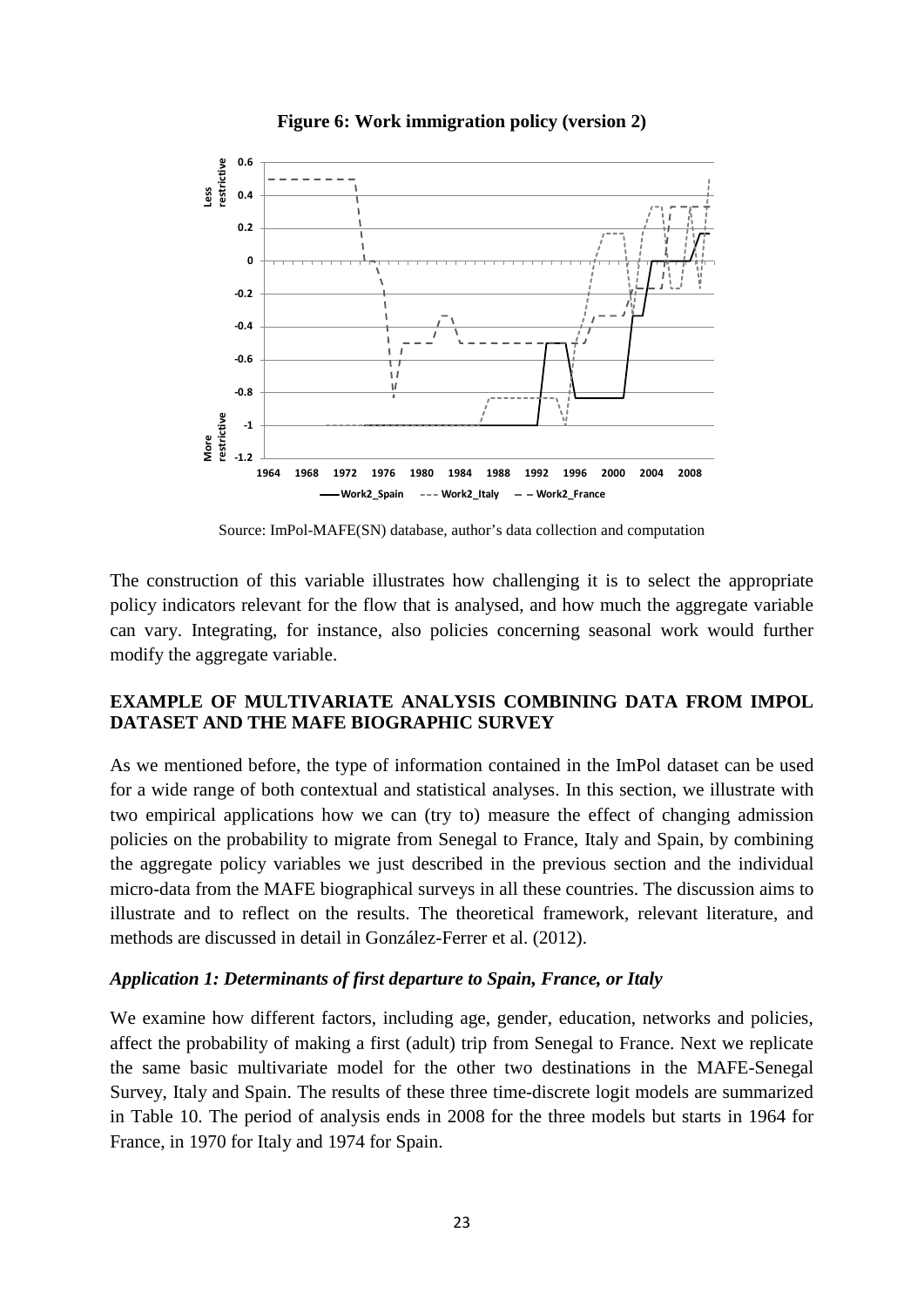|                            | <b>FRANCE</b>     |           | <b>ITALY</b>      |           | <b>SPAIN</b>      |           |
|----------------------------|-------------------|-----------|-------------------|-----------|-------------------|-----------|
|                            | <b>Odds Ratio</b> | Std. Err. | <b>Odds Ratio</b> | Std. Err. | <b>Odds Ratio</b> | Std. Err. |
| Ref Less than 25           |                   |           |                   |           |                   |           |
| $25 - 35$                  | 0.75              | 0.16      | 1.32              | 0.32      | 0.84              | 0.25      |
| $35 \& \text{plus}$        | $0.42***$         | 0.11      | $0.14***$         | 0.05      | $0.26***$         | 0.09      |
| Female                     | 0.79              | 0.14      | $0.15***$         | 0.04      | $0.37***$         | 0.09      |
| Ref. Less than secondary   |                   |           |                   |           |                   |           |
| Some secondary             |                   |           | 1.18              | 0.29      | $1.83**$          | 0.56      |
| Ref. Primary or less       |                   |           |                   |           |                   |           |
| Some secondary             | 3.39***           | 0.68      |                   |           |                   |           |
| Some tertiary              | 1.97**            | 0.65      |                   |           |                   |           |
| Ref. No                    |                   |           |                   |           |                   |           |
| Employed                   | 0.83              | 0.16      | 0.90              | 0.20      | 1.41              | 0.46      |
| Ref. Insufficient          |                   |           |                   |           |                   |           |
| Suff. hh ec. resources     | $1.72***$         | 0.33      | 0.76              | 0.21      | $0.63**$          | 0.15      |
| Ref. No network            |                   |           |                   |           |                   |           |
| Migrant network at         | 12.24****         | 2.45      | $17.97***$        | 4.02      | $14.61***$        | 4.60      |
| Short stay entry policy    | $1.43**$          | 0.21      | 1.23              | 0.40      | $0.19**$          | 0.13      |
| Family Reunif. policy      | 1.34              | 0.37      | 1.89*             | 0.65      | 0.76              | 0.25      |
| Work-related entry         | $0.40**$          | 0.13      | 1.27              | 0.40      | 0.71              | 0.25      |
| Irregular migration policy | $4.25**$          | 3.03      | 1.51              | 0.62      | 0.73              | 0.46      |
| Study entry policy         | 1.75              | 0.68      |                   |           |                   |           |
|                            |                   |           |                   |           |                   |           |
| N° observ. (person-years)  | 28430             |           | 27641             |           | 26813             |           |
| Events                     | 230               |           | 189               |           | 177               |           |
| Pseudo R2                  | 0.17              |           | 0.2152            |           | 0.1852            |           |

**Table 10. Time-discrete logit models of a first adult trip from Senegal to France, to Italy and to Spain**

Source: MAFE-Senegal survey (2008). \*\*\*, \*\*, \*, denotes statistical significance at 0.1%, 1%, 5% and 10% respectively

As can be seen, according to these results, changes in admission policies for short stay over time have affected the probability of Senegalese to go to France in the expected direction: the more open this door of entry is, the more likely that migration took place. Similarly, in years when policy towards irregular migration was more lenient, the probability to migrate to France also increased. However, in years when entry to France for work-related reasons was easier, Senegalese people were less likely to migrate there. In the Italian case, the four variables measuring changes in immigration policy have the expected sign (the more open they were, the more likely for Senegalese to migrate to Italy), although only the one related to family-linked admissions is marginally significant. Finally, changes in policies regulating admission of foreigners to Spain seem to have had no significant impact on the individual propensity of Senegalese to migrate to this country, with the only exception of policies for short stays that displays a negative effect (the more open this policy, the less likely the Senegalese were to migrate to Spain). Although this and some other results may look a bit odd to the reader, it is important to emphasize two aspects here: first of all, policies do not necessarily have to display an effect on individual decisions to migrate (this is one of the first questions to be answered) and, secondly and most important, this is a very simple exploration that ignores some relevant elements like the potential cross-effect of the policies applied by neighbour countries/alternative destinations, which may be much more important in shaping the decision of Senegalese people about whether to migrate or not, and where to. A more complex set-up, considering jointly determinants of migration attempts and first departure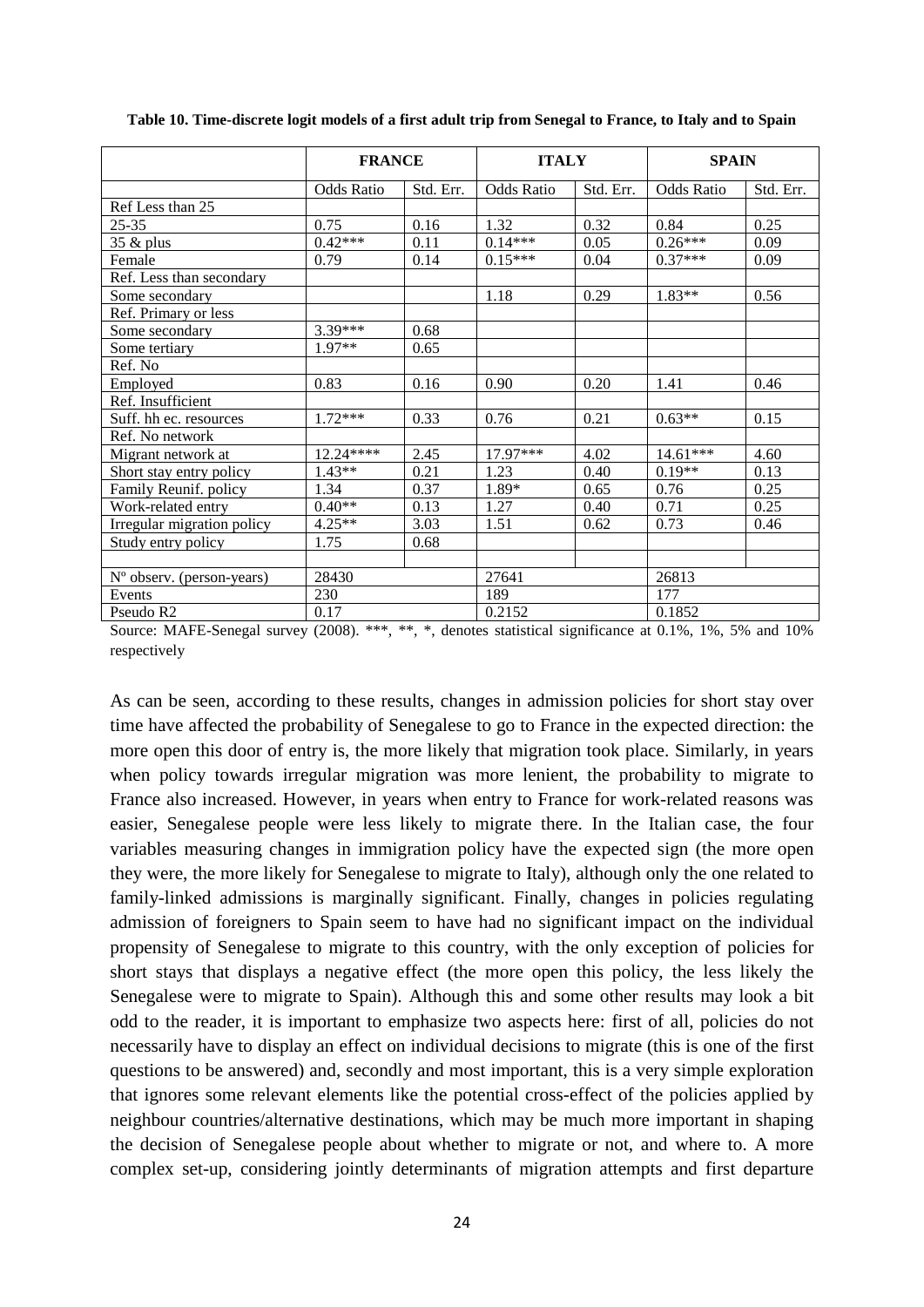from Senegal to France, Spain or Italy, has been developed by Mezger Kveder (2012) and further applications, for instance to the case of family reunification, are currently being developed.

#### **DISCUSSION AND FUTURE DEVELOPMENTS**

The decision to provide an open database containing intermediate products (indicators and coded legal texts) instead of a numerical final index reflects our awareness of the multiple methodological decisions that need to be made in the process. The example provided in Section 5 on different ways to aggregate indicators measuring entry policies for work reasons clearly illustrates that selection of the relevant indicators and their aggregation must be adapted to each particular research question. There is no unique and fixed way of measuring one policy dimension. Thus, it is the researcher's responsibility to decide which indicators measure the relevant policy dimensions that would affect a particular outcome of interest. Also, as the multivariate application examples show, the construction of the variables as included in regression analyses often needs to be adjusted to the research question and the empirical approach.

In sum, the contribution of the ImPol database consists of providing researchers working in different areas a quite exhaustive catalogue of legal texts in the area of immigration over the last five decades in France, Italy and Spain. First of all, this systematized information can be used to guide qualitative analyses of legal texts in this area; secondly, it can also be a good base for descriptive analyses; and finally, it offers other researchers the possibility to create their own numerical indexes. These indexes can be based on the numerical coding provided in the current ImPol version but adjusting aggregation procedures to their own research needs. Moreover, researchers can also develop particular areas of the database further depending on the topic, the time period and the country they are focusing on. The developments could include:

1. Adding new indicators to enrich the current ImPol content, which seems particularly feasible when focusing on shorter and more recent periods of time. For instance, policies that differentiate entry requirements by migrants' skill levels might be incorporated.

2. Adapting the coding of the general case and the Senegalese case contained in the current version of ImPol to the specificities of policies applied to migrants from other countries of origin, by incorporating the information from additional bilateral and international agreements.

3. Replicating the existent structure for other receiving countries.

4. Extending the current number of indicators in order to better capture the individual expected return to migration. For instance, more indicators relating to the conditions of migrants' stay and their rights in the destination countries can be included.

5. Validating measures based on legal texts against output measurements of immigration policies such as amount of allocated budget to border control or border patrol stations, if they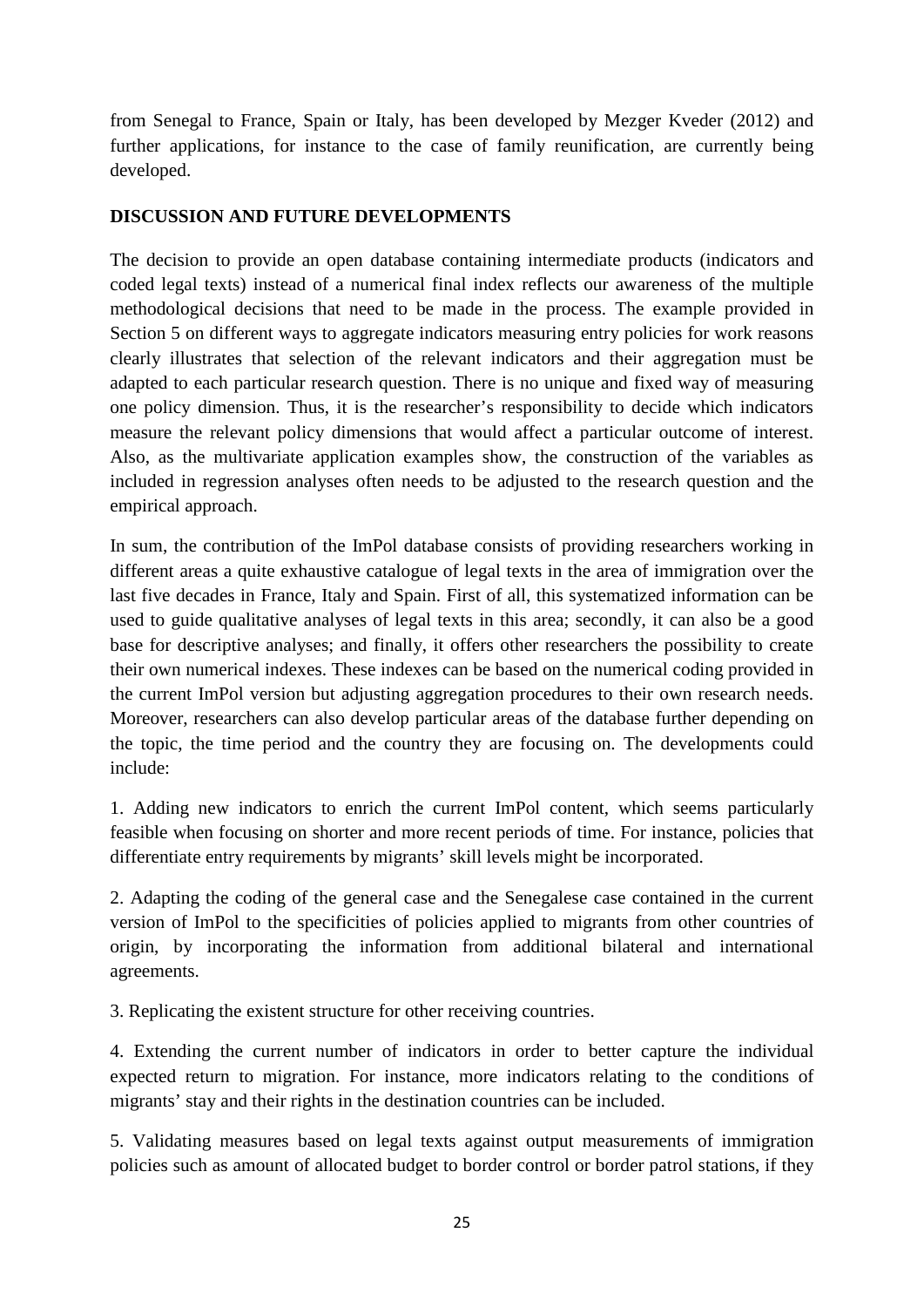are available. Similarly, changes in the policy discourses could be compared with changes suggested from the analysis of legal texts.

Finally, organizing the collected information in such a flexible and transparent way allows for integration of parts of the ImPol database with other ongoing projects in the area like International Immigration Policy and Law Analysis (IMPALA), the Social Reform Database collected by the Fondazione Rodolfo de Benedetti, or the Labour Migration Policy Index produced by Oxford Analytica for IOM.

#### **REFERENCES**

Calamia, A. (1980). Ammissione ed allontanamento degli stranieri. Istituto di diritto internazionale "D. Anzilotti". A. Giuffrè.

Consales, B. and L. Laperuta (2011). Compendio di diritto amministrativo (4 edition), Maggioli Editore.

Cornelius, W. and M. Rosenblum (2005). Immigration and politics. Annual Review of Political Science 8, 99-119.

Czaika, M. and H. de Haas (2011). The effectiveness of immigration policies: A conceptual review of empirical evidence. DEMIG/IMI Working Paper 33, 1-26.

A. González-Ferrer, P. Baizán, E. Kraus, C. Beauchemin, R. Black, B. Schoumaker (2012). Migration between Africa and Europe: assessing the role of resources, networks and context. MAFE Working Paper (forthcoming).

Koopmans, R., I. Michalowski, and S. Waibel (2012). Citizenship rights for immigrants: National political processes and cross-national convergence in Western Europe, 1980-2008, American Journal of Sociology 117 (4), 1202-1245.

Massey, D. S., & Espinosa, K. E. (1997). What's driving Mexico-U.S. migration? A theoretical, empirical, and policy analysis. The American Journal of Sociology, 102(4), 939– 999.

Mezger Kveder, C. L. (2012). Essays on Migration between Senegal and Europe: Migration Attempts, Investment at Origin and Returnees' Occupational Status (Doctoral thesis), University of Sussex. Retrieved from Sussex Research Online: http://sro.sussex.ac.uk/id/eprint/42573.

Moreno Fuentes, F. J. (2004). The Evolution of immigration policies in Spain : between external constraints and domestic demand for unskilled labour. Estudios = Working papers / Instituto Juan March de Estudios e Investigaciones, Centro de Estudios Avanzados en Ciencias Sociales 2004/211 (p. 37 p.). Madrid: Centro de Estudios Avanzados en Ciencias Sociales.

Nascimbene, B. (1988). Lo straniero nel diritto italiano. L'Italia e la vita giuridica internazionale. A. Giuffrè.

Ricci, M. (1986). Lo straniero extracomunitario e il regime delle circolari. Rivista Amministrativa della Repubblica Italiana 137, 628-647.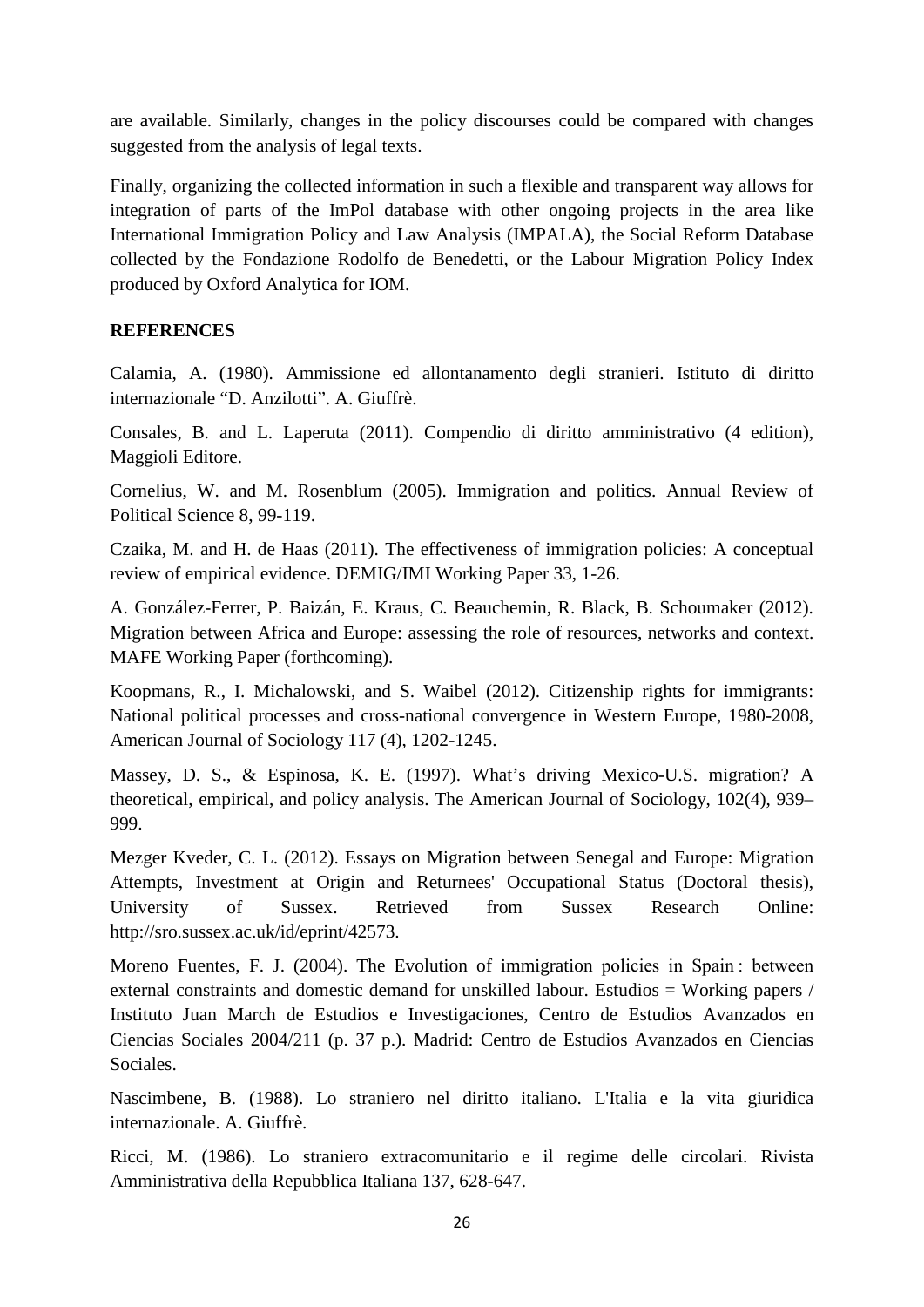# **ANNEXES**

## **A. List of legal texts**

| Year | <b>Type</b> | Date and Nr.                   | <b>Title/Topic</b>                               |  |
|------|-------------|--------------------------------|--------------------------------------------------|--|
| 1945 | Ordonnance  | 45-2658 du 2 novembre 1945     | Relative à l'entrée et au séjour des étrangers   |  |
|      |             |                                | en France                                        |  |
| 1945 | Ordonnance  | 45-2447 du 19 octobre 1945     | Portant code de la nationalité française         |  |
| 1946 | Décret      | 46-1574 du 30 juin 1946        | Réglementant les conditions d'entrée et de       |  |
|      |             |                                | séjour en France des étrangers                   |  |
| 1947 | Circulaire  | 47-18 du 20 janvier 1947       | Introduction, accueil, implantation des          |  |
|      |             |                                | immigrants et de leurs familles                  |  |
| 1947 | Circulaire  | 10 février 1947                | Délivrance carte de séjour                       |  |
| 1956 | Décret      | 56-149 du 24 janvier 1956      | Publication du code : code de la famille et de   |  |
|      |             |                                | l'aide sociale                                   |  |
| 1960 | Loi         | 60-752 du 28 juillet 1960      | Modification du code de nationalité              |  |
| 1961 | Loi         | 61-1408 du 22 décembre 1961    | Modification du code de nationalité              |  |
| 1964 | Convention  | 21 janvier 1964                | Convention entre la France et le Sénégal sur     |  |
|      |             |                                | la circulation des personnes                     |  |
| 1968 | Circulaire  | 29 juillet 1968                | Relative à la régularisation de la situation des |  |
|      |             |                                | travailleurs étrangers immigrés                  |  |
| 1971 | Décret      | 71-376 du 13 mai 1971          | Inscription des étudiants                        |  |
| 1973 | Loi         | 73-42 du 9 janvier 1973        | Modification du code de nationalité              |  |
| 1974 | Convention  | 29 mars 1974                   | Convention d'établissement, France et Sénégal    |  |
| 1974 | Convention  | 29 mars 1974                   | Convention entre la France et le Sénégal sur     |  |
|      |             |                                | la circulation des personnes                     |  |
| 1974 | Convention  | 29 mars 1974                   | Convention entre la France et le Sénégal sur     |  |
|      |             |                                | la sécurité sociale                              |  |
| 1974 | Circulaire  | 9-74 du 5 juillet 1974         | Stop immigration de travail                      |  |
| 1974 | Circulaire  | 30 novembre 1974               | Conditons carte de séjour pour ressortissants    |  |
|      |             |                                | de certains Etats d'Afrique noire entrés en      |  |
|      |             |                                | France                                           |  |
| 1975 | Décret      | 75-1088 du 21 novembre 1975    | Relatif aux autorisations de travail             |  |
| 1976 | Décret      | 76-56 du 21 janvier 1976       | Relatif au séjour des étrangers en France        |  |
| 1976 | Circulaire  | 76-3 du 24 février 1976        | Autorisation provisoire de travail               |  |
| 1976 | Arrêté      | 29 février 1976                | Catégories d'étrangers auxquels la situation de  |  |
|      |             |                                | l'emploi n'est pas opposable                     |  |
| 1976 | Décret      | 76-383 du 29 avril 1976        | Relatifs aux conditions d'entrée et de séjour en |  |
|      |             |                                | France des membres des familles des              |  |
|      |             |                                | étrangers autorisés à résider en France          |  |
| 1976 | Arrêté      | 24 août 1976                   | Catégories d'étrangers auxquels la situation de  |  |
|      |             |                                | l'emploi n'est pas opposable                     |  |
| 1977 | Arrêté      | 1 juillet 1977                 | Catégories d'étrangers auxquels la situation de  |  |
|      |             |                                | l'emploi n'est pas opposable                     |  |
| 1977 | Décret      | 77-1239 du 10 novembre 1977    | Suspendant provisoirement l'application des      |  |
|      |             |                                | dispositions du décret 76-383                    |  |
| 1977 | Circulaire  | 77-524 du 12 dec 1977 (Bonnet) | Admission en France des étudiants étrangers      |  |

#### **Table 11: French legal texts consulted**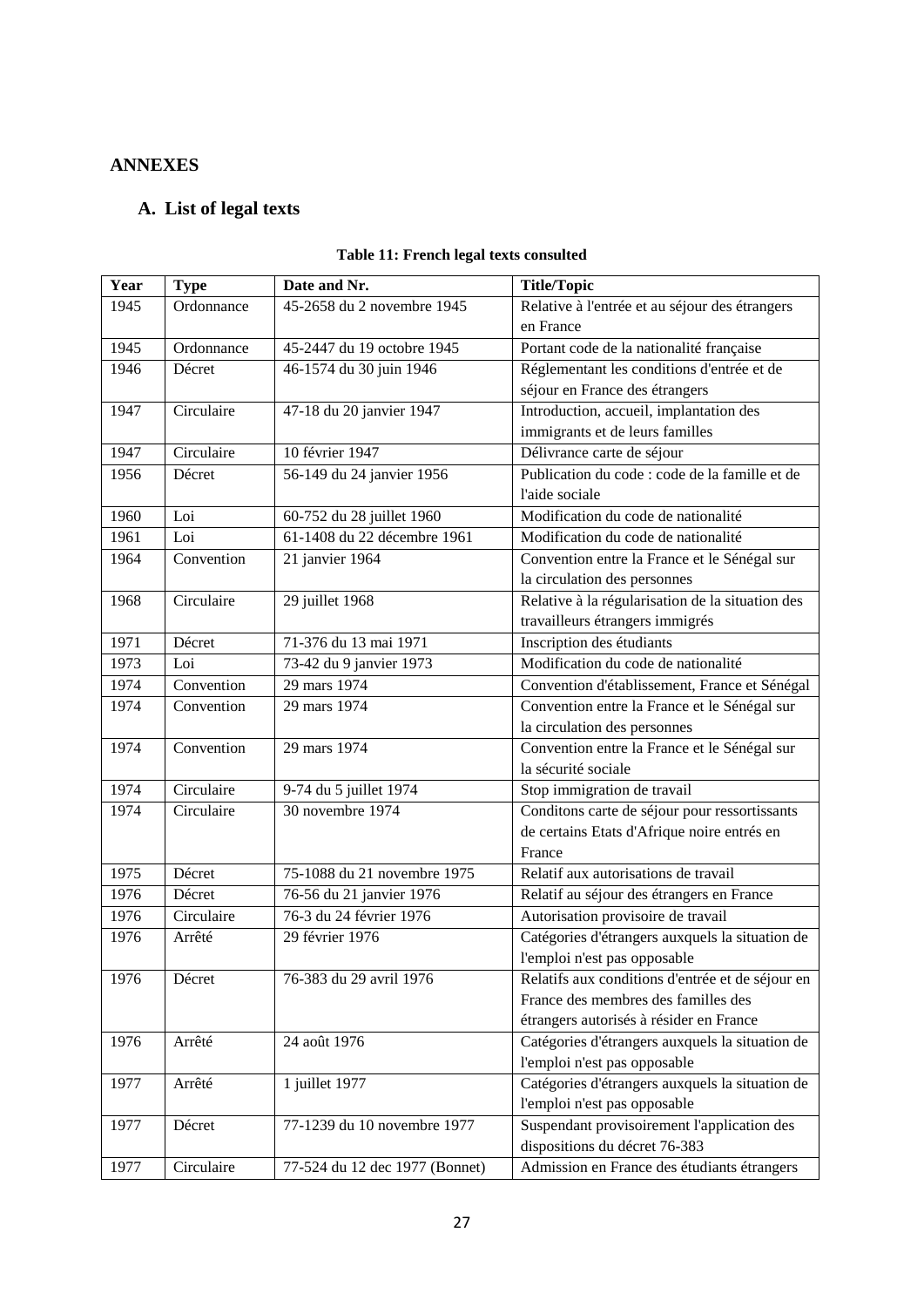| Year | <b>Type</b>    | Date and Nr.                       | <b>Title/Topic</b>                               |  |
|------|----------------|------------------------------------|--------------------------------------------------|--|
| 1978 | Arrêté         | 16 mars 1978                       | Catégories d'étrangers auxquels la situation de  |  |
|      |                |                                    | l'emploi n'est pas opposable                     |  |
| 1978 | Circulaire     | 78-213 du 30 mai 1978              | Conditions d'entrée et de séjour en France des   |  |
|      |                |                                    | étrangers venant suivre des cours du second      |  |
|      |                |                                    | cycle de l'enseignement secondaire               |  |
| 1978 | Conseil d'Etat | 24 novembre 1978                   | Décision judiciaire de Conseil d'Etat, 24        |  |
|      |                |                                    | novembre 1978                                    |  |
| 1979 | Circulaire     | 79-3 du 12 mars 1979               | Autorisation provisoire de travail               |  |
| 1979 | Arrêté         | 22 mai 1979                        | Catégories d'étrangers auxquels la situation de  |  |
|      |                |                                    | l'emploi n'est pas opposable                     |  |
| 1979 | Arrêté         | 18 juillet 1979                    | Catégories d'étrangers auxquels la situation de  |  |
|      |                |                                    | l'emploi n'est pas opposable                     |  |
| 1979 | Décret         | 79-1214 du 31 dec 1979 (Imbert)    | Inscription des étudiants                        |  |
| 1980 | Loi            | 80-9 du 10 janvier 1980 (Bonnet)   | Prévention de l'immigration clandestine          |  |
| 1980 | Circulaire     | 80-135 du 2 avril 1980 (Bonnet)    | Admission en France des étudiants étrangers      |  |
| 1980 | Circulaire     | 25 avril 1980 (Imbert)             | Admission en France des étudiants étrangers      |  |
| 1980 | Arrêté         | 10 juin 1980                       | Catégories d'étrangers auxquels la situation de  |  |
|      |                |                                    | l'emploi n'est pas opposable                     |  |
| 1980 | Accord         | ler décembre 1980 (conv            | L'accord sur la formation en vue du retour et    |  |
|      |                | application 1987)                  | de l'insertion dans l'économie sénégalaise des   |  |
|      |                |                                    | travailleurs ayant émigré temporairement en      |  |
|      |                |                                    | France                                           |  |
| 1981 | Arrêté         | 19 février 1981                    | Catégories d'étrangers auxquels la situation de  |  |
|      |                |                                    | l'emploi n'est pas opposable                     |  |
| 1981 | Circulaire     | 81-50 du 10 juillet 1981           | Relative au regroupement des familles des        |  |
|      |                |                                    | travailleurs étrangers                           |  |
| 1981 | Circulaire     | 5 août 1981                        | Relative au contrôle de la circulation           |  |
|      |                |                                    | transfrontalière                                 |  |
| 1981 | Arrêté         | 6 août 1981                        | Catégories d'étrangers auxquels la situation de  |  |
|      |                |                                    | l'emploi n'est pas opposable                     |  |
| 1981 | Circulaire     | 7 août 1981                        | Délivrance titre de séjour                       |  |
| 1981 | Circulaire     | 11 août 1981                       | Régularisation de la situation de certains       |  |
|      |                |                                    | étrangers                                        |  |
| 1981 | Loi            | 81-941 du 17 octobre 1981          | Relatives à l'emploi de travailleurs étrangers   |  |
|      |                |                                    | en situation irrrégulière                        |  |
| 1981 | Loi            | 81-973 du 29 octobre 1981          | Relative aux conditions d'entrée et de séjour    |  |
|      |                | (Questiaux)                        | des étrangers en France                          |  |
| 1981 | Décret         | 81-1221 du 31 décembre 1981        | Accueil des étudiants étrangers                  |  |
| 1982 | Circulaire     | 82-001 du 4 janvier 1982           | Relative à l'accueil des étudiants étrangers     |  |
|      |                |                                    | dans les universités                             |  |
| 1982 | Circulaire     | 82-41 du 5 mars 1982 (Grimaud)     | Conditions d'entrée et de séjour en France des   |  |
|      |                |                                    | étudiants étrangers                              |  |
| 1982 | Circulaire     | 12 mars 1982                       | Relative à l'emploi de travailleurs étrangers en |  |
|      |                |                                    | situation irrégulière                            |  |
| 1982 | Décret         | 82-442 du 27 mai 1982              | Relative aux conditions d'entrée et de séjour    |  |
|      |                |                                    | des étrangers en France                          |  |
| 1984 | Arrêté         | 10 avril 1984                      | Relatif aux conditions d'entrée des étrangers    |  |
|      |                |                                    | sur le territoire                                |  |
| 1984 | Circulaire     | 84-246 du 16 juillet 1984          | Modalités d'inscription des élèves étrangers     |  |
| 1984 | Loi            | 84-622 du 17 juillet 1984 (Dufoix) | Relative aux étrangers séjournant en France et   |  |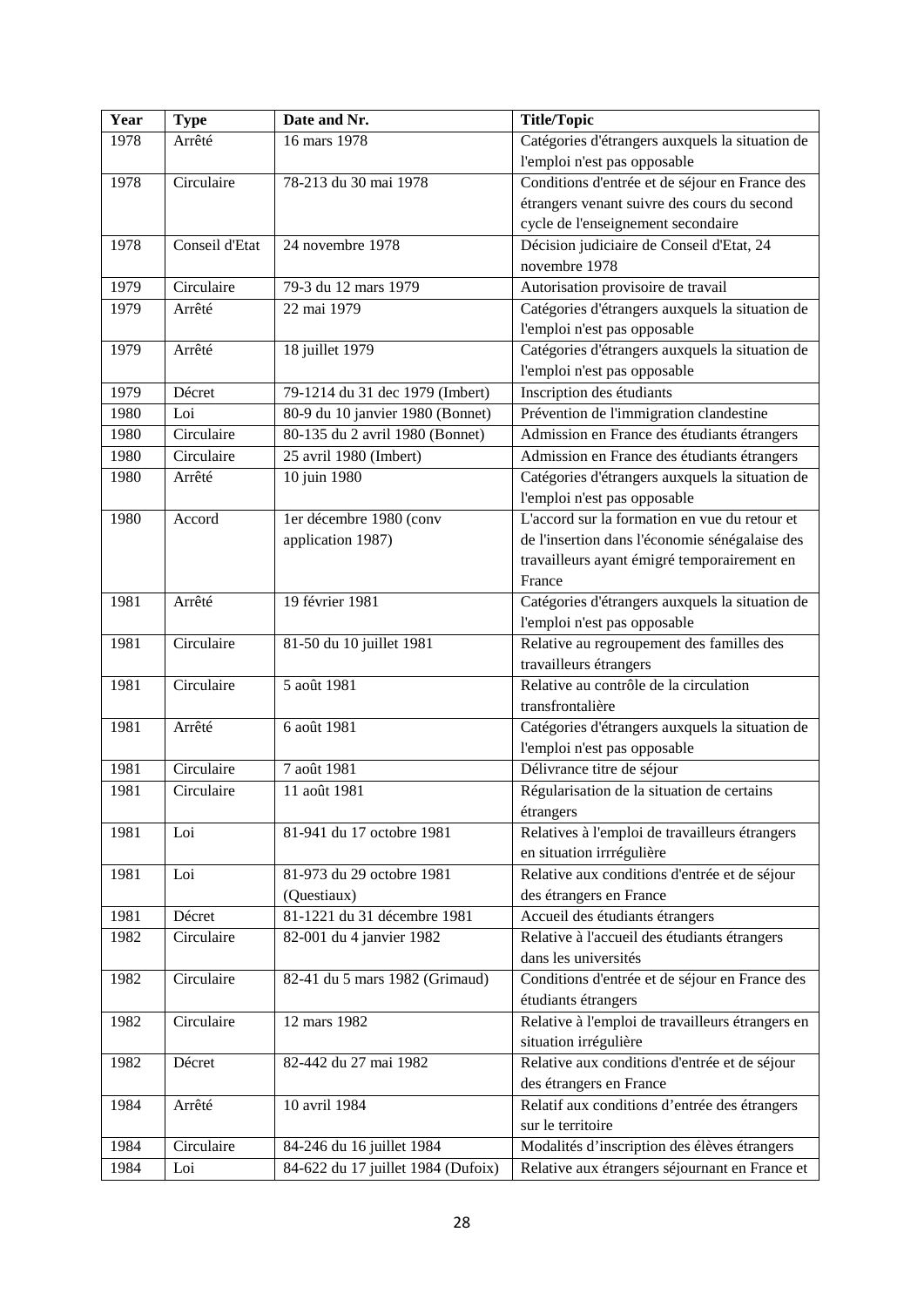| Year | <b>Type</b> | Date and Nr.                  | <b>Title/Topic</b>                                                            |
|------|-------------|-------------------------------|-------------------------------------------------------------------------------|
|      |             |                               | aux titres uniques de travail et séjour                                       |
| 1984 | Circulaire  | 84-250 du 17 sep 1984 (Joxe)  | Conditions d'entrée et de séjour en France des                                |
|      |             |                               | étudiants étrangers                                                           |
| 1984 | Circulaire  | 84-394 du 8 oct 1984          | Relative aux autorisations provisoires de                                     |
|      |             |                               | travail délivrées aux étudiants étrangers                                     |
| 1984 | Décret      | 84-1078 du 4 décembre 1984    | Réglementant les conditions d'entrée et de                                    |
|      |             |                               | séjour en France des étrangers                                                |
| 1984 | Décret      | 84-1080 du 4 décembre 1984    | Relatifs aux conditions d'entrée et de séjour en                              |
|      |             |                               | France des membres des familles des                                           |
|      |             |                               | étrangers autorisés à résider en France                                       |
| 1984 | Arrêté      | 14 décembre 1984              | Catégories d'étrangers auxquels la situation de                               |
|      |             |                               | l'emploi n'est pas opposable                                                  |
| 1984 | Circulaire  | 84-24 du 21 décembre 1984     | Relative aux titres uniques de séjour et travail                              |
| 1984 | Circulaire  | 84-337 du 31 décembre 1984    | Conditions d'entrée et de séjour                                              |
| 1985 | Circulaire  | 4 janvier 1985                | Procédure d'introduction en France des                                        |
|      |             |                               | membres de la famille des ressortissants                                      |
|      |             |                               | étrangers                                                                     |
| 1985 | Circulaire  | 85-196 du 1 aout 1985         | Conditions d'entrée et de séjour en France des                                |
|      |             |                               | étudiants étrangers                                                           |
| 1986 | Loi         | 86-1025 du 09 septembre 1986  | Relative aux conditions d'entrée et de séjour                                 |
|      |             | (Pasqua)                      | en France des étrangers - admission sur le                                    |
|      |             |                               | territoire francais                                                           |
| 1987 | Décret      | 87-645 du 30 juillet 1987     | Relative aux conditions d'entrée et de séjour                                 |
|      |             |                               | des étrangers en France                                                       |
| 1987 | Arrêté      | 30 septembre 1987             | Catégories d'étrangers auxquels la situation de                               |
| 1989 | Loi         | 89-548 du 02 aout 1989 (Joxe) | l'emploi n'est pas opposable<br>Relative aux conditions de séjour et d'entrée |
|      |             |                               | des étrangers en France                                                       |
| 1989 | Circulaire  | 89-247 du 2 août 1989         | Application loi 89-548                                                        |
| 1990 | Loi         | 90-34 du 10 janvier 1990      | Relative aux conditions d'entrée et de séjour                                 |
|      |             |                               | des étrangers en France                                                       |
| 1990 | Circulaire  | 90-20 du 23 janvier 1990      | Relative aux autorisations provisoires de                                     |
|      |             |                               | travail                                                                       |
| 1991 | Décret      | 91-829 du 30 août 1991        | Relative aux conditions d'entrée et de séjour                                 |
|      |             |                               | en France des étrangers - admission sur le                                    |
|      |             |                               | territoire francais                                                           |
| 1991 | Décret      | 91-902 du 6 septembre 1991    | Portant publication de l'ordonnance no 45-                                    |
|      |             |                               | 2658 du 2 novembre 1945 modifiée relative                                     |
|      |             |                               | aux conditions d'entrée et de séjour des                                      |
|      |             |                               | étrangers en France                                                           |
| 1991 | Loi         | 91-1383 du 31 décembre 1991   | Renforçant la lutte contre le travail clandestin                              |
|      |             |                               | et la lutte contre l'organisation de l'entrée et                              |
|      |             |                               | du séjour irréguliers d'étrangers en France                                   |
| 1992 | Loi         | 92-190 du 26 février 1992     | Relative aux conditions d'entrée et de séjour                                 |
|      |             |                               | des étrangers en France                                                       |
| 1992 | Loi         | 92-625 du 6 juillet 1992      | Sur la zone d'attente des ports et des aéroports                              |
| 1993 | Loi         | 93-1027 du 24 août 1993       | Relative à la maîtrise de l'immigration et aux                                |
|      |             |                               | conditions d'entrée, d'accueil et de séjour des                               |
|      |             |                               | étrangers en France                                                           |
| 1993 | Loi         | 93-1417 du 30 décembre 1993   | Portant diverses dispositions relatives à la                                  |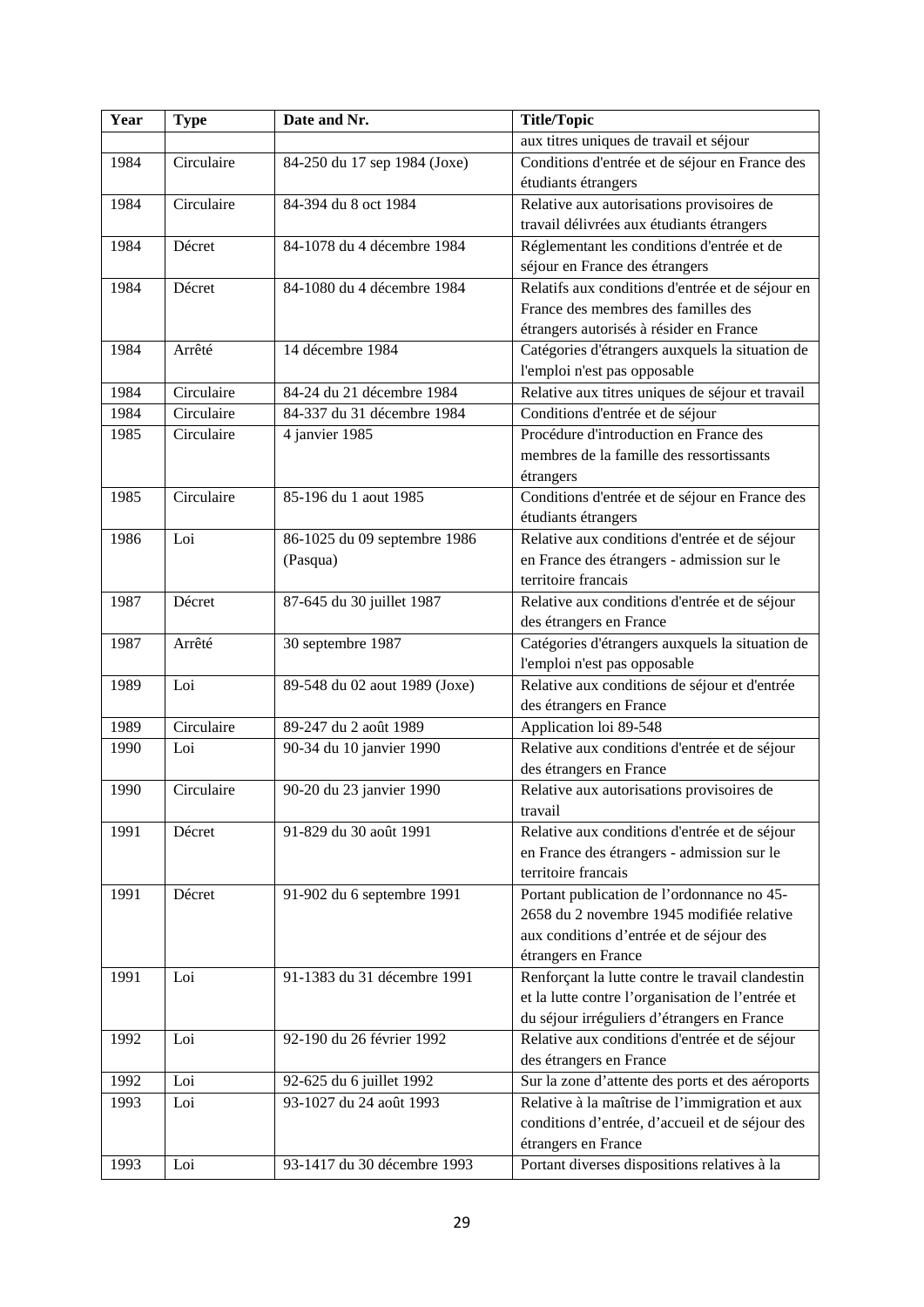| Year | <b>Type</b> | Date and Nr.                       | <b>Title/Topic</b>                               |
|------|-------------|------------------------------------|--------------------------------------------------|
|      |             |                                    | maîtrise de l'immigration                        |
| 1993 | Décret      | 93-1362 du 30 décembre 1993        | Nationalité francaise                            |
| 1994 | Circulaire  | 94-50 du 8 février 1994            | Application loi 93-1027                          |
| 1994 | Décret      | 94-513 du 20 juin 1994             | Avenant n° 1 à la convention générale de         |
|      |             |                                    | sécurité sociale du 29 mars 1974 entre le        |
|      |             |                                    | Gouvernement                                     |
|      |             |                                    | de la République française et le                 |
|      |             |                                    | Gouvernement de la République du Sénégal         |
| 1994 | Décret      | 94-770 du 2 septembre 1994         | Relative aux conditions d'entrée et de séjour    |
|      |             |                                    | en France des étrangers - admission sur le       |
|      |             |                                    | territoire francais                              |
| 1994 | Décret      | 94-963 du 7 novembre 1994          | Relatif au regroupement familial des étrangers   |
| 1994 | Circulaire  | 7 novembre 1994                    | Relative au regroupement familial                |
| 1994 | Loi         | 94-1136 du 27 décembre 1994        | Relative aux conditions d'entrée et de séjour    |
|      |             |                                    | des étrangers en France                          |
| 1995 | Circulaire  | 95-11 du 17 février 1995           | Maîtrise de l'immigration et aux conditions      |
|      |             |                                    | d'entrée et de séjour des étrangers en France et |
|      |             |                                    | de ses décrets d'application                     |
| 1995 | Convention  | 1er août 1995 (in force only 2002) | Convention entre le Gouvernement de la           |
|      |             |                                    | République française et le Gouvernement de       |
|      |             |                                    | la République du Sénégal relative à la           |
|      |             |                                    | circulation et au séjour des personnes           |
| 1997 | Loi         | 97-396 du 24 avril 1997            | Portant diverses dispositions relatives à        |
|      |             |                                    | l'immigration                                    |
| 1997 | Circulaire  | 24 juin 1997                       | Relative au réexamen de la situation de          |
|      |             |                                    | certaines catégories d'étrangers en situation    |
|      |             |                                    | irrégulière                                      |
| 1998 | Loi         | 98-349 du 11 mai 1998              | Relative aux conditions d'entrée et de séjour    |
|      |             |                                    | des étrangers en France                          |
| 1998 | Décret      | 98-502 du 23 juin 1998             | Relative aux conditions d'entrée et de séjour    |
|      |             |                                    | en France des étrangers - admission sur le       |
|      |             |                                    | territoire francais                              |
| 1998 | Circulaire  | 98-420 du 9 juillet 1998           | Relative à la délivrance des autorisations       |
|      |             |                                    | provisoires de travail aux étudiants étrangers   |
| 1999 | Décret      | 99-1 du 4 janvier 1999             | Relatif à la motivation des refus de visas       |
|      |             |                                    | opposés aux étudiants étrangers                  |
| 1999 | Décret      | 99-352 du 5 mai 1999               | Réglementant les conditions d'entrée et de       |
|      |             |                                    | séjour en France des étrangers                   |
| 1999 | Décret      | 99-566 du 6 juillet 1999           | Relatif au regroupement familial des étrangers   |
| 2000 | Circulaire  | 2000-114 du 28 février 2000        | Conditions d'entrée et de séjour                 |
| 2000 | Convention  | 25 mai 2000                        | Convention de co-developpement entre la          |
|      |             |                                    | France et le Sénégal                             |
| 2000 | Convention  | 25 mai 2000                        | Convention d'établissement, France et Sénégal    |
| 2002 | Circulaire  | 2002-25 du 15 janvier 2002         | Relative à la délivrance et au renouvellement    |
|      |             |                                    | des autorisations de travail aux étudiants       |
|      |             |                                    | étrangers                                        |
| 2002 | Circulaire  | 26 mars 2002                       | Conditions d'entrée et de séjour en France des   |
|      |             |                                    | étudiants étrangers et modalités de              |
|      |             |                                    | renouvellement des cartes de séjour "étudiant"   |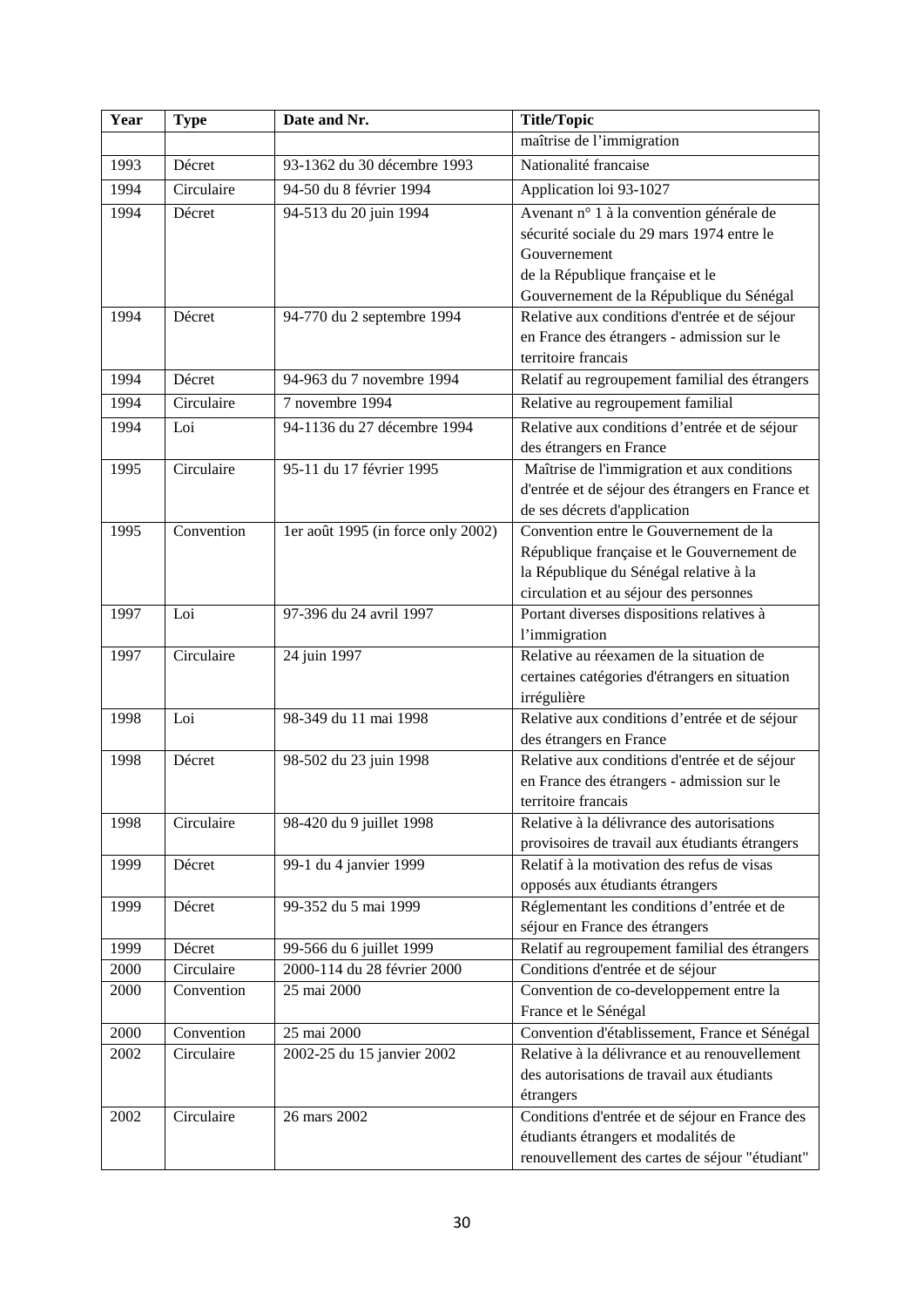| Year | <b>Type</b> | Date and Nr.                   | <b>Title/Topic</b>                                |
|------|-------------|--------------------------------|---------------------------------------------------|
| 2003 | Loi         | 2003-1119 du 26 novembre 2003  | Relative à la maîtrise de l'immigration, au       |
|      |             |                                | séjour des étrangers en France et à la            |
|      |             |                                | nationalité                                       |
| 2004 | Ordonnance  | 2004-1248 du 24 novembre 2004  | Relative à la partie législative du code de       |
|      |             |                                | l'entrée et du séjour des étrangers et du droit   |
|      |             |                                | d'asile                                           |
| 2004 | Décret      | 2004-1237 du 17 novembre 2004  | Conditions d'entrée et de séjour des étrangers    |
|      |             |                                | en France; motivation des refus de visas          |
|      |             |                                | opposés aux étudiants étrangers                   |
| 2004 | Circulaire  | 2004-135 du 23 novembre 2004   | Attestation d'accueil                             |
| 2005 | Loi         | 2005-32 du 18 janvier 2005     | De programmation pour la cohésion sociale         |
| 2005 | Décret      | 2005-253 du 17 mars 2005       | Regroupement familial des étrangers               |
| 2005 | Décret      | 2005-1051 du 23 août 2005      | Réglementant les conditions d'entrée et de        |
|      |             |                                | séjour en France des étrangers                    |
| 2005 | Circulaire  | 2005- NOR/INT/05/00097/C du 31 | Mesures à prendre à l'endroit des                 |
|      |             | octobre 2005                   | ressortissants étrangers dont le séjour en        |
|      |             |                                | France                                            |
|      |             |                                | est irrégulier et dont au moins un enfant est     |
|      |             |                                | scolarisé depuis septembre 2005                   |
| 2006 | Circulaire  | 20006-26 du 17 janvier 2006    | Relative au regroupement familial des             |
|      |             |                                | étrangers                                         |
| 2006 | Loi         | 2006-911 du 24 juillet 2006    | Relative à l'immigration et à l'intégration       |
| 2006 | Accord      | 23 septembre 2006              | Accord relatif a la gestion concertée des flux    |
|      |             |                                | migratoires entre la France et le Sénégal         |
| 2006 | Circulaire  | 2006-446 du 10 octobre 2006    | relative à l'immigration et à l'intégration       |
|      |             |                                | concernant la procédure de naturalisation         |
| 2006 | Décret      | 2006-1378 du 14 novembre 2006  | Relatif à la partie réglementaire du code de      |
|      |             |                                | l'entrée et du séjour des étrangers et du droit   |
|      |             |                                | d'asile                                           |
| 2006 | Circulaire  | 2006-INT/D/06/00117/C du 27    | Regroupement familial                             |
|      |             | décembre 2006                  |                                                   |
| 2007 | Circulaire  | 2007-75 du 22 février 2007     | Regroupement familial                             |
| 2007 | Circulaire  | 2007-323 du 22 août 2007       | Relative aux autorisations de travail             |
| 2007 | Loi         | 2007-1631 du 20 novembre 2007  | Relative à la maîtrise de l'immigration, à        |
|      |             |                                | l'intégration et à l'asile                        |
| 2008 | Accord      | 25 février 2008                | Avenant à l'accord relatif a la gestion           |
|      |             |                                | concertée des flux migratoires entre la France    |
|      |             |                                | et le Sénégal                                     |
| 2008 | Décret      | 2008-1115 du 30 octobre 2008   | Relatif à la préparation de l'intégration en      |
|      |             |                                | France des étrangers souhaitant s'y installer     |
|      |             |                                | durablement                                       |
| 2009 | Circulaire  | 2009-51 di 7 janvier 2009      | Regroupement familial-condition de                |
|      |             |                                | ressources                                        |
| 2009 | Circulaire  | 2009-55 du 30 janvier 2009     | Relative à la maîtrise de l'immigration, à        |
|      |             |                                | l'intégration et à l'asile                        |
| 2009 | Circulaire  | 24 novembre 2009               | Admission exceptionnelle au séjour                |
| 2011 | Circulaire  | 31 mai 2011 (Guéant)           | Maîtrise de l'immigration professionnelle         |
| 2011 | Loi         | 2011-672 du 16 juin 2011       | Relative à l'immigration, à l'intégration et à la |
|      |             |                                | nationalité                                       |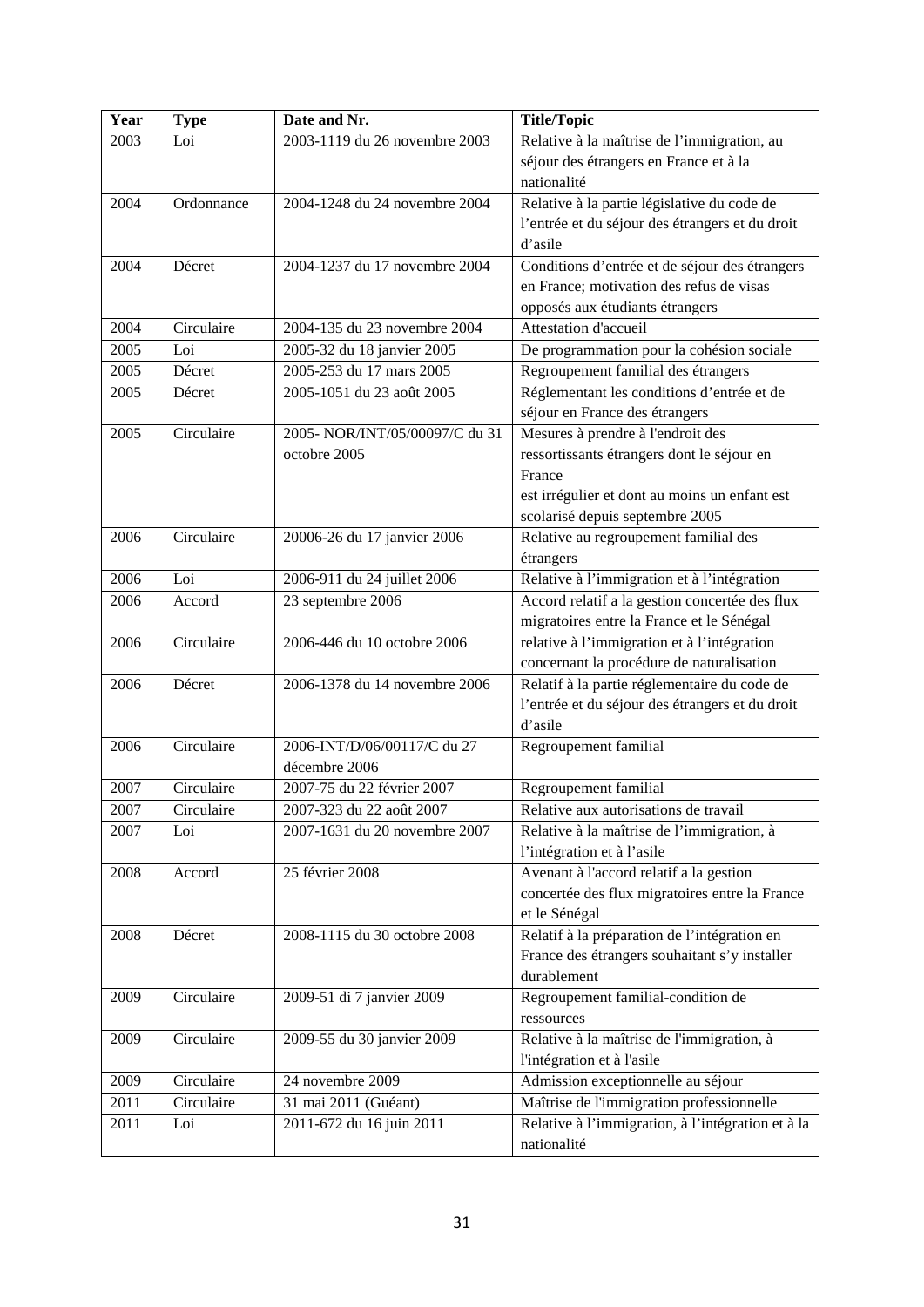| Year | Type       | Date and Nr.    | Title/Topic                             |
|------|------------|-----------------|-----------------------------------------|
| 2012 | Circulaire | 12 janvier 2012 | Accès au marché du travail des diplômés |
|      |            |                 | étrangers de niveau au moins            |
|      |            |                 | équivalent au Master                    |

#### **Table 12: Italian legal texts consulted**

| Year | Type                    | Date and Nr.                   | Title                                          |
|------|-------------------------|--------------------------------|------------------------------------------------|
| 1912 | Legge                   | 13 giugno 1912, N.555          | Sulla cittadinanza italiana                    |
| 1931 | R.D.                    | 18 giugno 1931, n. 773         | Approvazione del testo unico delle leggi di    |
|      |                         |                                | pubblica sicurezza.                            |
| 1933 | R.D.                    | 31 agosto 1933, n. 1592        | Approvazione del testo unico delle leggi       |
|      |                         |                                | sull'istruzione superiore                      |
| 1940 | R.D.                    | 6 maggio 1940, n. 635          | Approvazione del regolamento per               |
|      |                         |                                | l'esecuzione del testo unico                   |
|      |                         |                                | 18 giugno 1931, n. 773 delle leggi di          |
|      |                         |                                | pubblica sicurezza                             |
| 1947 | Circolare del           | 8 settembre 1947, n.38         | Norme relative all'ingresso ed al transito     |
|      | del Ministero           |                                | degli stranieri in Italia                      |
|      | degli Affari            |                                |                                                |
|      | Esteri                  |                                |                                                |
| 1949 | Legge                   | 29 aprile 1949, n. 264         | Provvedimenti in materia di avviamento al      |
|      |                         |                                | lavoro e di assistenza dei                     |
|      |                         |                                | lavoratori involontariamente disoccupati       |
| 1955 | D.P.R.                  | 30 maggio 1955, n. 797         | Testo unico delle norme sugli assegni          |
|      |                         |                                | familiari                                      |
| 1961 | Legge                   | 10 febbrero 1961, n.5          | Abrogazione della legislazione sulle           |
|      |                         |                                | migrazioni interne e contro l'urbanesimo       |
|      |                         |                                | nonchè disposizioni per agevolare la mobilità  |
|      |                         |                                | territoriale dei lavoratori                    |
| 1961 | Circolare del           | 31 ottobre 1961, n.48          | Titolo di viaggio per stranieri                |
|      | del Ministero           |                                |                                                |
|      | degli Affari            |                                |                                                |
|      | Esteri                  |                                |                                                |
| 1962 | Circolare del           | 5 aprile 1962, n.18            | Ingresso, occupazione e soggiorno di           |
|      | del Ministero           |                                | lavoratori subordinati e delle loro famiglie   |
|      | degli Affari            |                                | negli Stati Membri della CEE                   |
|      | Esteri                  |                                |                                                |
| 1963 | Circolare del           | 4 dicembre 1963, n.51/22/IV    | Norme per l'impiego in Italia dei lavoratori   |
|      | Ministero del           |                                | subordinati stranieri                          |
|      | lavoro                  |                                |                                                |
| 1965 | D.P.R.                  | 30 dicembre 1965, n. 1656 (1). | Norme sulla circolazione e il soggiorno dei    |
|      |                         |                                | cittadini degli Stati membri della C.E.E.      |
| 1966 | Circolare               |                                | (1/circ).                                      |
|      |                         | 07 aprile 1966, n.0003         | Norme per l'ingresso, il soggiorno ed il       |
|      | riservata,<br>Ministero |                                | transito degli stranieri in Italia             |
|      | degli Affari            |                                |                                                |
|      | Esteri                  |                                |                                                |
| 1966 | Scambio di              | 23 luglio 1966                 | Scambio di note in materia di regime dei visti |
|      | note (Senegal)          |                                |                                                |
|      |                         |                                |                                                |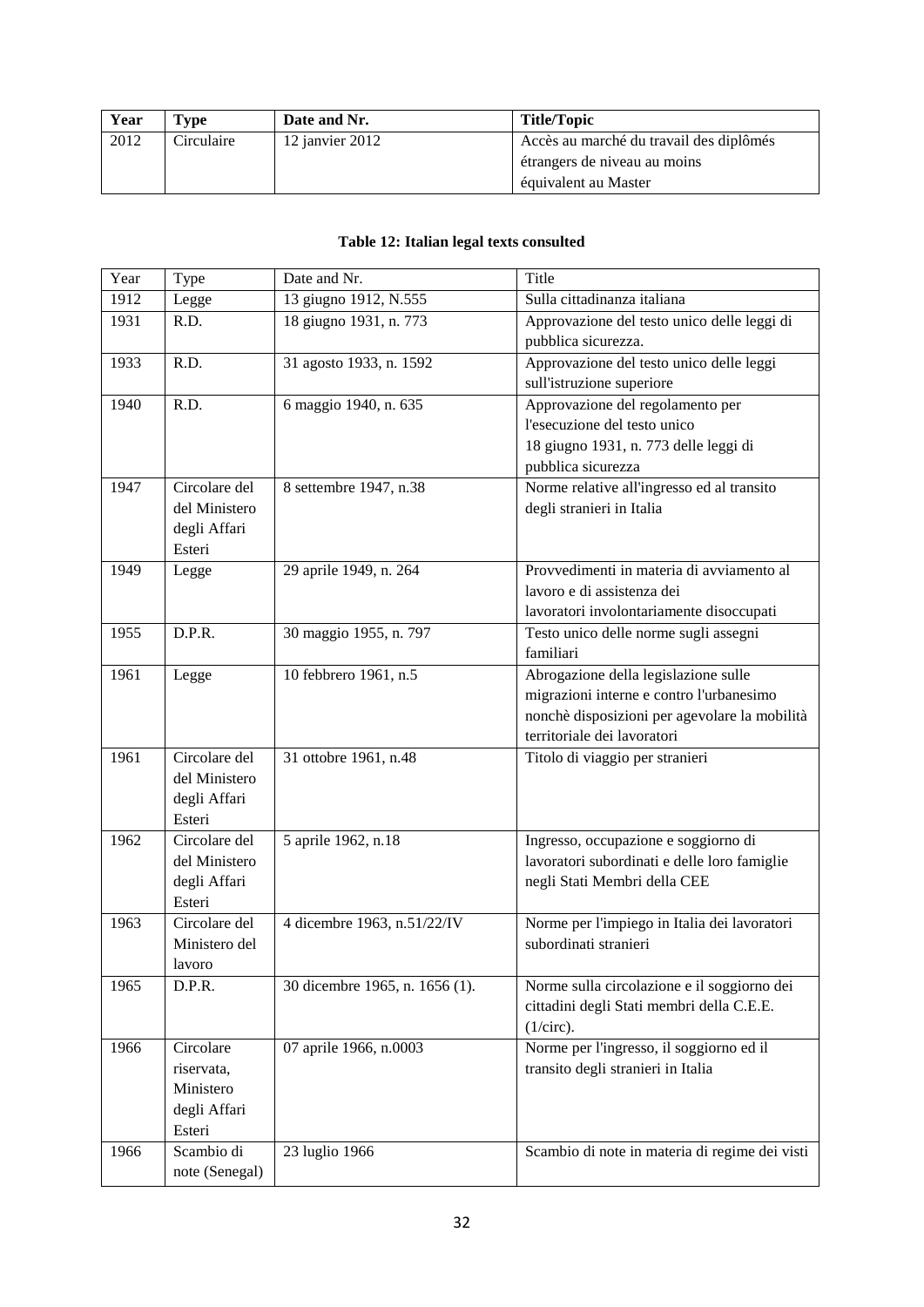| Year | Type          | Date and Nr.                 | Title                                            |
|------|---------------|------------------------------|--------------------------------------------------|
| 1966 | Circolare,    | 17 settembre 1966, n.38      | Regime dei visti tra l'Italia ed il Senegal      |
|      | Ministero     |                              |                                                  |
|      | degli Affari  |                              |                                                  |
|      | Esteri        |                              |                                                  |
| 1970 | Circolare     | 28 dicembre 1970, n.0007     | Norme per l'ingresso, il soggiorno ed il         |
|      | riservata,    |                              | transito degli stranieri in Italia               |
|      | Ministero     |                              |                                                  |
|      | degli Affari  |                              |                                                  |
|      | Esteri        |                              |                                                  |
| 1973 | Circolare     | 27 gennaio 1973, n.0002      | Osservanza della regolamentazione in mteria      |
|      | riservata,    |                              | di visti d'ingresso e di transito                |
|      | Ministero     |                              |                                                  |
|      | degli Affari  |                              |                                                  |
|      | Esteri        |                              |                                                  |
| 1973 | Circolare,    | 23 giugno 1973, n.30         | Ammissione di studenti stranieri alle            |
|      | Ministero     |                              | Università, Politecnici ed Istituti Universitari |
|      | degli Affari  |                              | italiani                                         |
|      | Esteri        |                              |                                                  |
| 1975 | Legge         | 19 maggio 1975, n. 151       | Riforma del diritto di famiglia                  |
| 1975 | Legge         | 22 maggio 1975, n. 152       | Disposizioni a tutela dell'ordine pubblico       |
| 1975 | Decreto       | 5 luglio 1975                | Modificazioni alle istruzioni ministeriali 20    |
|      | Ministeriale  |                              | giugno 1896 relativamente all'altezza minima     |
|      |               |                              | ed ai requisiti igienico sanitari principali dei |
|      |               |                              | locali d'abitazione                              |
| 1976 | Circolare,    | 28 dicembre 1976, n.31       | Ammissione di studenti stranieri alle            |
|      | Ministero     |                              | Università, Istituti universitari, Politecnici e |
|      | degli Affari  |                              | Accademie di Belle Arti. Norme per l'anno        |
|      | Esteri        |                              | accademico 1980-81                               |
| 1978 | Legge         | 23 dicembre 1978, n. 833     | Istituzione del servizio sanitario nazionale     |
| 1979 | Circolare,    | 4 gennaio 1979, n.443/225388 | Disposizioni di massima sull'ingresso e          |
|      | Ministero     |                              | soggiorno degli stranieri in Italia              |
|      | dell'Interno  |                              |                                                  |
| 1979 | Circolare,    | 12 febbraio 1979, n.3        | Ammissione di studenti stranieri alle            |
|      | Ministero     |                              | Università, Istituti universitari, Politecnici e |
|      | degli Affari  |                              | Accademie di Belle Arti. Norme per l'anno        |
|      | Esteri        |                              | accademico 1979-80                               |
| 1979 | Circolare,    | 14 novembre 1979, n.25       | Ammissione di studenti stranieri alle            |
|      | Ministero     |                              | Università, Istituti universitari, Politecnici e |
|      | degli Affari  |                              | Accademie di Belle Arti. Norme per l'anno        |
|      | Esteri        |                              | accademico 1980-81                               |
| 1980 | Legge         | 29 febbraio 1980, n. 33      | Finanziamento del Servizio sanitario             |
|      |               |                              | nazionale                                        |
| 1981 | Legge         | 10 aprile 1981, n.158        | Ratifica ed esecuzione delle convenzioni         |
|      |               |                              | numeri 92, 133 e 143 dell'Organizzazione         |
|      |               |                              | internazionale del lavoro                        |
| 1982 | Circolare del | 2 marzo1982, n.14194/IR/A    | Accesso all'impiego di lavoratori                |
|      | Ministero del |                              | extracomunitari                                  |
|      | lavoro        |                              |                                                  |
| 1982 | Circolare del | 24 marzo 1982,               | Nuove disposizioni sull'accesso al lavoro in     |
|      | Ministero     | n.443/186378/5/11/3/1/2      | Italia di manodopera extracomunitaria            |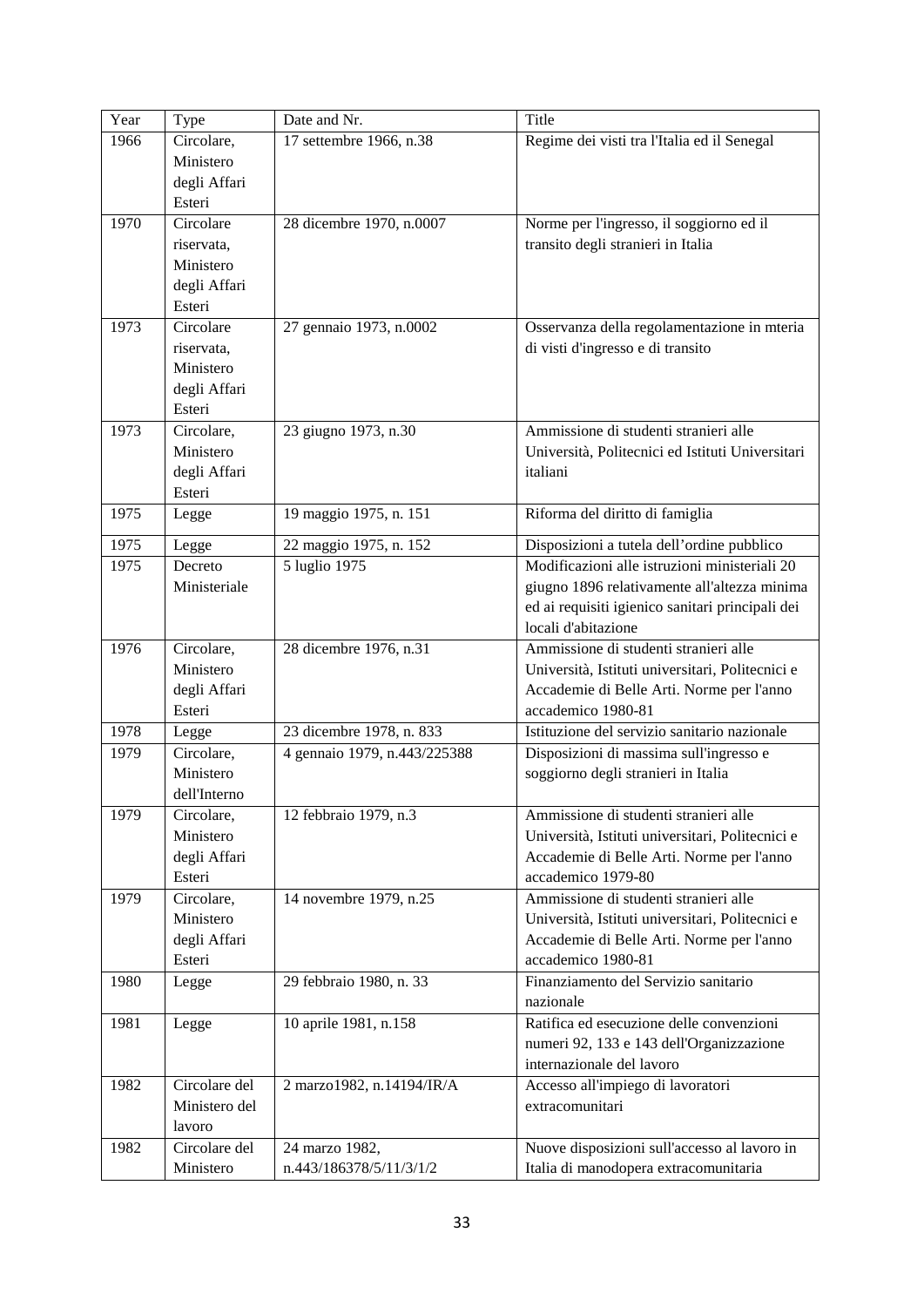| Year | Type              | Date and Nr.                       | Title                                          |
|------|-------------------|------------------------------------|------------------------------------------------|
|      | dell'interno      |                                    |                                                |
|      |                   |                                    |                                                |
| 1982 | Circolare del     | 14 maggio 1982, n.14677/IR/A       | Accesso all'impiego di lavoratori              |
|      | Ministero del     |                                    | extracomunitari                                |
|      | lavoro            |                                    |                                                |
| 1982 | Circolare del     | 9 settembre 1982, n.15106/IR/A     | Rilascio autorizzazioni a lavoratori stranieri |
|      | Ministero del     |                                    |                                                |
|      | lavoro            |                                    |                                                |
| 1982 | Circolare del     | 18 settembre 1982,                 | Nuove disposizioni sull'accesso al lavoro in   |
|      | Ministero         | n.443/186378/5/11/3/1/2            | Italia di manodopera extracomunitaria          |
|      | dell'interno      |                                    |                                                |
| 1983 | Legge             | 21 aprile 1983, n.123              | Disposizioni in materia di cittadinanza        |
| 1985 | Circolare,        | 29 giugno 1985, n.12               | Norme in materia di cittadinanza               |
|      | Ministero         |                                    |                                                |
|      | degli Affari      |                                    |                                                |
|      | Esteri            |                                    |                                                |
| 1985 | Circolare del     | 19 agosto 1985,                    | Disposizioni di massima sull'ingresso e        |
|      | Ministero         | n.559/443/225388/2/4/6             | soggiorno degli stranieri in Italia:           |
|      | dell'interno      |                                    | aggiornamento                                  |
| 1986 | Circolari         | 3 febbraio 1986, n. 4, 5, 6, 7     | Introduzione del visto di ingresso (Algeria,   |
|      | Ministero         |                                    | Morocco, Tunisia, Kenya)                       |
|      | degli Affari      |                                    |                                                |
|      | Esteri            |                                    |                                                |
| 1986 | Legge             | 30 dicembre 1986, n. 943           | Oggetto: Norme in materia di collocamento e    |
|      |                   |                                    | di trattamento dei lavoratori extracomunitari  |
|      |                   |                                    | immigrati e contro le immigrazioni             |
|      |                   |                                    | clandestine.                                   |
| 1987 | Accordo di        | 16 gennaio 1987                    | Accordo di cooperazione tra la Repubblica      |
|      | cooperazione      |                                    | italiana e il Regno del Marocco nella lotta    |
|      | (Marocco)         |                                    | contro il terrorismo, la criminalità           |
|      |                   |                                    | organizzata ed il traffico di droga            |
| 1987 | Circolare del     | 22 gennaio 1987,                   | Norme in materia di collocamento e di          |
|      | Ministero         | n.559/44//186378/5/11/3/1/2/Ia Div | trattamento dei lavoratori extracomunitari     |
|      | dell'interno      |                                    | immigrati e contro le immigrazioni             |
|      |                   |                                    | clandestine.                                   |
| 1987 | Circolare del     | 1 aprile 1987, n.4608/IR/A-74      | Studenti extracomunitari                       |
|      | Ministero del     |                                    |                                                |
|      | lavoro            |                                    |                                                |
| 1987 | Decreto-legge     | 27 aprile 1987, n. 154             | Proroga dei termini per la regolarizzazione    |
|      |                   |                                    | dei lavoratori clandestini extracomunitari     |
| 1987 | Decreto-legge     | 27 giugno 1987, n. 242             | Proroga dei termini per la regolarizzazione    |
|      |                   |                                    | dei lavoratori clandestini extracomunitari     |
| 1987 | Decreto-legge     | 28 agosto 1987, n.353              | Proroga dei termini per la regolarizzazione    |
|      |                   |                                    | dei lavoratori clandestini extracomunitari     |
| 1988 | Legge             | 16 marzo 1988, n. 81               | Proroga dei termini per la regolarizzazione    |
|      |                   |                                    | dei lavoratori clandestini extracomunitari     |
| 1989 | Decreto-legge     | 30 dicembre 1989, 416              | "Norme urgenti in materia di asilo politico,   |
|      | (cd. decreto      |                                    | di ingresso e soggiorno dei cittadini          |
|      | <b>MARTELLI</b> ) |                                    | extracomunitari e di regolarizzazione dei      |
|      |                   |                                    | cittadini extracomunitari ed apolidi già       |
|      |                   |                                    | presenti nel territorio dello Stato□".         |
|      |                   |                                    |                                                |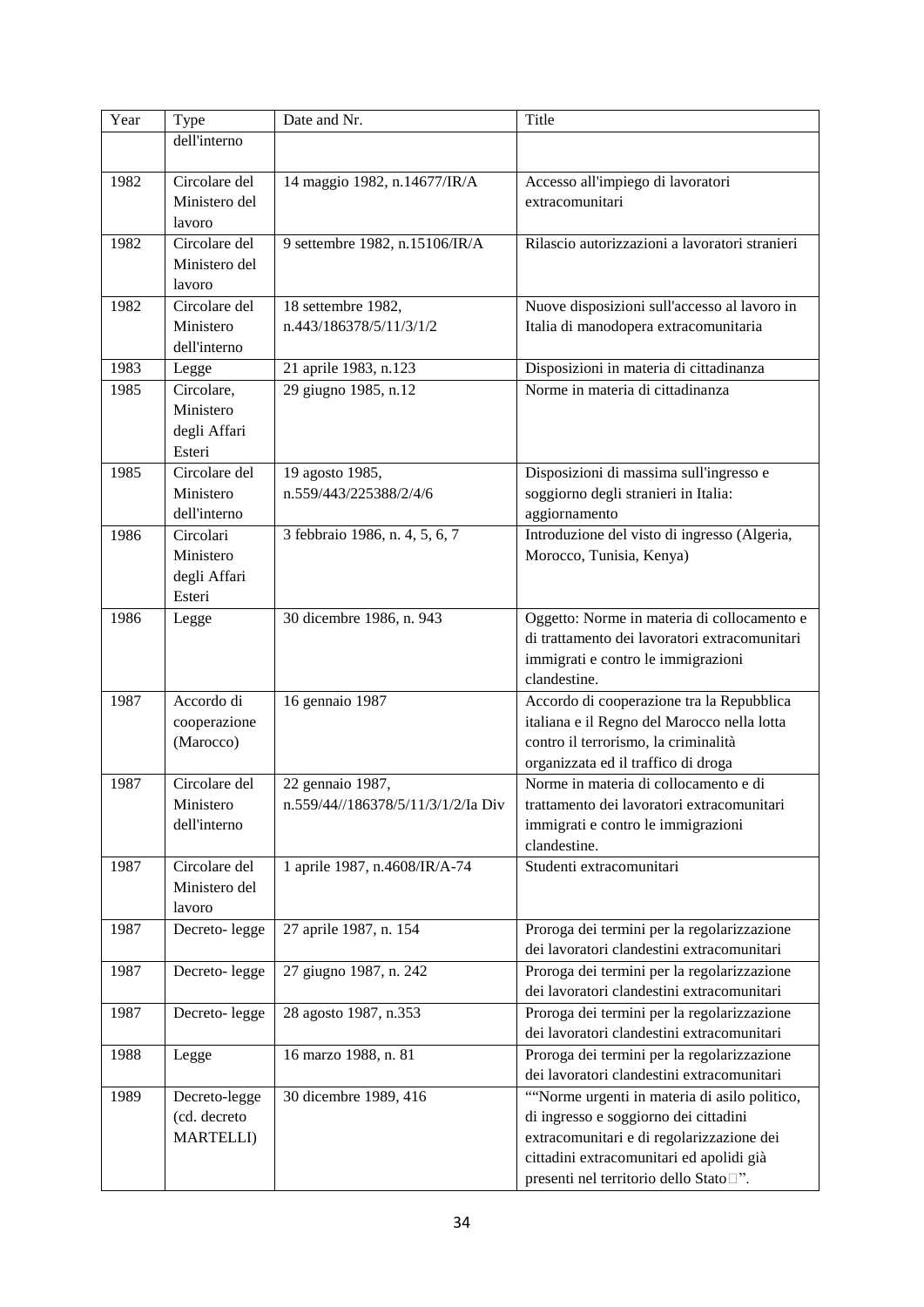| Year | Type          | Date and Nr.             | Title                                                                       |
|------|---------------|--------------------------|-----------------------------------------------------------------------------|
| 1990 | Legge         | 28 febbraio 1990, n. 39  | Conversione in legge, con modificazioni, del                                |
|      |               |                          | decreto-legge 30 dicembre 1989, n. 416,                                     |
|      |               |                          | recante norme urgenti in materia di asilo                                   |
|      |               |                          | politico, di ingresso e soggiorno dei cittadini                             |
|      |               |                          | extracomunitari e di regolarizzazione dei                                   |
|      |               |                          | cittadini extracomunitari ed apolidi già                                    |
|      |               |                          | presenti nel territorio dello Stato.                                        |
|      |               |                          | Disposizioni in materia di asilo.                                           |
| 1990 | D.P.R.        | 15 maggio 1990, n. 136   | Regolamento per l'attuazione dell'art. 1,                                   |
|      |               |                          | comma 2, del decreto-legge 30 dicembre                                      |
|      |               |                          | 1989, n. 416, conv., con modificazioni, dalla                               |
|      |               |                          | legge 28 febbraio 1990, n. 39, in materia di                                |
|      |               |                          | riconoscimento dello status di rifugiato                                    |
| 1990 | Legge         | 7 agosto 1990, n. 241    | Nuove norme in materia di procedimento                                      |
|      |               |                          | amministrativo e di diritto di accesso ai                                   |
|      |               |                          | documenti                                                                   |
|      |               |                          | amministrativi                                                              |
| 1991 | Legge         | 2 dicembre 1991, n. 390  | Norme sul diritto agli studi universitari                                   |
| 1992 | Legge         | 5 febbraio 1992, n. 91   | Nuove norme sulla cittadinanza.                                             |
| 1992 | Decreto       | 26 novembre 1992, n. 470 | Attuazione delle direttive 90/364/CEE,                                      |
|      | Legislativo   |                          | 90/365/CEE e 90/366/CEE in materia di                                       |
|      |               |                          | diritto di soggiorno dei cittadini comunitari,                              |
|      |               |                          | dei lavoratori salariati e non salariati che                                |
|      |               |                          | hanno cessato la propria attivita'                                          |
|      |               |                          | professionale e degli studenti.                                             |
| 1993 | Legge di      | 30 settembre 1993 n.388  | Indice degli atti di adesione della repubblica                              |
|      | ratifica      |                          | italiana all'accordo Schengen e relativa intesa                             |
|      |               |                          | con la francia                                                              |
| 1995 | Decreto Legge | 18 novembre 1995, n.489  | Disposizioni urgenti in materia di politica                                 |
|      | (DINI)        |                          | dell'immigrazione e per la regolamentazione                                 |
|      |               |                          | dell'ingresso e soggiorno nel territorio                                    |
|      |               |                          | nazionale dei cittadini dei Paesi non                                       |
|      |               |                          | appartenenti all'Unione europea.                                            |
| 1996 | Decreto Legge | 19 marzo 1996 n. 132     | Disposizioni urgenti in materia di politica                                 |
|      |               |                          | dell'immigrazione e per la regolamentazione                                 |
|      |               |                          | dell'ingresso e soggiorno nel territorio                                    |
|      |               |                          | nazionale dei cittadini dei Paesi non                                       |
|      |               |                          | appartenenti all'Unione europea.                                            |
| 1996 |               | 17 Maggio 1996, n. 269   | Disposizioni urgenti in materia di politica                                 |
|      | Decreto Legge |                          | dell'immigrazione e per la regolamentazione                                 |
|      |               |                          | dell'ingresso e soggiorno nel territorio                                    |
|      |               |                          | nazionale dei cittadini dei paesi non                                       |
|      |               |                          | appartenenti all'unione europea                                             |
| 1996 |               | 16 luglio 1996 n. 376    | Disposizioni urgenti in materia di politica                                 |
|      | Decreto Legge |                          | dell'immigrazione e per la regolamentazione                                 |
|      |               |                          | dell'ingresso e soggiorno nel territorio                                    |
|      |               |                          | nazionale dei cittadini dei paesi non                                       |
|      |               |                          |                                                                             |
| 1996 |               | 9 dicembre 1996, n. 617  | appartenenti all'unione europea<br>"Salvaguardia degli effetti prodotti dal |
|      | Legge         |                          |                                                                             |
|      |               |                          | decreto-legge 18 novembre 1995, n. 489, e                                   |
|      |               |                          | successive decreti adottati in material di                                  |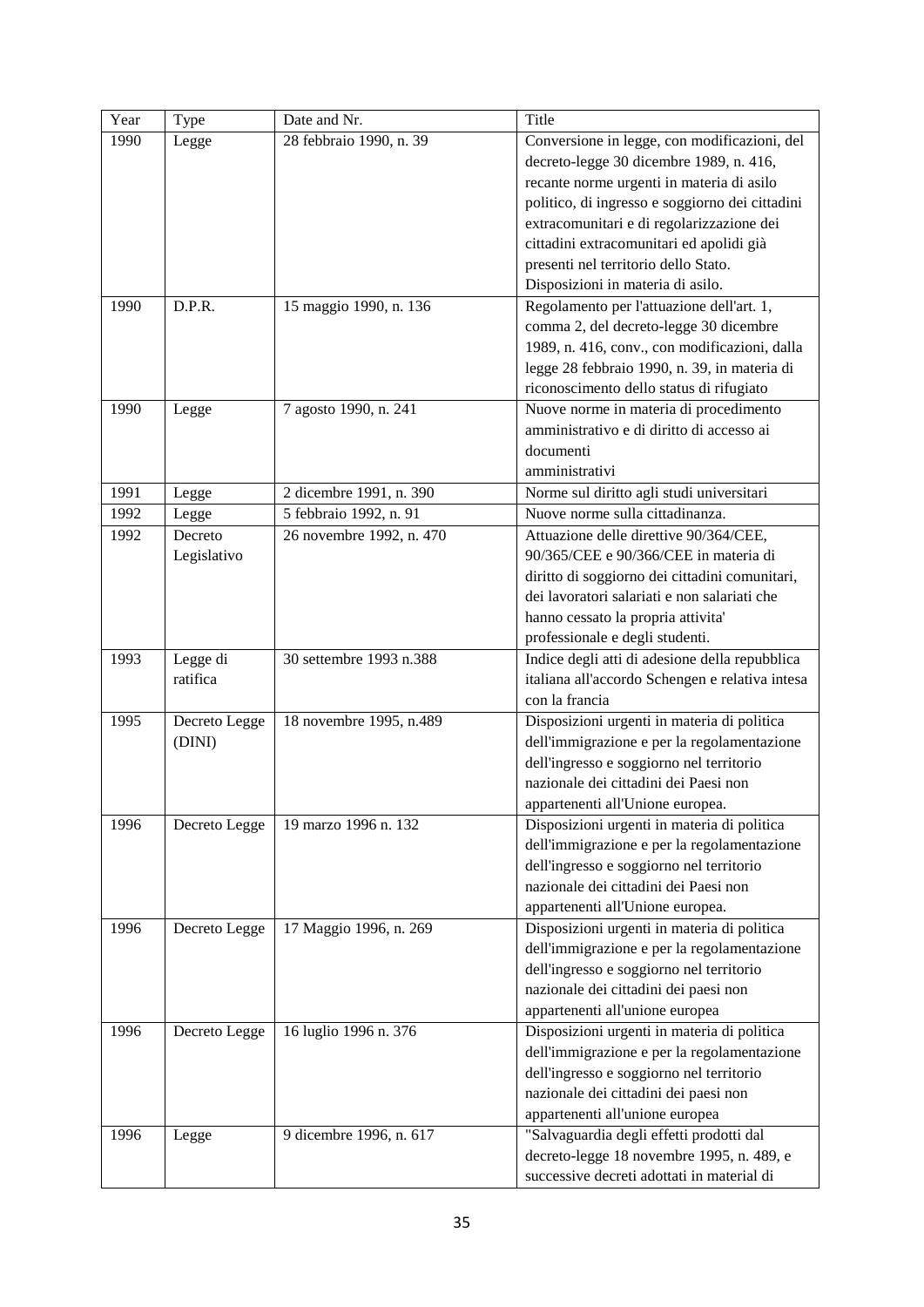| Year | Type             | Date and Nr.            | Title                                            |
|------|------------------|-------------------------|--------------------------------------------------|
|      |                  |                         | política dell'immigrazione e per la              |
|      |                  |                         | regolamentazione dell'ingresso e soggiorno       |
|      |                  |                         | nel territorio nazionale dei cittadini dei Paesi |
|      |                  |                         | non appartenenti all'Unione europea"             |
| 1996 | Protocollo       | 16 dicembre 1996        | Protocollo aggiuntivo all'Accordo di             |
|      | aggiuntivo       |                         | cooperazione firmato a Rabat il 16 gennaio       |
|      | all'Accordo di   |                         | 1987 fra la Repubblica italiana e il Regno del   |
|      | cooperazione     |                         | Marocco in materia di lotta al terrorismo, alla  |
|      | (Marocco)        |                         | criminalità organizzata ed il traffico di droga  |
| 1998 | Legge Turco-     | 6 marzo 1998, n. 40.    | Disciplina dell'immigrazione e norme sulla       |
|      | Napolitano       |                         | condizione dello straniero                       |
| 1998 | Testo unico      | 25 luglio 1998, n. 286  | Testo unico delle disposizioni concernenti la    |
|      |                  |                         | disciplina dell'immigrazione e norme sulla       |
|      |                  |                         | condizione dello straniero.                      |
| 1998 | Accordo          | 27 luglio 1998          | Accordo fra Repubblica italiana e Regno del      |
|      | (Marocco)        |                         | Marocco. Riaccompagnamento al confine dei        |
|      |                  |                         | cittadini e transito in vista                    |
|      |                  |                         | dell'allontanamento (signed)                     |
| 1998 | Scambio di       | 6 agosto 1998           | Scambio di Note tra l'Italia e la Tunisia        |
|      | note             |                         | concernente l'ingresso e la riammissione         |
|      |                  |                         | delle persone in posizione irregolare            |
| 1998 | Presidente del   | 16 ottobre 1998         | Integrazione al decreto interministeriale 24     |
|      | Consiglio dei    |                         | dicembre 1997 recante programmazione dei         |
|      | Ministri,        |                         | flussi di ingresso per l'anno 1998 di cittadini  |
|      | Decreto          |                         | stranieri non comunitari                         |
| 1998 | Decreto          | 19 ottobre 1998, n. 380 | Disposizioni correttive al testo unico delle     |
|      | Legislativo      |                         | disposizioni concernenti la disciplina           |
|      |                  |                         | dell'immigrazione e norme sulla condizione       |
|      |                  |                         | dello straniero, a norma dell'articolo 47,       |
|      |                  |                         | comma 2, della legge 6 marzo 1998, n 40.         |
| 1999 | Decreto          | 13 aprile 1999, n. 113  | "Disposizioni correttive al testo unico delle    |
|      | Legislativo      |                         | disposizioni concernenti la disciplina           |
|      |                  |                         | dell'immigrazione e norme sulla condizione       |
|      |                  |                         | dello straniero, a norma dell'articolo 47,       |
|      |                  |                         | comma 2, dellalegge 6 marzo 1998, n. 40"         |
| 1999 | D.P.R.           | 31 agosto 1999, n. 394  | Regolamento di attuazione del testo unico        |
|      |                  |                         | delle disposizioni concernenti la disciplina     |
|      |                  |                         | dell'immigrazione e norme sulla condizione       |
|      |                  |                         | dello straniero.                                 |
| 1999 | Accordo di       | 22 novembre 1999        | Terrorismo, criminalità organizzata, traffico    |
|      | cooperazione     |                         | illecito di sostanze stupefacenti e psicotrope e |
|      | (Algeria)        |                         | immigrazione illegale                            |
| 2000 | <b>DIRETTIVA</b> | $1^\circ$ marzo 2000    | Definizione dei mezzi di sussistenza per         |
|      | Ministero        |                         | l'ingresso ed il soggiorno degli stranieri nel   |
|      | dell'Interno     |                         | territorio dello Stato.                          |
| 2000 | Circolare,       | 24 marzo 2000           | Disposizioni in materia di assistenza sanitaria  |
|      | Ministero        |                         |                                                  |
|      | della Sanità     |                         |                                                  |
| 2000 | Accordo          | 20 aprile 2000          | Accordo di Riammissione (in force 18 oct         |
|      | (Algeria)        |                         | 2006)                                            |
|      |                  |                         |                                                  |
| 2000 | Decreto          | 12 luglio 2000          | Definizione delle tipologie dei visti            |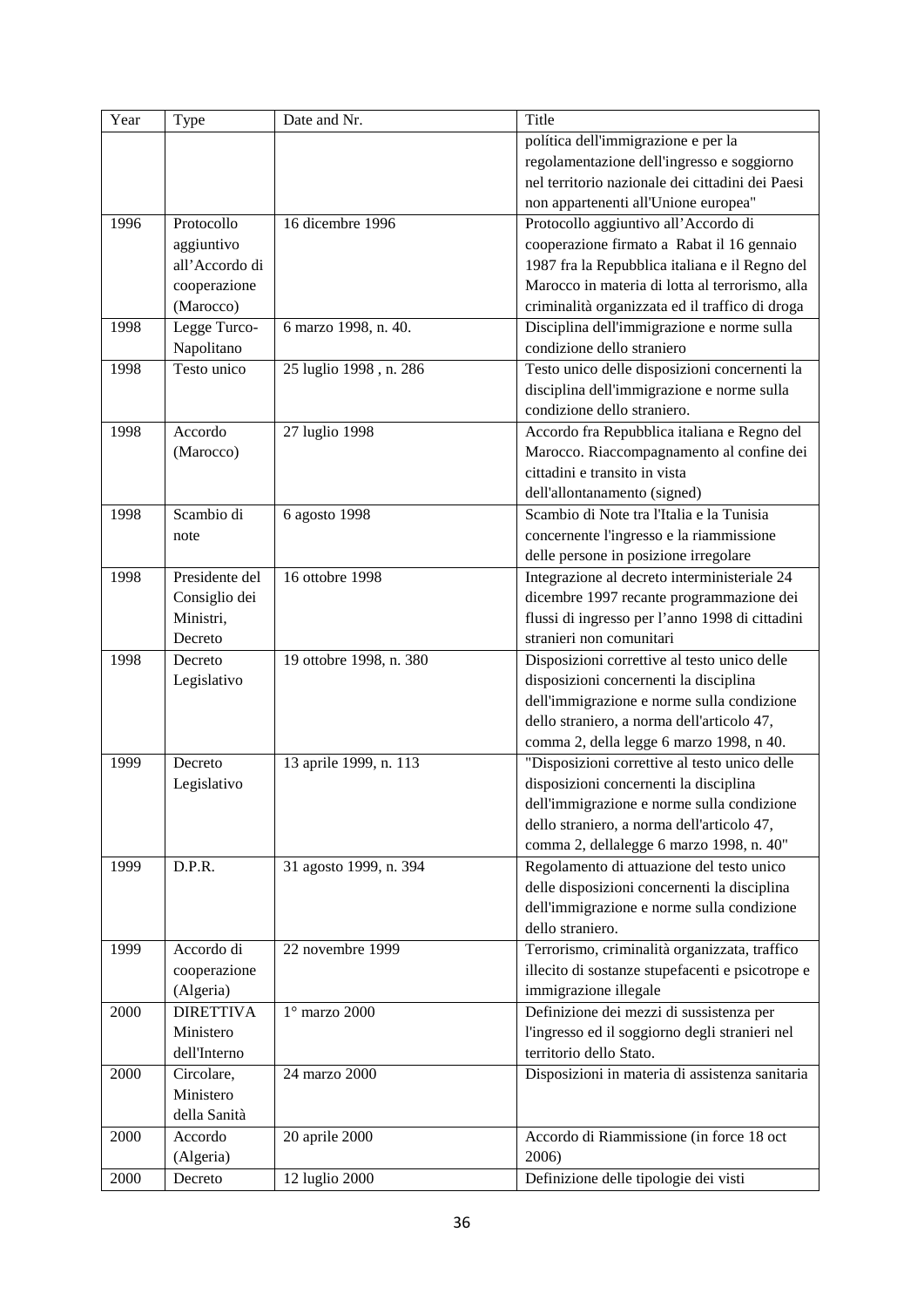| Year | Type           | Date and Nr.                     | Title                                          |
|------|----------------|----------------------------------|------------------------------------------------|
|      | Ministero      |                                  | d'ingresso e dei requisiti per il loro         |
|      | Affari Esteri  |                                  | ottenimento                                    |
| 2001 | Circolare del  | 8 gennaio 2001                   | Nuovi orientamenti interpretativi per le       |
|      | Ministero      |                                  | donne coniugatesi dopo il 1º Gennaio 1948      |
|      | dell'interno   |                                  | con stranieri                                  |
| 2002 | Testo          | 4 aprile 2002, n. 51             | coordinato con la legge di conversione 7       |
|      | coordinato del |                                  | giugno 2002, n. 106 concernente:               |
|      | decreto-legge  |                                  | "Disposizioni urgenti recanti misure di        |
|      |                |                                  | contrasto all'immigrazione clandestina e       |
|      |                |                                  | garanzie per soggetti colpiti da               |
|      |                |                                  | provvedimenti di accompagnamento alla          |
|      |                |                                  | frontiera".                                    |
|      |                |                                  |                                                |
| 2002 | legge di       | 7 giugno 2002, n. 106            |                                                |
|      | conversione    |                                  |                                                |
| 2002 | Legge Bossi-   | 30 luglio 2002, n. 189 (testo in | Modifica alla normativa in materia di          |
|      | Fini           | vigore dal: 10-9-2002)           | immigrazione e di asilo                        |
| 2002 | Decreto-legge  | 9 settembre 2002, n. 195         | "Disposizioni urgenti in materia di            |
|      |                |                                  | legalizzazione del lavoro irregolare di        |
|      |                |                                  | extracomunitari"                               |
| 2002 | Legge di       | 9 ottobre 2002, n. 222           | "Conversione in legge, con modificazioni,      |
|      | conversione    |                                  | del decreto-legge 9 settembre 2002, n. 195,    |
|      | con            |                                  | recante disposizioni urgenti in materia di     |
|      | modificazioni  |                                  | legalizzazione del lavoro irregolare di        |
|      |                |                                  | extracomunitari"                               |
| 2002 | Presidente del | 15 ottobre 2002                  | Programmazione transitoria dei flussi          |
|      | Consiglio dei  |                                  | d'ingresso dei lavoratori extracomunitari nel  |
|      | Ministri,      |                                  | territorio dello Stato per l'anno 2002         |
|      | Decreto        |                                  |                                                |
| 2003 | Decreto        | 7 aprile 2003, n. 87             | "Attuazione della direttiva 2001/51/CE che     |
|      | Legislativo    |                                  | integra le disposizioni dell'articolo 26 della |
|      |                |                                  | Convenzione applicativa dell'Accordo di        |
|      |                |                                  | Schengen del 14 giugno 1985"                   |
| 2003 | Presidente del | 19 dicembre 2003                 | Programmazione transitoria dei flussi          |
|      | Consiglio dei  |                                  | d'ingresso dei lavoratori non                  |
|      | Ministri,      |                                  | stagionali extracomunitari nel territorio      |
|      | Decreto        |                                  | dello Stato per l'anno                         |
|      |                |                                  | 2004.                                          |
| 2004 | D.P.R.         | 27 luglio 2004, n. 242           | Regolamento per la razionalizzazione e la      |
|      |                |                                  | interconnessione delle comunicazioni tra       |
|      |                |                                  | Amministrazioni pubbliche in materia di        |
|      |                |                                  | immigrazione.                                  |
| 2004 | Decreto-legge  | 14 settembre 2004, n. 241        | Disposizioni urgenti in materia di             |
|      |                |                                  | immigrazione.                                  |
| 2004 | D.P.R.         | 18 ottobre 2004, n.334           | Regolamento recante modifiche ed               |
|      |                |                                  | integrazioni al decreto del Presidente della   |
|      |                |                                  | Repubblica 31 agosto 1999, n. 394, in          |
|      |                |                                  | materia di immigrazione.                       |
| 2004 | Legge di       | 12 novembre 2004, n.271          | "Conversione in legge, con modificazioni,      |
|      | conversione    |                                  | del decreto-legge 14 settembre 2004, n. 241,   |
|      | con            |                                  | recante disposizioni urgenti in materia di     |
|      | modificazioni  |                                  |                                                |
|      |                |                                  | immigrazione"                                  |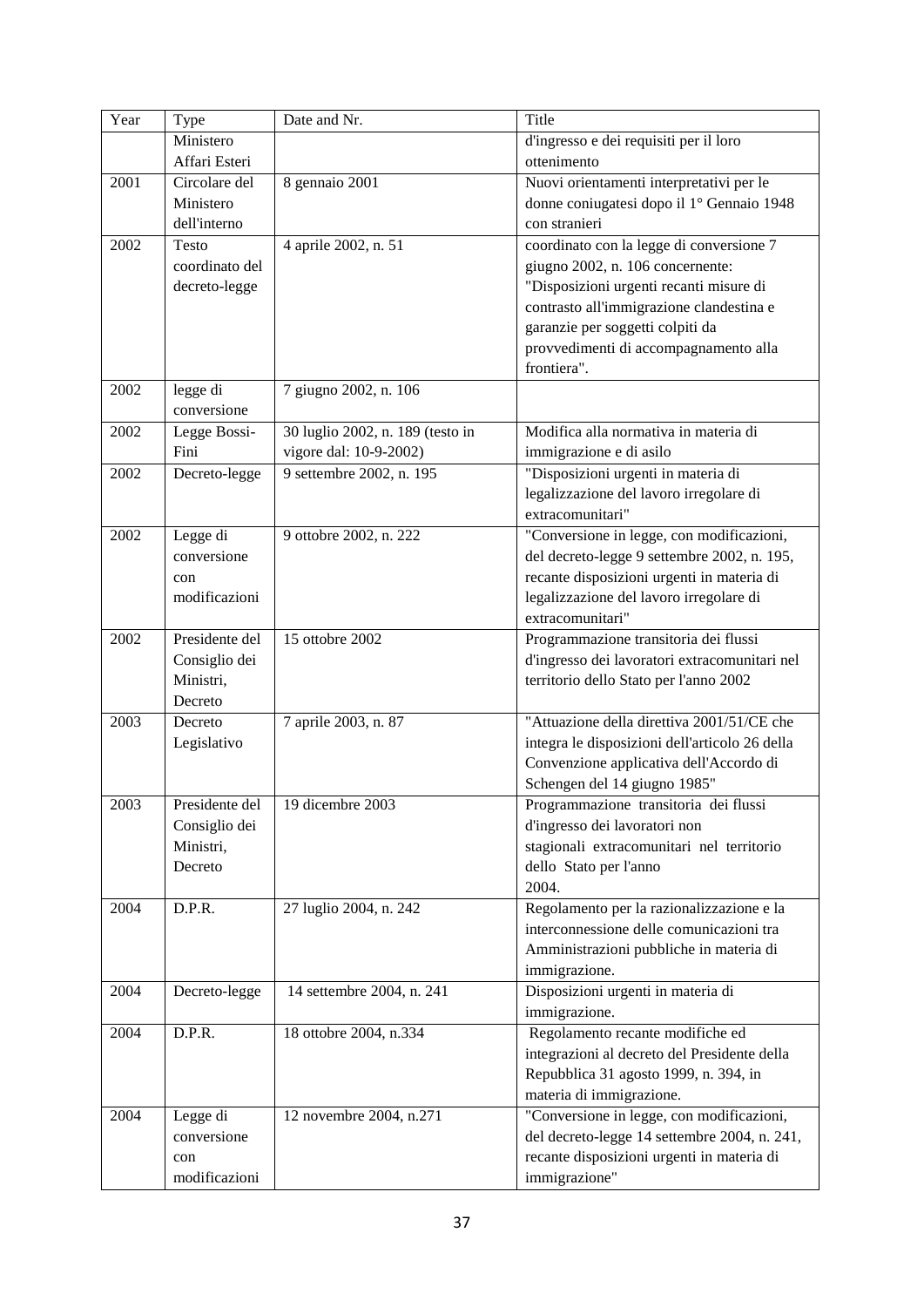| Year | Type                    | Date and Nr.                      | Title                                            |
|------|-------------------------|-----------------------------------|--------------------------------------------------|
| 2005 | Decreto-legge           | 27 luglio 2005, n. 144            | "Misure urgenti per il contrasto del             |
|      |                         |                                   | terrorismo internazionale"                       |
| 2006 | Circolare               | Centro Visti del 29 novembre 2006 | Visti d'ingresso per ricongiungimento            |
|      | D.G.I.E.P.M.            | Ministero degli Affari Esteri     | familiare e familiare al seguito. Procedura di   |
|      | Uff. VI -               |                                   | validazione Ministero dell'Interno:              |
|      |                         |                                   | Dipartimento per le Libertà Civili e             |
|      |                         |                                   | l'Immigrazione Roma                              |
| 2007 | Decreto                 | 8 gennaio 2007, n.3               | Attuazione della direttiva 2003/109/CE           |
|      | Legislativo             |                                   | relativa allo status di cittadini di Paesi terzi |
|      |                         |                                   | soggiornanti di lungo periodo.                   |
| 2007 | Decreto                 | 9 gennaio 2007, n.5               | Attuazione della direttiva 2003/86/CE            |
|      | Legislativo             |                                   | relativa al diritto di ricongiungimento          |
|      |                         |                                   | familiare.                                       |
| 2007 | Decreto                 | 9 gennaio 2008, n.17              | Attuazione della direttiva 2005/71/CE            |
|      | Legislativo             |                                   | relativa ad una procedura                        |
|      |                         |                                   | specificamente concepita per l'ammissione di     |
|      |                         |                                   | cittadini di Paesi terzi                         |
|      |                         |                                   | a fini di ricerca scientifica.                   |
| 2007 | Testo                   | 15 febbraio 2007, n. 10 (GU n. 84 | coordinato con la legge di conversione 6         |
|      | coordinato del          | del 11-4-2007)                    | aprile 2007, n. 46, recante: «Disposizioni       |
|      | decreto-legge           |                                   | volte a dare attuazione ad obblighi              |
|      |                         |                                   | comunitari ed internazionali.».                  |
| 2007 | Circolare               | 24 febbraio 2009, n. 4537         | Nuove disposizioni in materia di                 |
|      | Ministero del           |                                   | ricongiungimento familiare                       |
|      | Lavoro                  |                                   |                                                  |
| 2007 |                         |                                   |                                                  |
|      | Legge di<br>conversione | 6 aprile 2007, n. 46              |                                                  |
| 2007 |                         | 28 Maggio 2007, n. 68             | Disciplina dei soggiorni di breve durata degli   |
|      | Legge                   |                                   | stranieri per visite, affari, turismo e studio.  |
|      |                         |                                   | "Attuazione della direttiva 2004/114/CE,         |
| 2007 | Decreto                 | 10 agosto 2007, n. 154            | relativa alle condizioni di ammissione dei       |
|      | Legislativo             |                                   |                                                  |
|      |                         |                                   | cittadini di Paesi terzi per motivi di studio,   |
|      |                         |                                   | scambio di alunni, tirocinio non retribuito o    |
|      |                         |                                   | volontariato "                                   |
| 2007 | Decreto del             | 30 ottobre 2007                   | Programmazione transitoria dei flussi            |
|      | Presidente del          |                                   | d'ingresso dei lavoratori extracomunitari non    |
|      | Consiglio dei           |                                   | stagionali, nel territorio dello Stato, per      |
|      | Ministri                |                                   | l'anno 2007                                      |
| 2007 | Protocollo              | 29 dicembre 2007                  | Protocollo tra la Repubblica Italiana e la       |
|      |                         |                                   | Gran Giamahiria Araba Libica Popolare            |
|      |                         |                                   | Socialista                                       |
| 2008 | Decreto                 | 9 gennaio 2008, n.17              | Attuazione della direttiva 2005/71/CE            |
|      | Legislativo             |                                   | relativa ad una procedura specificamente         |
|      |                         |                                   | concepita per l'ammissione di cittadini di       |
|      |                         |                                   | Paesi terzi a fini di ricerca scientifica        |
| 2008 | Decreto-Legge           | 23 maggio 2008, n. 92             | Misure urgenti in materia di sicurezza           |
|      |                         |                                   | pubblica                                         |
| 2008 | Legge di                | 24 luglio 2008, n. 125            | Conversione in legge, con modificazioni, del     |
|      | conversione             |                                   | decreto-legge 23 maggio 2008, n. 92, recante     |
|      | con                     |                                   | misure urgenti in materia di sicurezza           |
|      | modificazioni           |                                   | pubblica.                                        |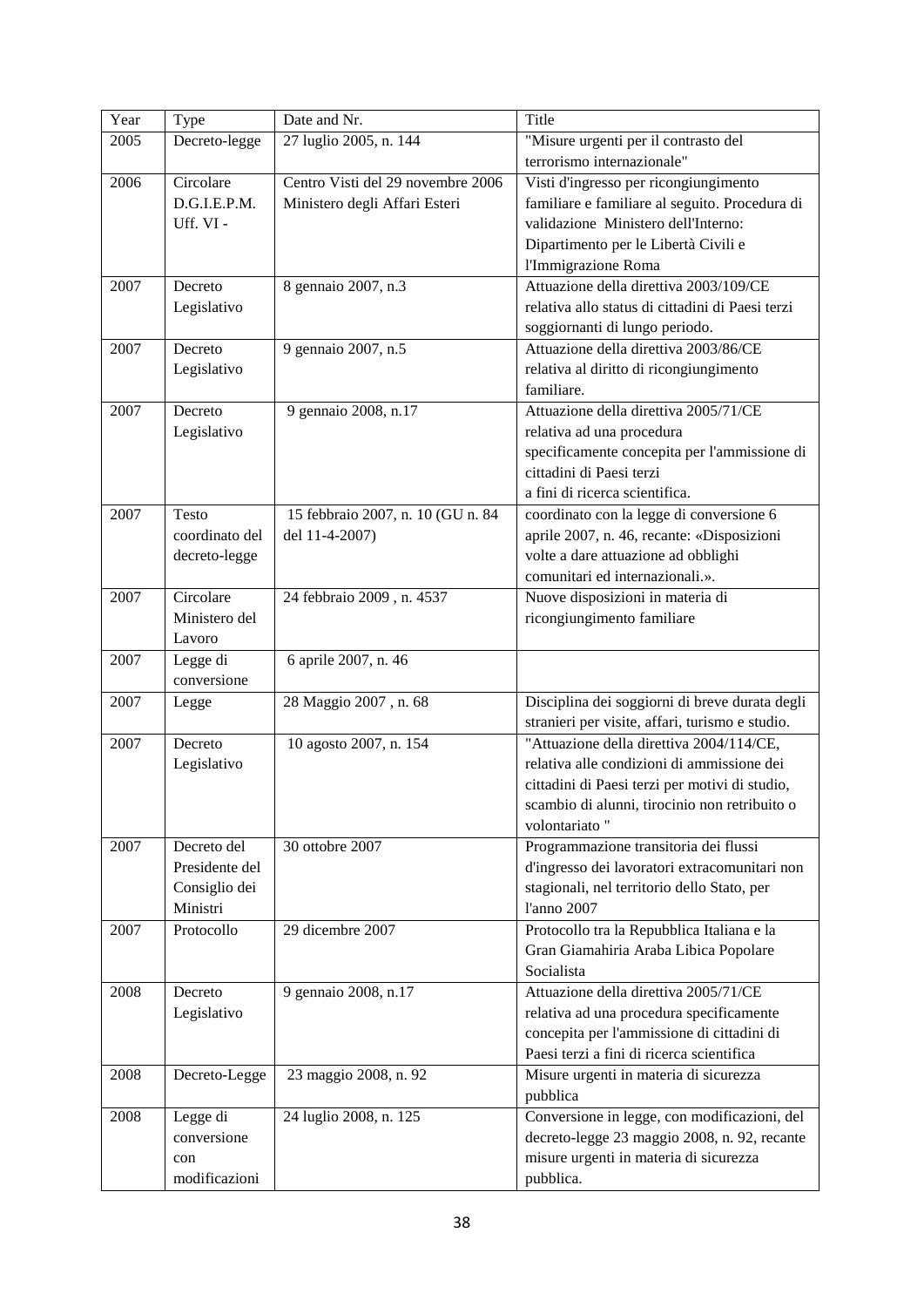| Year | <b>Type</b>   | Date and Nr.             | Title                                           |
|------|---------------|--------------------------|-------------------------------------------------|
| 2008 | Decreto       | 3 ottobre 2008, n. 159   | Modifiche ed integrazioni al decreto            |
|      | legislativo   |                          | legislativo 28 gennaio 2008, n. 25, recante     |
|      |               |                          | attuazione della direttiva 2005/85/CE relativa  |
|      |               |                          | alle norme minime per le procedure applicate    |
|      |               |                          | negli Stati membri ai fini del riconoscimento   |
|      |               |                          | e della revoca dello status di rifugiato.       |
| 2008 | Decreto       | 4 ottobre 2008, n. 160   | Modifiche ed integrazioni al decreto            |
|      | legislativo   |                          | legislativo 8 gennaio 2007, n. 5, recante       |
|      |               |                          | attuazione della direttiva 2003/86/CE relativa  |
|      |               |                          | al diritto di ricongiungimento familiare.       |
| 2008 | Trattato      |                          | Trattato di amicizia, partenariato e            |
|      |               |                          | cooperazione tra la Repubblica italiana e la    |
|      |               |                          | grande Giamahiria araba libica popolare         |
|      |               |                          | socialista                                      |
| 2009 | Circolare     | 17 febrero 2009, n.737   | Nuove disposizioni in materia di                |
|      | Ministero     |                          | ricongiungimento familiare                      |
|      | dell'Interno  |                          |                                                 |
| 2009 | Legge         | 15 luglio 2009, n. 94    | Disposizioni in materia di sicurezza pubblica   |
| 2009 | Messaggio del | 21 agosto 2009           | Oggetto: Legge n. 94/09 - Modifiche al T.U.     |
|      | Ministero     |                          | n. 286/98 - ricongiungimento familiare          |
|      | degli affari  |                          |                                                 |
|      | esteri        |                          |                                                 |
| 2009 | Circolare     | 18 novembre 2009, n.7170 | Legge 15 luglio 2009, n. 94 Disposizioni in     |
|      | Ministero     |                          | materia di sicurezza pubblica                   |
|      | dell'Interno  |                          |                                                 |
| 2010 | Circolare     | 27 luglio 2010           | Oggeto: Legge 15 luglio 2009, n. 94             |
|      | Ministero     |                          | Disposizioni in materia di sicurezza pubblica   |
|      | dell'Interno  |                          |                                                 |
| 2010 | Memorandum    | 28 luglio 2010           | Memorandum d'intesa tra il dipartimento di      |
|      | díntesa       |                          | pubblica sicurezza italiano e la direzione      |
|      |               |                          | generale della polizia nazionale senegalese     |
|      |               |                          | per il rafforzamento della cooperazione di      |
|      |               |                          | polizia                                         |
| 2011 | Decreto-Legge | 23 giugno 2011, n. 89    | Disposizioni urgenti per il completamento       |
|      |               |                          | dell'attuazione della direttiva 2004/38/CE      |
|      |               |                          | sulla libera circolazione dei cittadini         |
|      |               |                          | comunitari e per il recepimento della direttiva |
|      |               |                          | 2008/115/CE sul rimpatrio dei cittadini di      |
|      |               |                          | Paesi terzi irregolari                          |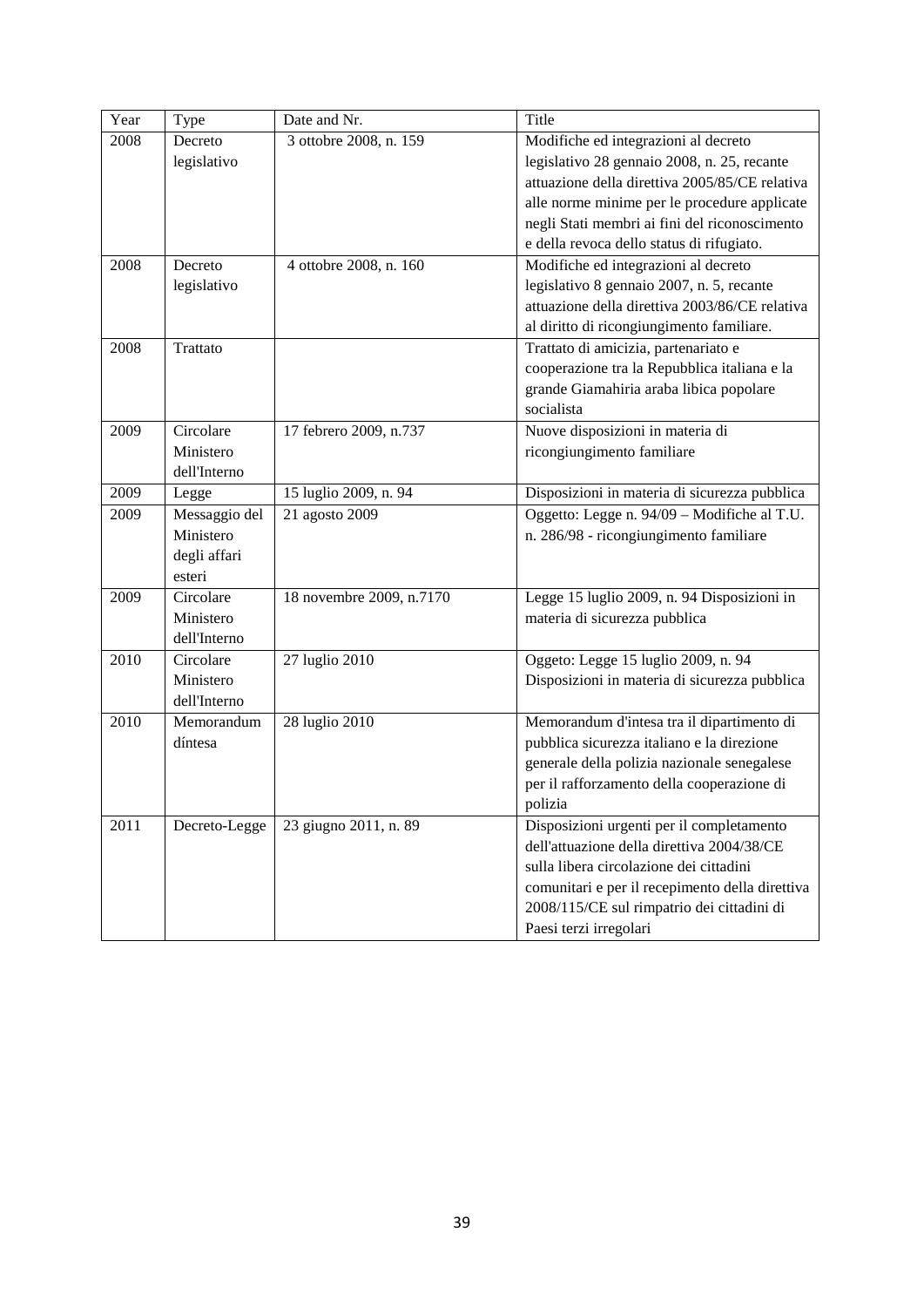|  |  |  |  | Table 13: Spanish legal texts consulted |
|--|--|--|--|-----------------------------------------|
|--|--|--|--|-----------------------------------------|

| Year | <b>Type</b>  | Date and Nr.                 | <b>Title/Topic</b>                                                                                                                                                                                                  |  |
|------|--------------|------------------------------|---------------------------------------------------------------------------------------------------------------------------------------------------------------------------------------------------------------------|--|
| 1935 | Decreto      | 4 de octubre 1935            | Permanencia y circulación de los extranjeros<br>en España                                                                                                                                                           |  |
| 1954 | Decreto      | 2 de julio 1954              | Permanencia y circulación de los extranjeros<br>en España                                                                                                                                                           |  |
| 1968 | Ley          | 20 de junio 1968; no. 29     | Modificando exacciones por expedición de<br>permisos de trabajo a súbditos extranjeros                                                                                                                              |  |
| 1968 | Decreto      | 27 de julio 1968; no. 1870   | Por el que se regulan el empleo, régimen de<br>trabajo y establecimiento de los extranjeros en<br>España                                                                                                            |  |
| 1971 | Decreto      | 23 de julio 1971, no. 2048   | Por el que se modifica el artículo 25 del<br>Decreto de 4 de octubre de 1935, sobre<br>expedición de pasaportes a extranjeros que<br>carezcan de nacionalidad o en quienes<br>concurran determinadas circunstancias |  |
| 1974 | Decreto      | 14 de febrero 1974           | Por el que se regula el régimen de entrada,<br>permanencia y salida de los extranjeros en<br>España                                                                                                                 |  |
| 1978 | Real Decreto | 1 de junio 1978, no. 1817    | Por el que se autoriza al Director general de<br>Seguridad a delegar en los Gobernadores<br>civiles las facultades que le corresponden en<br>materia de entrada, permanencia y salida de<br>extranjeros             |  |
| 1978 | Real Decreto | 2 junio 1978, no. 1874       | Por el que se regula la concesión y renovación<br>de permisos de trabajo a extranjeros                                                                                                                              |  |
| 1979 | Orden        | 8 de octubre 1979, no. 23872 | Por la que se regula la concesión de permisos<br>de trabajo de validez restringida a extranjeros.                                                                                                                   |  |
| 1980 | Real Decreto | 3 de mayo 1980, no. 1031     | Por el que se regula el procedimiento de<br>concesión y prórroga de los permisos de<br>trabajo y autorizaciones de residencia a<br>extranjeros                                                                      |  |
| 1982 | Orden        | 30 de abril 1982             | Sobre extranjeros                                                                                                                                                                                                   |  |
| 1983 | Orden        | 18 de abril 1983, no. 12476  | Sobre expedición de títulos de viaje a<br>extranjeros                                                                                                                                                               |  |
| 1985 | Ley orgánica | 1 de julio 1985, no.7        | Sobre derechos y libertades de los extranjeros<br>en España                                                                                                                                                         |  |
| 1986 | Real Decreto | 26 de mayo 1986, no.1099     | Sobre entrada, permanencia y trabajo en<br>España de ciudadanos de Estados Miembros de<br>las Comunidades Europeas                                                                                                  |  |
| 1986 | Real Decreto | 26 de mayo 1986, no.1119     | Por el que se aprueba el Reglamento de<br>ejecución de la Ley Orgánica 7/1985, de 1 de<br>julio, sobre derechos y libertades de los<br>extranjeros en España.                                                       |  |
| 1988 | Circular     | 1 ed julio 1988              | Circular conjunta de las Direcciones Generales<br>de Asuntos Consulares, de la Policía y del<br>Instituto Español de Emigración, de 1 de julio<br>de 1988 sobre exención de visado                                  |  |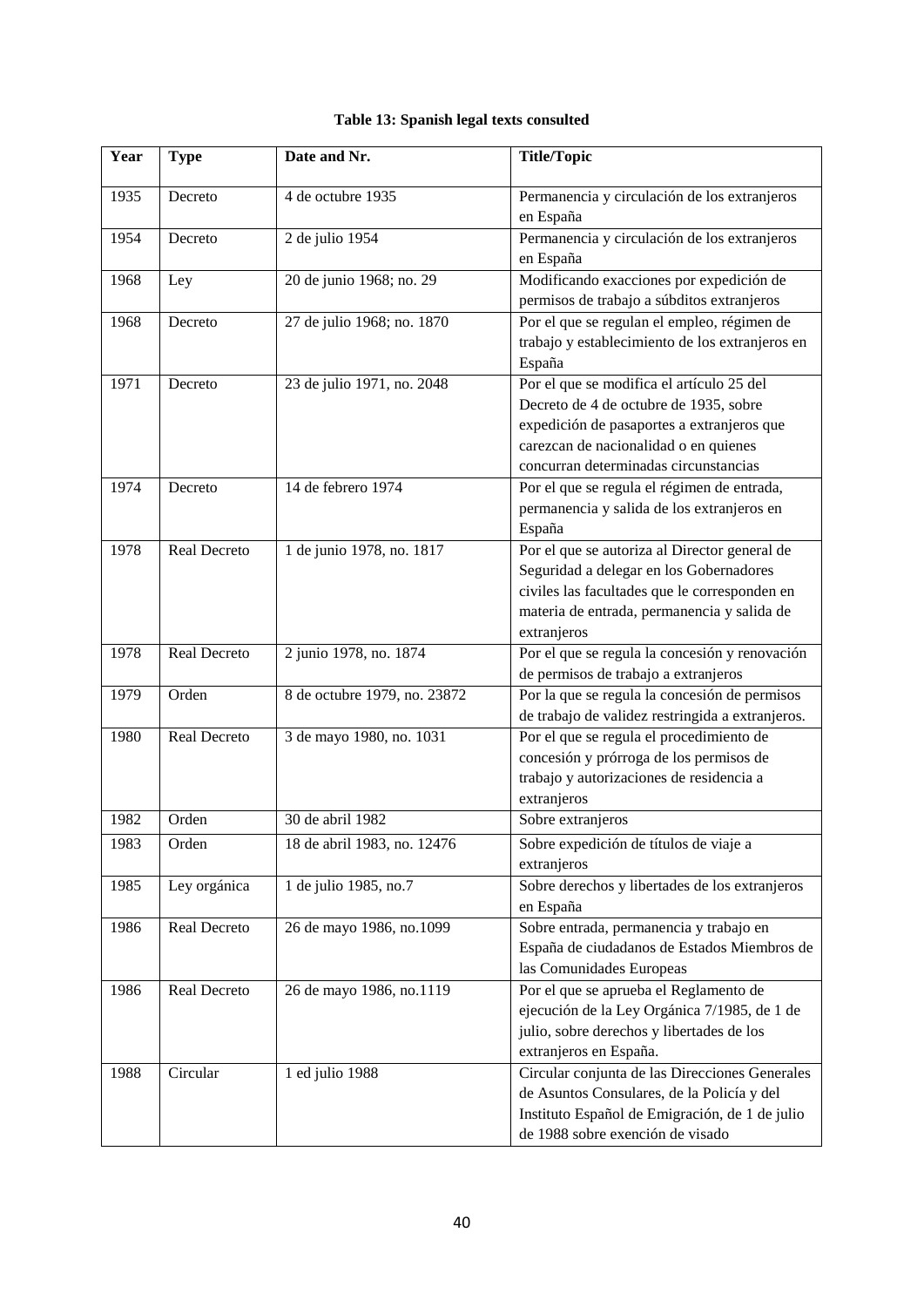| 1988 | Real Decreto | 5 de febrero 1988, no. 116 | Por el que se modifica el párrafo primero del<br>apartado 4 del artículo 50 del Reglamento de<br>ejecución de la Ley Orgánica 7/1985, de 1 de<br>julio. Sobre Derechos y Libertades de los<br>Extranjeros en España, aprobado por Real<br>Decreto 1119/1986, de 26 de mayo.                                                                       |
|------|--------------|----------------------------|---------------------------------------------------------------------------------------------------------------------------------------------------------------------------------------------------------------------------------------------------------------------------------------------------------------------------------------------------|
| 1988 | Resolución   | 10 de octubre 1988         | De la Dirección General del Instituto Español<br>de Emigración, sobre la tramitación de<br>solicitudes de permisos de trabajo para realizar<br>prácticas profesionales                                                                                                                                                                            |
| 1988 | Vademecum    |                            | Vademecum para inmigrantes 1988                                                                                                                                                                                                                                                                                                                   |
| 1989 | Orden        | 22 de febrero 1989         | Sobre medios económicos cuya posesión<br>habrán de acreditar los extranjeros para poder<br>efectuar su entrada en España                                                                                                                                                                                                                          |
| 1989 | Orden        | 26 de julio 1989           | Por la que se fijan normas generales y de<br>procedimiento en relación con el<br>reconocimiento de situaciones de excepción a<br>la obligación de obtener permiso de trabajo                                                                                                                                                                      |
| 1992 | Acuerdo      | 13 de febrero 1992         | Acuerdo entre el Reino de España y el Reino<br>de Marruecos relativo a la circulación de<br>personas, el transito y la readmisión de<br>extranjeros entrados ilegalmente                                                                                                                                                                          |
| 1992 | Ley orgánica | 21 de febrero 1992, no.1   | Sobre Protección de la Seguridad Ciudadana                                                                                                                                                                                                                                                                                                        |
| 1992 | Real Decreto | 26 de junio 1992, no.766   | Sobre entrada y permanencia en España de<br>nacionales de Estados miembros de las<br>Comunidades Europeas                                                                                                                                                                                                                                         |
| 1994 | Circular     | 28 de julio 1994, no.7     | De la Secretaría de Estado de Interior, sobre<br>exenciones de visado para la obtención de<br>permisos o tarjetas para permanecer en<br>Territorio Español. (BOE 193/1994 de 13-08-<br>1994, pág. 26148)                                                                                                                                          |
| 1994 | Resolución   | 15 de febrero 1994         | Conjunta de las Subsecretarías de los<br>Ministerios del Interior, de Trabajo y<br>Seguridad Social y de Asuntos Sociales, por la<br>que se dictan instrucciones generales y de<br>procedimiento sobre la tramitación de visados<br>para la reagrupación de familiares de<br>extranjeros no nacionales de Estados miembros<br>de la Unión Europea |
| 1994 | Resolución   | 18 de febrero 1994         | De la Subsecretaría, por la que se dispone la<br>publicación del Acuerdo del Consejo de<br>Ministros de 12 de noviembre de 1993, sobre<br>tramitación de visados para la reagrupación de<br>familiares de extranjeros no nacionales de<br>Estados miembros de la Unión Europea                                                                    |
| 1995 | Circular     | 28 de agosto 1995, no.12   | De la Secretaria de Estado de Interior, sobre<br>entrada en territorio Español de escolares<br>nacionales de países no miembros de la Unión<br>Europea ni del Espacio Económico Europeo,<br>que residan en alguno de los Estados miembros<br>de la Unión Europea                                                                                  |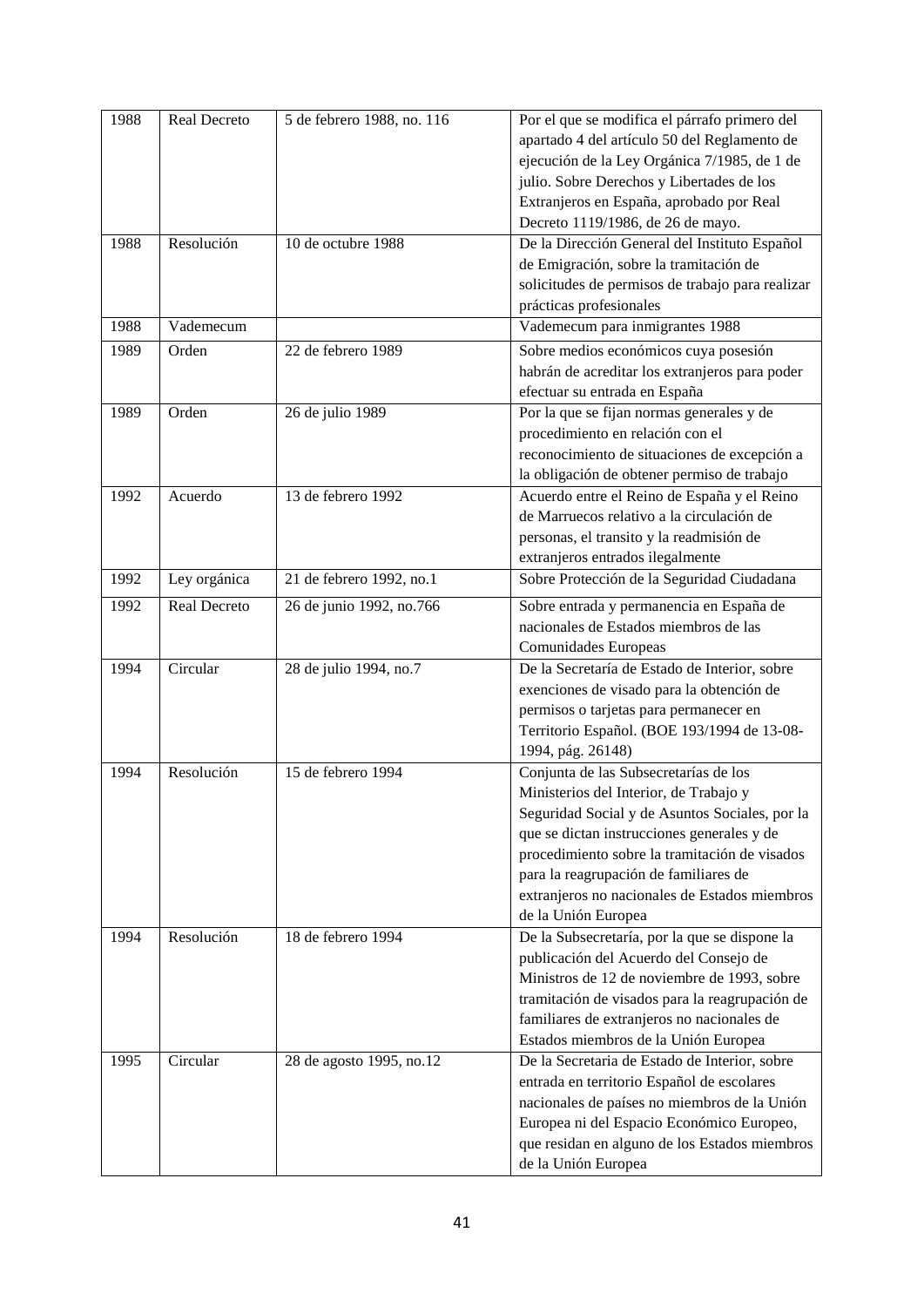| 1995 | Real Decreto | 5 de mayo 1995, no.737    | Sobre entrada y permanencia en España de        |
|------|--------------|---------------------------|-------------------------------------------------|
|      |              |                           | nacionales de Estados miembros de las           |
|      |              |                           | Comunidades Europeas                            |
| 1996 | Orden        | 11 de abril 1996          | Orden del Ministerio de Justicia e Interior     |
|      |              |                           | sobre Exenciones de Visado                      |
| 1996 | Real Decreto | 2 de febrero 1996, no.155 | Por el que se aprueba el Reglamento de          |
|      |              |                           | ejecución de la Ley Orgánica 7/1985             |
| 1997 | Orden        | 7 de febrero 1997         | Por la que se regula la Tarjeta de Extranjero   |
| 1997 | Real Decreto | 14 de noviembre 1997      | REAL DECRETO 1710/1997 por el que se            |
|      |              |                           | modifica parcialmente el régimen de entrada y   |
|      |              |                           | permanencia en España de los nacionales de      |
|      |              |                           | los Estados Miembros de la UE y de otros        |
|      |              |                           | Estados parte en el Acuerdo sobre el EEE        |
| 1997 | Orden        | 19 de noviembre 1997      | Por la que se concreta el régimen de los        |
|      |              |                           | permisos de residencia de extranjeros en        |
|      |              |                           | España, por circunstancias excepcionales        |
| 1998 | Orden        | 25 de febrero 1998        |                                                 |
|      |              |                           | Orden de 25 de febrero de 1998 por la que se    |
|      |              |                           | fijan los requisitos y procedimiento sobre      |
|      |              |                           | concesión de autorizaciones para trabajar,      |
|      |              |                           | aplicación de determinados supuestos de         |
|      |              |                           | preferencias, modificación de los permisos de   |
|      |              |                           | trabajo y compatibilidad de permisos de         |
|      |              |                           | trabajo                                         |
| 1998 | Resolución   | 4 de junio 1998           | De la Subsecretaría, por la que se dispone la   |
|      |              |                           | publicación del acuerdo entre el Ministerio de  |
|      |              |                           | Asuntos Exteriores y el Ministerio del Interior |
|      |              |                           | sobre encomienda de gestión para la             |
|      |              |                           | expedición de visados en frontera. (BOE         |
|      |              |                           | 139/1998 de 11-06-1998, pág. 19436)             |
| 1999 | Orden        | 22 de febrero 1999        | Sobre normas de funcionamiento y régimen        |
|      |              |                           | interior de los centros de internamiento de     |
|      |              |                           | extranjeros                                     |
| 1999 | Orden        | 8 de enero 1999           | Por la que se establecen las normas generales y |
|      |              |                           | de tramitación de los expedientes de visado y   |
|      |              |                           | de los permisos de residencia por reagrupación  |
|      |              |                           | familiar, en desarrollo del Reglamento de       |
|      |              |                           | Ejecución de la Ley Orgánica 7/1985             |
| 2000 | Ley orgánica | 11 de enero 2000, no.4    | Sobre derechos y libertades de los extranjeros  |
|      |              |                           | en España y su integración social               |
| 2001 | Acuerdo      | 12 de noviembre 2001      | Acuerdo entre el gobierno del Reino de España   |
|      |              |                           | y el gobierno de la República Federal de        |
|      |              |                           | Nigeria en materia de inmigración, hecho en     |
|      |              |                           | Abuja el 12 de noviembre de 2001                |
| 2001 | Real Decreto | 20 de julio 2001, no.864  | Por el que se aprueba el Reglamento de          |
|      |              |                           | ejecución de la Ley Orgánica 4/2000, de 11 de   |
|      |              |                           | enero, sobre derechos y libertades de los       |
|      |              |                           | extranjeros en España y su integración social,  |
|      |              |                           | reformada por Ley Orgánica 8/2000, de 22 de     |
|      |              |                           | diciembre.                                      |
| 2002 | Protocolo    | 31 de julio 2002          | Protocolo entre el Gobierno de España y el      |
|      |              |                           | Gobierno de la República Argelina               |
|      |              |                           | Democrática y Popular sobre circulación de      |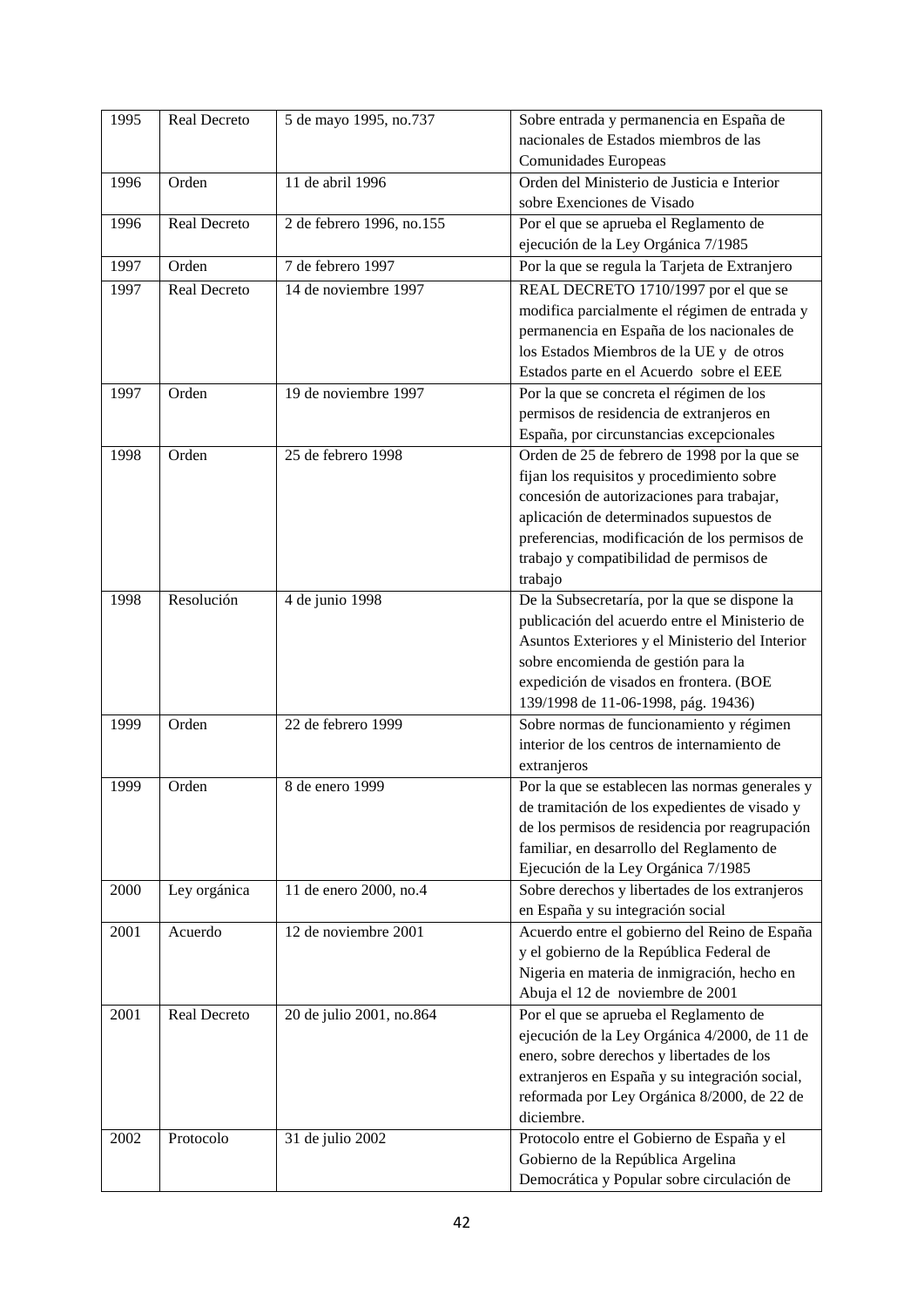|      |              |                              | personas, hecho ad referéndum en Argel el 31<br>de julio de 2002. |
|------|--------------|------------------------------|-------------------------------------------------------------------|
| 2002 | Resolución   | 23 de abril 2002             | Resolución de la Dirección General de                             |
|      |              |                              | Ordenación de las Migraciones por la que se                       |
|      |              |                              | extiende por la que se concede validez de                         |
|      |              |                              | permiso de trabajo en todo el territorio                          |
|      |              |                              | nacional y para todos los sectores de actividad                   |
|      |              |                              | a determinadas autorizaciones para trabajar                       |
| 2003 | Acuerdo      | 4 de noviembre 2003          | Acuerdo entre el Consejo general del notariado                    |
|      |              |                              | y la Comisaria general de extranjería y                           |
|      |              |                              | documentación de la dirección general de la                       |
|      |              |                              | policía sobre comunicación de documentos                          |
|      |              |                              | notariales en materia de inmigración                              |
| 2003 | Aplicación   | 7 de febrero 2003            | Aplicación provisional del Acuerdo entre el                       |
|      |              |                              | Reino de España y la República de Guinea-                         |
|      |              |                              | Bissau en materia de inmigración                                  |
| 2003 | Resolución   | 14 de enero 2003             | Por el que se regulan los procedimientos de                       |
|      |              |                              |                                                                   |
|      |              |                              | contratación y se fija el número y las                            |
|      |              |                              | características de las ofertas de empleo que se                   |
|      |              |                              | ofrecen para el año 2003 a extranjeros                            |
|      |              |                              | residentes legales en España y a extranjeros                      |
|      |              |                              | que no se hallen ni sean residentes en ella                       |
|      |              |                              | (BOE 16 Enero 2003)                                               |
| 2003 | Real Decreto | 14 de febrero 2003, no.178   | Sobre entrada y permanencia en España de                          |
|      |              |                              | nacionales de Estados miembros de la Unión                        |
|      |              |                              | Europea y de otros Estados parte en el                            |
|      |              |                              | Acuerdo sobre el Espacio Económico Europeo                        |
| 2003 | Aplicación   | 1 de julio 2003              | Aplicación provisional del Acuerdo entre el                       |
|      |              |                              | Reino de España y la República Islámica de                        |
|      |              |                              | Mauritania en materia de inmigración                              |
| 2003 | Ley orgánica | 29 de septiembre 2003, no.11 | De medidas concretas en materia de seguridad                      |
|      |              |                              | ciudadana, violencia doméstica e integración                      |
|      |              |                              | social de los extranjeros                                         |
| 2003 | Tratado      | 11 de noviembre 2003         | Tratado de amistad, buena vecindad y                              |
|      |              |                              | cooperación entre el Reino de España y la                         |
|      |              |                              | República Argelina democrática y popular                          |
| 2003 | Ley orgánica | 20 de noviembre, no.14       | Reforma de la Ley orgánica 4/2000, de 11 de                       |
|      |              |                              | enero, sobre derechos y libertades de los                         |
|      |              |                              | extranjeros en España y su integración social,                    |
|      |              |                              | modificada por la Ley Orgánica 8/2000, de 22                      |
|      |              |                              | de diciembre; de la Ley 7/1985, de 2 de abril,                    |
|      |              |                              | Reguladora de las Bases del Régimen Local;                        |
|      |              |                              | de la Ley 30/1992, de 26 de noviembre, de                         |
|      |              |                              | Régimen Jurídico de las Administraciones                          |
|      |              |                              | Públicas y del Procedimiento Administrativo                       |
|      |              |                              | Común, y de la Ley 3/1991, de 10 de enero, de                     |
|      |              |                              | Competencia Desleal.                                              |
| 2003 | Instrucción  | 19 de diciembre 2003         | Instrucción consular común dirigida a las                         |
|      |              |                              | misiones diplomáticas y oficinas consulares de                    |
|      |              |                              | carrera (2003/c 310/01)                                           |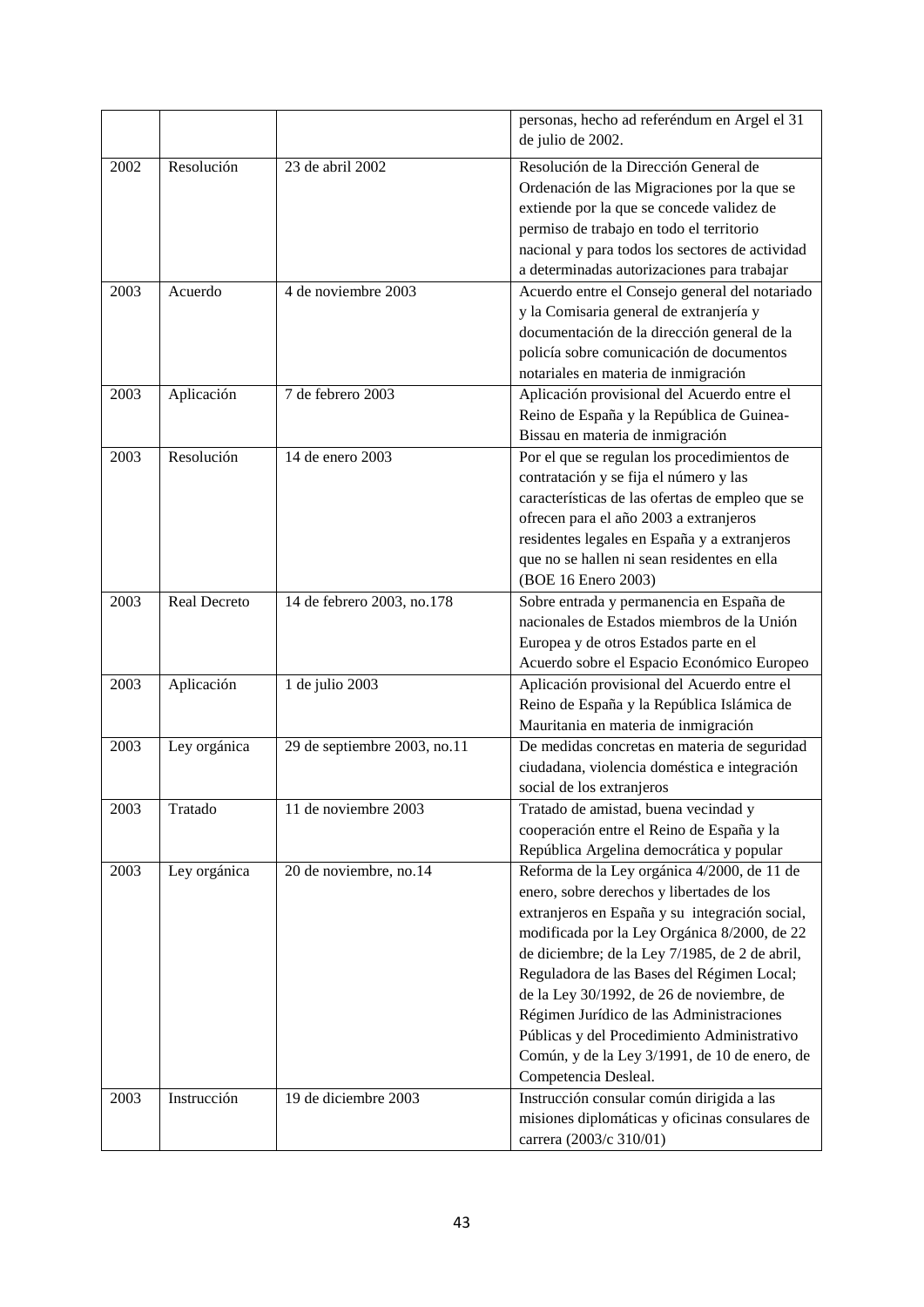| 2003 | Decisión del | 22 de diciembre 2003          | Por la que se modifica el punto 1.2 de la parte  |
|------|--------------|-------------------------------|--------------------------------------------------|
|      | consejo      |                               | II de la Instrucción Consular Común y se         |
|      |              |                               | añade un nuevo cuadro a dicha Instrucción        |
| 2003 | Decisión del | 22 de diciembre 2003          | Por la que se modifica el punto 1.4 de la parte  |
|      | consejo      |                               | V de la Instrucción Consular Común y el punto    |
|      |              |                               | 4.1.2 de la parte I del Manual Común en          |
|      |              |                               | relación con la inclusión del requisito de       |
|      |              |                               | posesión de un seguro médico de viaje entre      |
|      |              |                               | los documentos justificativos para la            |
|      |              |                               | expedición de un visado de entrada uniforme      |
| 2003 | Decisión del | 22 de diciembre 2003          | Relativa a la recalificación del anexo 5 de la   |
|      | consejo      |                               | Instrucción Consular Común y el                  |
|      |              |                               | correspondiente anexo 14b del Manual Común       |
|      |              |                               | y a la desclasificación de los anexos 9 y 10 de  |
|      |              |                               | la Instrucción Consular Común y los              |
|      |              |                               | correspondientes anexos 6b y 6c del Manual       |
|      |              |                               | Común                                            |
| 2004 | Protocolo    | 12 de febrero 2004            | Protocolo entre el gobierno de España y el       |
|      |              |                               | gobierno de la República Argelina democrática    |
|      |              |                               | y popular sobre circulación de personas          |
| 2004 | Real Decreto | 30 de diciembre 2004, no.2393 | Por el que se aprueba el Reglamento de la Ley    |
|      |              |                               | Orgánica 4/2000, de 11 de enero, sobre           |
|      |              |                               | derechos y libertades de los extranjeros en      |
|      |              |                               | España y su integración social                   |
| 2005 | Instrucción  | 23 de diciembre 2005,         | Por el que se regula el Contingente de           |
|      |              | DGI/SGGCFM/02/2006            | trabajadores extranjeros de régimen no           |
|      |              |                               | comunitario en España para el año 2006           |
| 2006 | Acuerdo      | 10 de octubre 2006            | Acuerdo Marco de Cooperación entre el Reino      |
|      |              |                               | de España y la República de Senegal              |
| 2006 | Acuerdo      | 5 de diciembre 2006           | Acuerdo entre la República de Senegal y el       |
|      |              |                               | Reino de España sobre cooperación en el          |
|      |              |                               | ámbito de la prevención de la emigración de      |
|      |              |                               | menores de edad senegaleses no acompañados,      |
|      |              |                               | su protección, repatriación y reinserción        |
| 2006 | Instrucción  | 2006, DGI/SGRJ/06/2006        | Instrucción sobre autorización de residencia     |
|      |              |                               | temporal por circunstancias excepcionales, por   |
|      |              |                               | colaboración con la inspección de trabajo y      |
|      |              |                               | seguridad social                                 |
|      |              | 16 de febrero 2007, no. 240   | Sobre entrada, libre circulación y residencia en |
|      |              |                               | España de ciudadanos de los Estados              |
|      |              |                               | miembros de la Unión Europea y de otros          |
|      |              |                               | Estados parte en el Acuerdo sobre el Espacio     |
|      |              |                               | Económico Europeo                                |
| 2007 | Acuerdo      | 20 de marzo 2007              | Acuerdo marco de cooperación en materia de       |
|      |              |                               | inmigración entre el Reino de España y la        |
|      |              |                               | República de Cabo Verde, hecho «ad               |
|      |              |                               | referendum» en Madrid el 20 de marzo de          |
|      |              |                               | 2007                                             |
| 2007 | Orden        | 10 de mayo 2007, no.1282      | Sobre medios económicos cuya disposición         |
|      |              |                               | habrán de acreditar los extranjeros para poder   |
|      |              |                               | efectuar su entrada en España                    |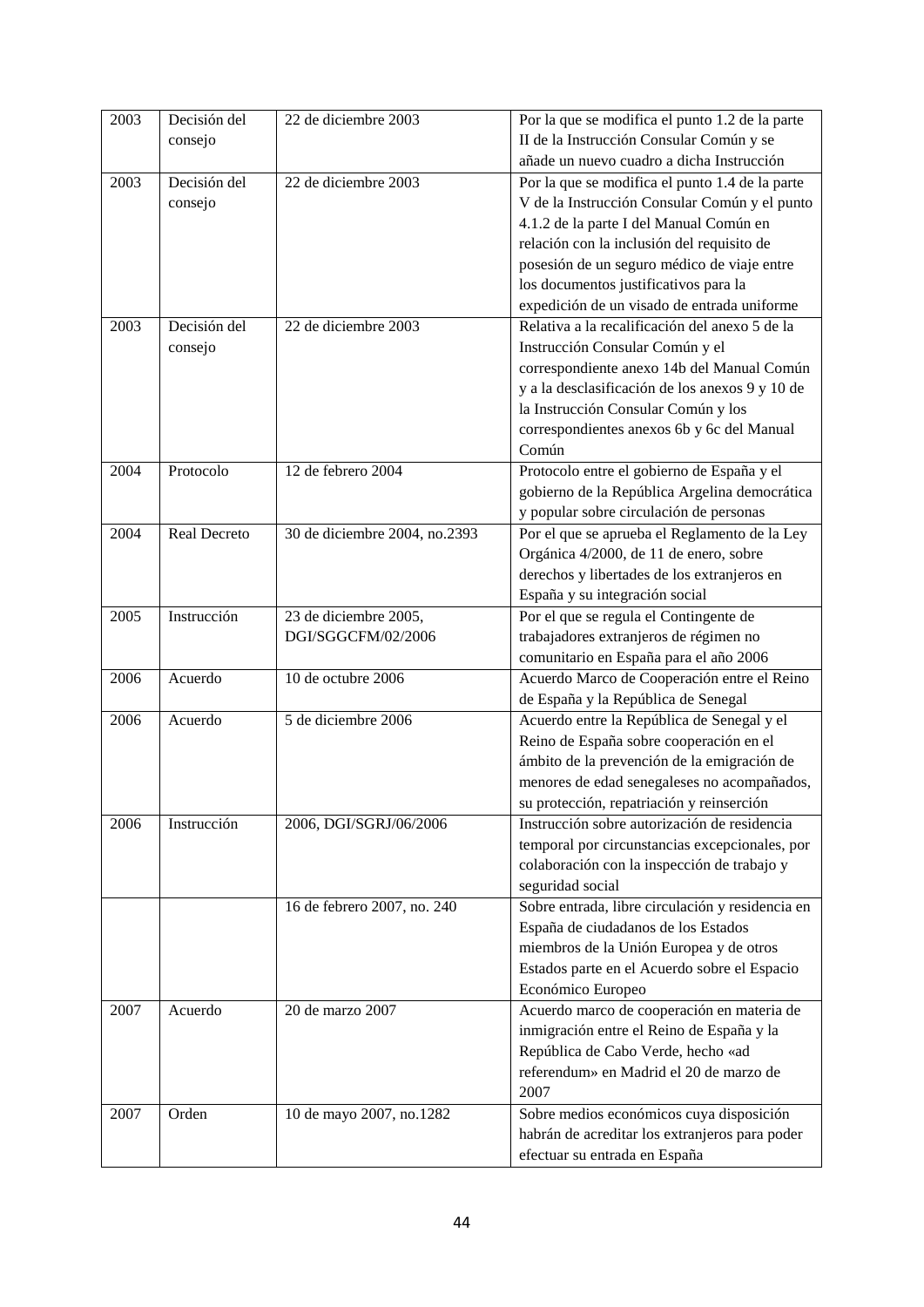|      |              | 10 de mayo 2007, no.1283  | Por la que se establecen los términos y<br>requisitos para la expedición de la carta de |
|------|--------------|---------------------------|-----------------------------------------------------------------------------------------|
|      |              |                           | invitación de particulares a favor de                                                   |
|      |              |                           | extranjeros que pretendan acceder al territorio                                         |
|      |              |                           | nacional por motivos de carácter turístico o                                            |
|      |              |                           | privado                                                                                 |
| 2007 | Instrucción  | 26 de julio 2007          | De la Dirección General de los Registros y del                                          |
|      |              |                           | Notariado, sobre tramitación de las solicitudes                                         |
|      |              |                           | de adquisición de la nacionalidad española por                                          |
|      |              |                           | residencia                                                                              |
| 2007 | Instrucción  | 28 de julio 2007          | Instrucciones conjuntas de la Dirección                                                 |
|      |              |                           | General de la Policía y la Guardia Civil, la                                            |
|      |              |                           | Dirección de Política Interior y la Dirección                                           |
|      |              |                           | General de Inmigración, sobre tratamiento de                                            |
|      |              |                           | polizones extranjeros                                                                   |
| 2008 | Instrucción  | 2008, DGI/SGRJ/01/2008    | Instrucción sobre la reagrupación familiar de                                           |
|      |              |                           | menores o incapaces sobre los que el                                                    |
|      |              |                           | reagrupante ostenta la representación legal                                             |
| 2008 | Recomendació | 2008                      | Recomendación del Defensor del Pueblo sobre                                             |
|      | n            |                           | el procedimiento de tramitación y expedición                                            |
|      |              |                           | de la carta de Invitación a favor de extranjeros                                        |
|      |              |                           | que pretendan acceder al territorio nacional por                                        |
|      |              |                           | motivos de carácter turístico o privado,                                                |
|      |              |                           | pidiendo la modificación de la Orden de                                                 |
|      |              |                           | Presidencia 1283/2007 de 10 de mayo                                                     |
| 2008 | Resolución   | 10 de julio 2008          | Resolución legislativa del Parlamento                                                   |
|      |              |                           | Europeo, de 10 julio de 2008, sobre la                                                  |
|      |              |                           | propuesta de Reglamento del Parlamento                                                  |
|      |              |                           | Europeo y del Consejo por el que se modifica                                            |
|      |              |                           | la Instrucción consular común dirigida a las                                            |
|      |              |                           | misiones diplomáticas y oficinas consulares de                                          |
|      |              |                           | carrera en relación con la introducción de datos                                        |
|      |              |                           | biométricos y se incluyen disposiciones sobre                                           |
|      |              |                           | la organización de la recepción y la tramitación                                        |
|      |              |                           | de las solicitudes de visado (COM(2006)0269                                             |
|      |              |                           | $-$ C6-0166/2006 $-$ 2006/0088(COD))                                                    |
| 2009 | Addenda      | 2 de febrero 2009         | Addenda la Instrucción de la                                                            |
|      |              |                           | DGI/SGRJ/05/2007                                                                        |
| 2009 | Real Decreto | 10 de julio 2009, no.1162 | Por el que se modifica el Reglamento de la Ley                                          |
|      |              |                           | Orgánica 4/2000, de 11 de enero, sobre                                                  |
|      |              |                           | derechos y libertades de los extranjeros en                                             |
|      |              |                           | España y su integración social, aprobado por el                                         |
|      |              |                           | Real Decreto 2393/2004, de 30 de diciembre                                              |
| 2011 | Instrucción  | 20 de abril 2011          | Instrucción DGI/SGRJ12/2011, sobre la                                                   |
|      |              |                           | vigencia de instrucciones, circulares y oficios                                         |
|      |              |                           | elaborados por la dirección general de                                                  |
|      |              |                           | inmigración. A partir de la fecha de entrada en                                         |
|      |              |                           | vigor del reglamento de la ley orgánica 4/2000,                                         |
|      |              |                           | sobre derechos y libertades de los extranjeros                                          |
|      |              |                           | en España y su integración social, tras su                                              |
|      |              |                           | reforma por ley orgánica 2/2009, aprobado por                                           |
|      |              |                           | real decreto 557/2011, de 20 de abril                                                   |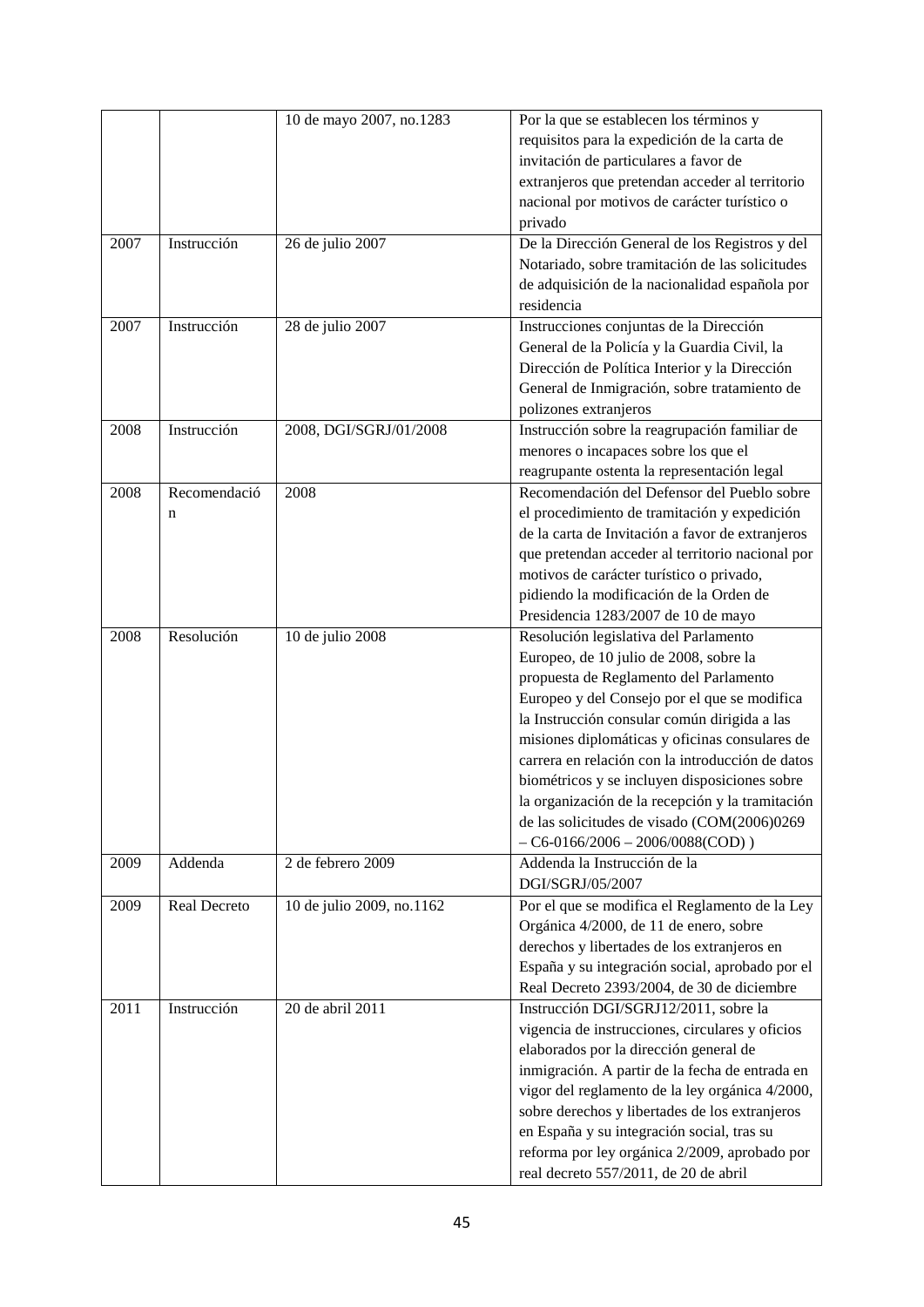| 2011 | <b>Real Decreto</b> | 20 de abril 2011 | Real Decreto 557/2011, de 20 de abril, por el |
|------|---------------------|------------------|-----------------------------------------------|
|      |                     |                  | que se aprueba el Reglamento de la Ley        |
|      |                     |                  | Orgánica 4/2000, sobre derechos y libertades  |
|      |                     |                  | de los extranjeros en España y su integración |
|      |                     |                  | social, tras su reforma por Ley Orgánica      |
|      |                     |                  | 2/2009.                                       |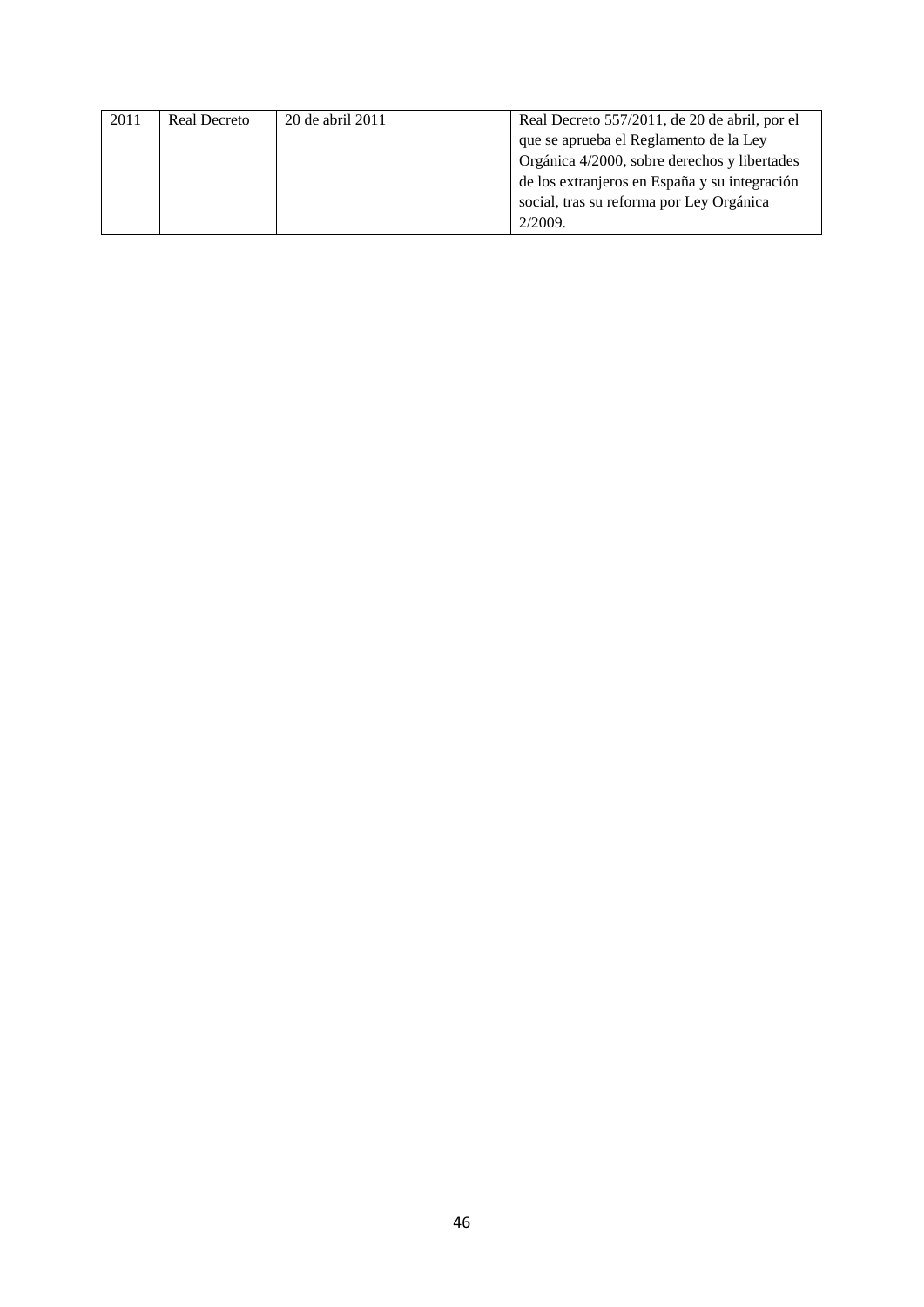# **B. List of indicators**

|                                  |                |                                                                                                                          | Scale                                           |                                                         |                    |
|----------------------------------|----------------|--------------------------------------------------------------------------------------------------------------------------|-------------------------------------------------|---------------------------------------------------------|--------------------|
|                                  |                | Indicator                                                                                                                | $-1$                                            | $\Omega$                                                | 1                  |
|                                  | $N^{\circ}$    |                                                                                                                          | (more restrictive)                              | (neutral)                                               | (less restrictive) |
|                                  | 1              | Exemption from<br>tourist visa                                                                                           | N <sub>o</sub>                                  |                                                         | Yes                |
|                                  | $\overline{c}$ | Travel document<br>(valid passport)                                                                                      | Yes, with<br>additional<br>requirements         | Yes, valid passport                                     | N <sub>0</sub>     |
|                                  | 3              | Economic resources<br>for stays of less than 3<br>months, in addition to<br>repatriation<br>guarantees                   | Yes                                             | Taken into<br>consideration in<br>extreme cases         | No                 |
|                                  | 3a             | if yes: can be<br>substituted by housing<br>certificate or other<br>proofs                                               | No                                              | Taken into<br>consideration                             | Yes                |
|                                  | $\overline{4}$ | Proof of housing<br>required                                                                                             | Yes                                             |                                                         | N <sub>o</sub>     |
|                                  | 4a             | Control visits at<br>sponsor's house if<br>family visit                                                                  | Yes                                             |                                                         | N <sub>o</sub>     |
|                                  | 4b             | Responsibility of the<br>host (economic<br>responsibility or<br>more)                                                    | Yes                                             |                                                         | N <sub>0</sub>     |
|                                  | 5              | Health Insurance                                                                                                         | Yes, separate<br>from economic<br>resources     | Sufficient economic<br>resources                        | N <sub>o</sub>     |
| ort stays                        | 6              | Other requirements:<br>finger prints;<br>verification of<br>previous stays; return<br>invitation letter at the<br>border | Yes                                             |                                                         | N <sub>o</sub>     |
| Entry for sh                     | 7              | Visa rejection has to<br>be motivated                                                                                    | No, never                                       | Yes, but exceptions                                     | Yes                |
| Need of<br>permit                | 8              | Need of residence<br>permit (Senegalese<br>case)                                                                         |                                                 | Need                                                    | No need            |
| Marriage with National residence | 9              | Automatic acquisition<br>of the permit if<br>marriage with a<br>national                                                 | No, only after<br>fulfilling some<br>conditions |                                                         | Yes                |
|                                  | 10a            | If conditions                                                                                                            | Previous legal<br>residence                     | Previous residence or<br>previous length of<br>marriage | Legal entry        |

#### **Table 14: Indicators and scaling definitions in current ImPol version**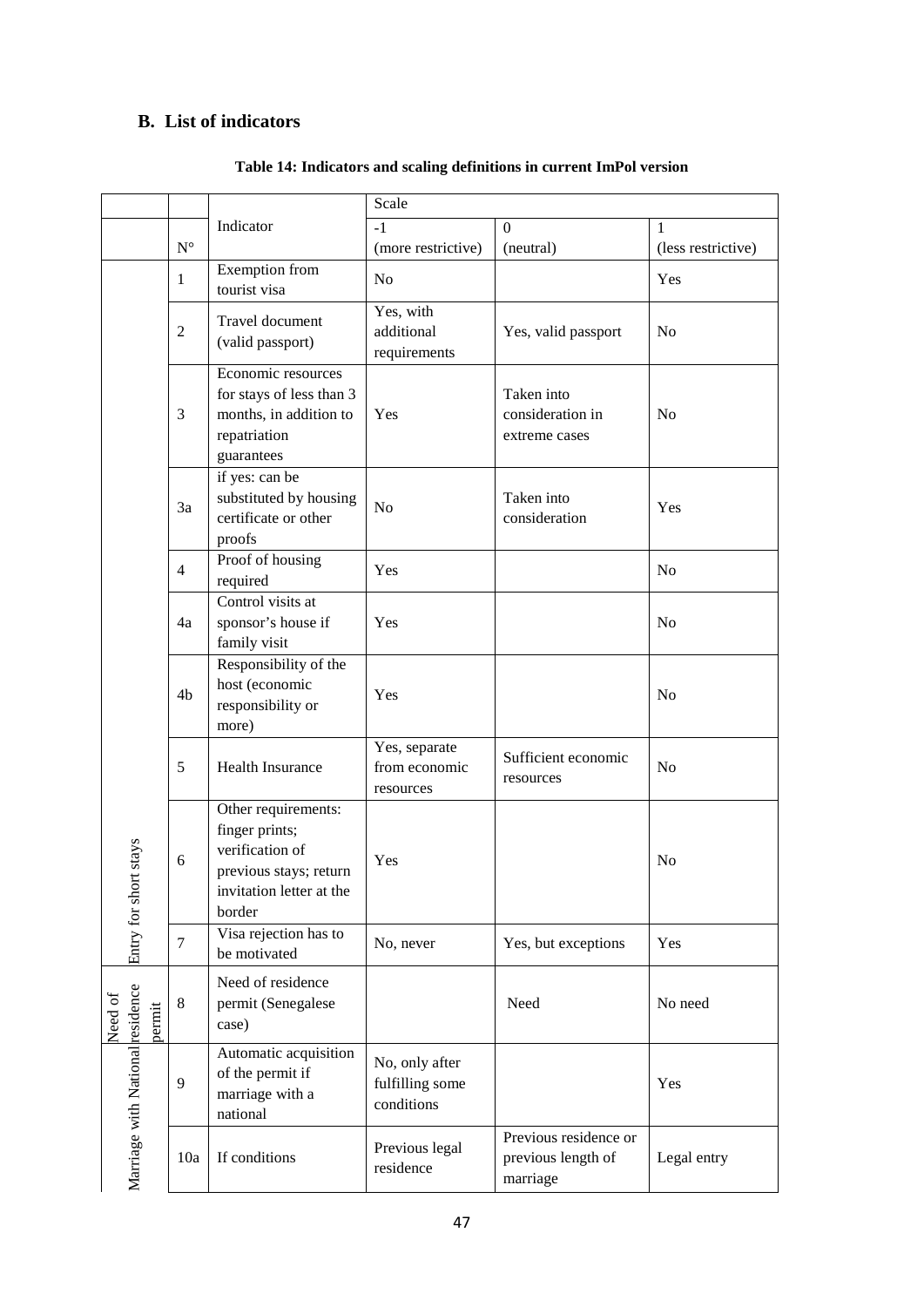|                      |                    |                                                                 | Scale                                                                                                                                                               |                                                                                                                                           |                                                                                                  |
|----------------------|--------------------|-----------------------------------------------------------------|---------------------------------------------------------------------------------------------------------------------------------------------------------------------|-------------------------------------------------------------------------------------------------------------------------------------------|--------------------------------------------------------------------------------------------------|
|                      |                    | Indicator                                                       | $-1$                                                                                                                                                                | $\Omega$                                                                                                                                  | 1                                                                                                |
|                      | $\mathbf{N}^\circ$ |                                                                 | (more restrictive)                                                                                                                                                  | (neutral)                                                                                                                                 | (less restrictive)                                                                               |
|                      | 10 <sub>b</sub>    | Type of permit<br>granted                                       | 1 Year<br>(temporary)                                                                                                                                               | Temporary btw. $1 \&$<br>5 years                                                                                                          | More than 5<br>years or<br>permanent<br>(whatever length)                                        |
|                      | 11                 | Legal protection of<br>family reunification                     | Procedure not<br>contained in<br>regulative or<br>legislative texts;<br>or no possibility                                                                           | Procedure exists but<br>not full protection                                                                                               | Full protection                                                                                  |
|                      | 12                 | Eligibility for legal<br>residents                              | $>= 2$ years of<br>legal residence<br>and/or holding a<br>permit for $>= 2$<br>years                                                                                | >1 year of legal<br>residence and/or<br>holding a permit for<br>>lyear $< 2$ years                                                        | $\leq$ 1 year of legal<br>residence and/or<br>holding a<br>residence permit<br>for $\leq 1$ year |
|                      | 13                 | Eligibility for<br>dependent relatives in<br>the ascending line | not allowed                                                                                                                                                         | certain conditions<br>apply (other than<br>dependency)                                                                                    | allowed                                                                                          |
|                      | 14                 | <b>Explicit prohibition</b><br>for polygamous<br>spouses        | Yes                                                                                                                                                                 |                                                                                                                                           | N <sub>o</sub>                                                                                   |
|                      | 15                 | Economic<br>requirements                                        | Yes, at least the<br>level of the<br>minimum social<br>income or<br>specific amount                                                                                 | More open conditions<br>$(sufficient +$<br>indications but not<br>binding ) Flexible<br>way of considering<br>the proof of<br>requirement | No requirement                                                                                   |
|                      | 16                 | Housing requirement                                             | Yes, rigid (list of<br>conditions like n°<br>sq. meters,<br>number of rooms,<br>etc)                                                                                | Yes, flexible<br>(adequate or<br>comparable to<br>nationals)                                                                              | No requirement                                                                                   |
|                      | 17                 | Health Insurance<br>requirement                                 | Yes                                                                                                                                                                 |                                                                                                                                           | N <sub>o</sub>                                                                                   |
|                      | 18                 | Integration proofs for<br>sponsors                              | Yes                                                                                                                                                                 |                                                                                                                                           | N <sub>0</sub>                                                                                   |
|                      | 19                 | Sequence of<br>reunification (for the<br>same sponsor)          | All at once                                                                                                                                                         |                                                                                                                                           | Staged possible                                                                                  |
| Family Reunification | 20                 | Minimum duration of<br>permit                                   | Temporary<br>Reunified relative<br>needs to prove<br>his/her own<br>length of<br>residence (5 years<br>or whatever) to<br>obtain permanent<br>or $>$ 2 years if the | With a waiting period<br>of $\leq$ 2 year before<br>getting the permanent<br>one in case the<br>sponsor's is<br>permanent                 | Permanent if the<br>sponsor's is<br>permanent                                                    |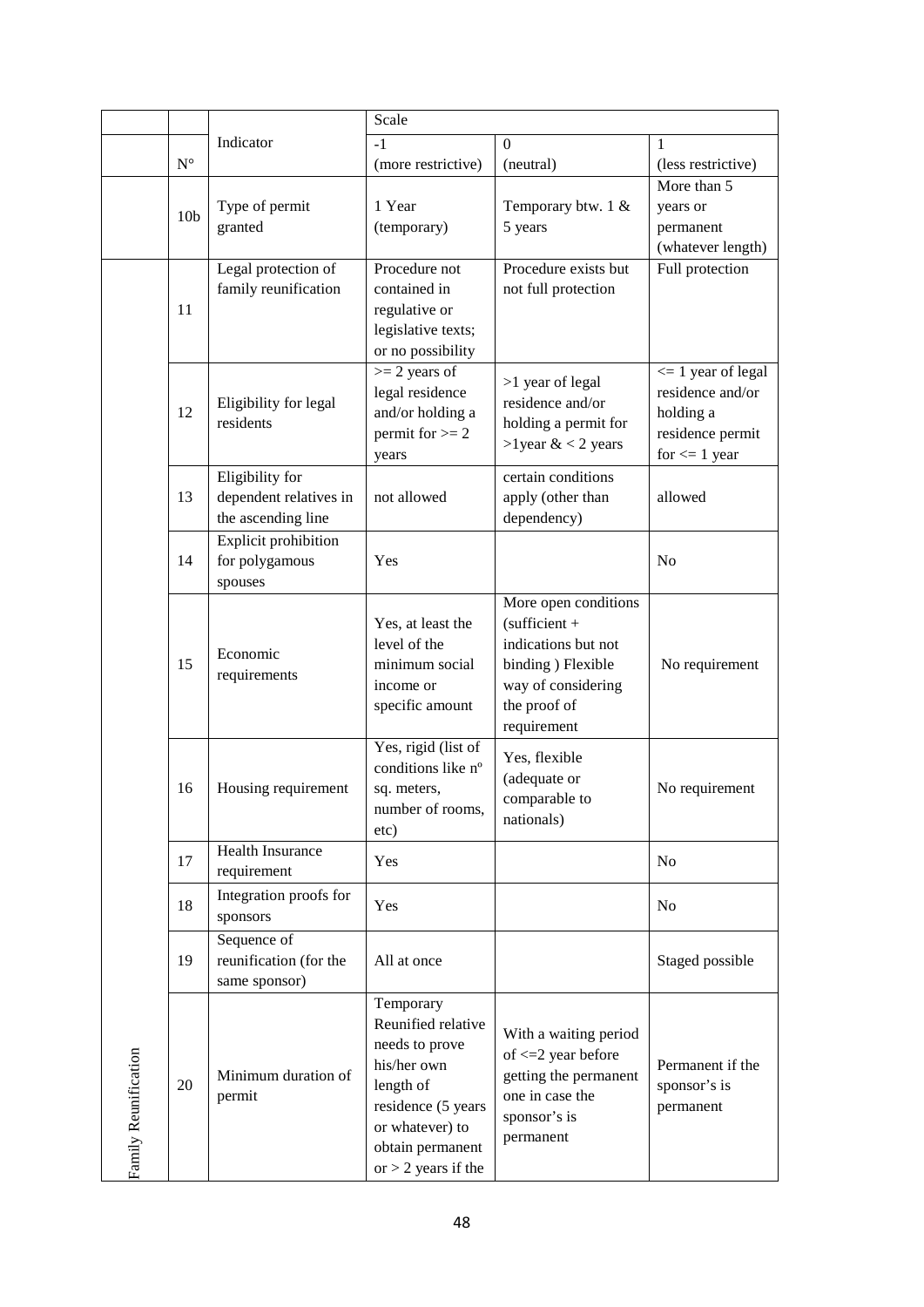|          |                    |                                              | Scale                                                                                                                   |                                                                                     |                                           |
|----------|--------------------|----------------------------------------------|-------------------------------------------------------------------------------------------------------------------------|-------------------------------------------------------------------------------------|-------------------------------------------|
|          |                    | Indicator                                    | $-1$                                                                                                                    | $\mathbf{0}$                                                                        | 1                                         |
|          | $\mathbf{N}^\circ$ |                                              | (more restrictive)                                                                                                      | (neutral)                                                                           | (less restrictive)                        |
|          |                    |                                              | sponsor's is<br>permanent                                                                                               |                                                                                     |                                           |
|          | 21                 | Possibility of working                       | Not at all, only if<br>they obtain an<br>independent<br>permit or national<br>employment<br>clause/situation<br>applies | After 1 year or more<br>of residence or with<br>limitations (e.g. part-<br>time)    | Immediately or<br>less than 1 year        |
|          | 22                 | Withdrawal if break-<br>up                   | Previous<br>cohabitation in<br>destination<br>country of 3<br>years or more                                             | Less than 3 years of<br>cohabitation in<br>country of destination                   | N <sub>0</sub>                            |
|          | 23                 | Withdrawal if death                          | Previous<br>cohabitation in<br>destination<br>country of 3<br>years or more                                             | Less than 3 years of<br>cohabitation in<br>country of destination                   | N <sub>o</sub>                            |
|          | 24                 | Occupational<br>restrictions                 | National<br>employment<br>clause, national<br>employment<br>situation or no<br>work<br>immigration                      | List of specific<br>occupations or<br>authorisation<br>necessary, or true<br>quotas | More open<br>conditions                   |
| Work     | 25                 | Geographical<br>restriction                  | Yes                                                                                                                     |                                                                                     | N <sub>o</sub>                            |
|          | 26                 | Admission at<br>university<br>requirement    | Pre-selection                                                                                                           | only language test                                                                  | admission same<br>as national<br>students |
|          | 27                 | Economic resources<br>requirement            | Yes, clearly<br>defined amount                                                                                          | yes, but not defined                                                                | no                                        |
|          | 28                 | Health insurance                             | Yes                                                                                                                     |                                                                                     | no                                        |
| Students | 29                 | Possibility of working<br>during the studies | No or national<br>employment<br>clause/situation<br>applies                                                             | Only part-time and<br>with some time and<br>salary limitations                      | Yes, no<br>limitations                    |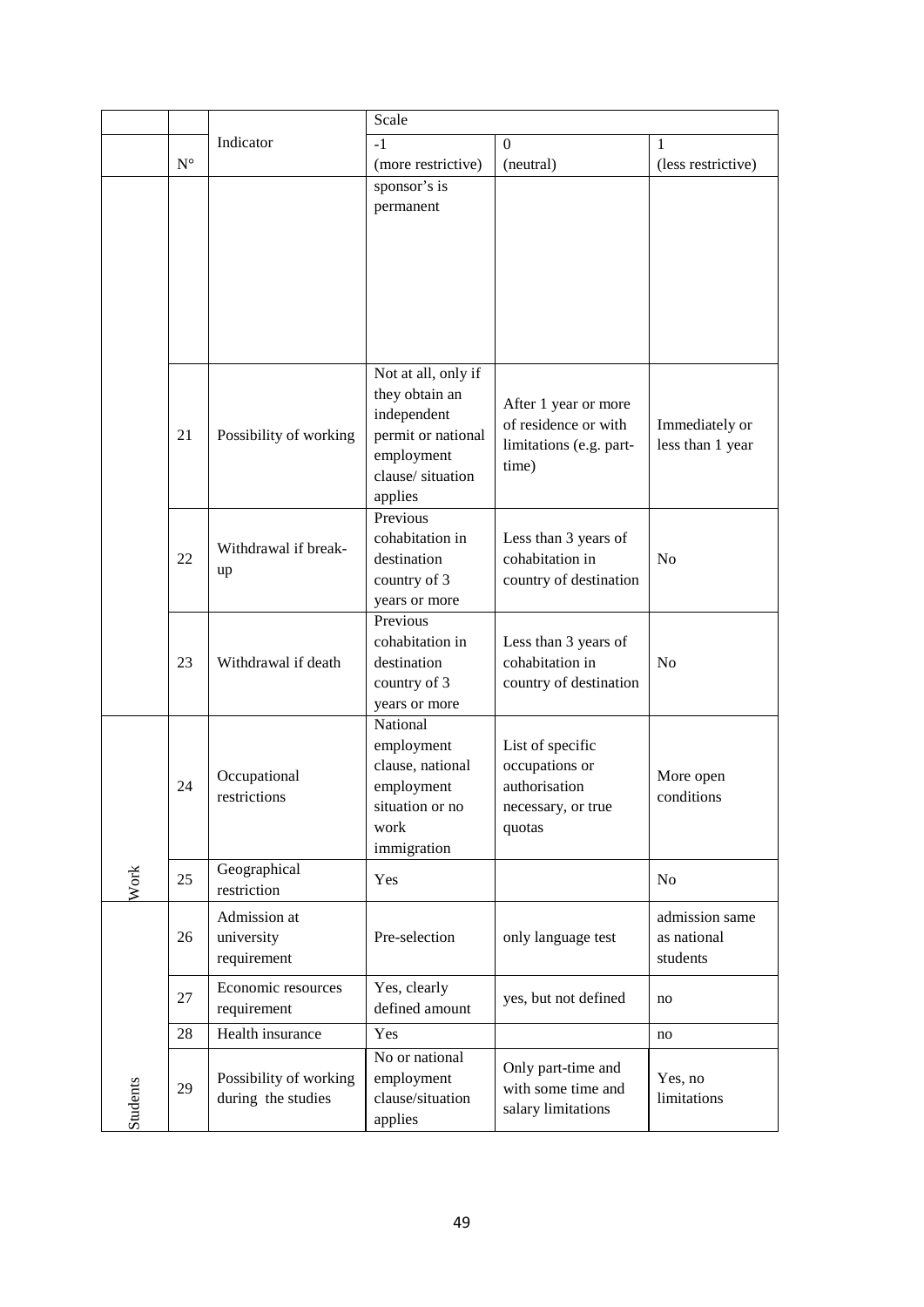|                        |             |                                                                                                                                                    | Scale                                                                              |                                                                                                                                                        |                                                                                                                     |
|------------------------|-------------|----------------------------------------------------------------------------------------------------------------------------------------------------|------------------------------------------------------------------------------------|--------------------------------------------------------------------------------------------------------------------------------------------------------|---------------------------------------------------------------------------------------------------------------------|
|                        |             | Indicator                                                                                                                                          | $-1$                                                                               | $\overline{0}$                                                                                                                                         | 1                                                                                                                   |
|                        | $N^{\circ}$ |                                                                                                                                                    | (more restrictive)                                                                 | (neutral)                                                                                                                                              | (less restrictive)                                                                                                  |
|                        | 30          | Possibility of<br>transitioning to a<br>work permit                                                                                                | No                                                                                 | With conditions: e.g.<br>more than one year of<br>residence, good<br>grades, no previous<br>scholarship, or<br>national employment<br>situation        | Yes or light<br>conditions (work<br>offer); also if<br>restricted to<br>specific academic<br>degrees                |
|                        | 31          | Time spent as student<br>counts as legal<br>residence towards<br>application for<br>citizenship; long-term<br>residence or family<br>reunification | Does not count                                                                     | Does not count for<br>certain procedures or<br>is evaluated<br>differently from other<br>statuses                                                      | Counts                                                                                                              |
|                        | 32          | Extraordinary<br>regularisations -<br>ongoing application<br>(limited to two years<br>if criteria remain the<br>same)                              |                                                                                    | N <sub>o</sub>                                                                                                                                         | Yes                                                                                                                 |
|                        | 33          | Permanent<br>mechanisms of<br>regularisation exists                                                                                                | No, or only<br>humanitarian or<br>more 10 years<br>residence                       | 5-10 years residence;<br>or on family grounds;<br>or less than 5 but<br>proof of effective<br>incorporation to<br>labour market for at<br>least 1 year | Less than 5 years<br>of residence or<br>work offer<br>(includes quotas<br>which are de<br>facto<br>regularisations) |
|                        | 34          | Readmission<br>agreement with SN                                                                                                                   | <b>Yes</b>                                                                         | Signed but not in<br>force                                                                                                                             | N <sub>0</sub>                                                                                                      |
|                        | 35          | Readmission<br>agreement with transit<br>countries                                                                                                 | More than 1 in<br>force                                                            | One or several signed<br>but not in force or 1<br>in force                                                                                             | None                                                                                                                |
| rregular entry or stay | 16          | Access to healthcare<br>for illegal immigrants                                                                                                     | Only emergency<br>treatment or<br>previous<br>residence +<br>income<br>requirement | Either income,<br>previous residence,<br>empadronamiento <sup>8</sup>                                                                                  | same as nationals                                                                                                   |

1

<sup>&</sup>lt;sup>8</sup> Registering in the municipality where one lives; constitutes possible proof of presence in Spain.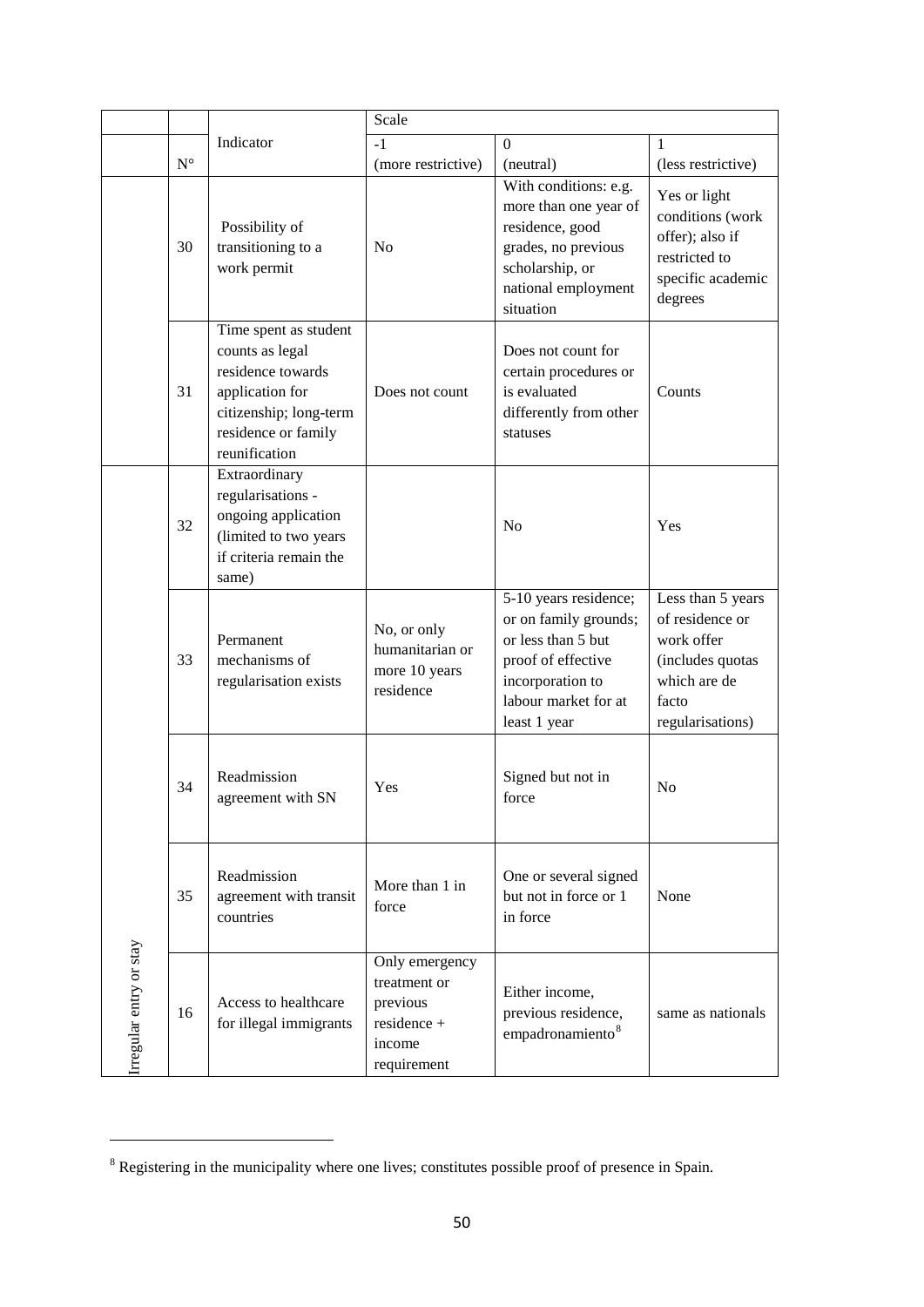|             |                                                                                         | Scale                |               |                                                  |
|-------------|-----------------------------------------------------------------------------------------|----------------------|---------------|--------------------------------------------------|
|             | Indicator                                                                               | $-1$                 |               |                                                  |
| $N^{\circ}$ |                                                                                         | (more restrictive)   | (neutral)     | (less restrictive)                               |
| 37          | Period of temporary<br>retention in case of<br>expulsion or at entry<br>(max. duration) | More than 45<br>days | 15 to 45 days | $<$ 15 days or no<br>administrative<br>retention |

# **C. Selected secondary sources by country – SHALL WE KEEP THIS OR NOT FOR THE CONFERENCE PAPER?**

# **France**

#### **Recurrent publications/reports :**

- « Chronique de l'immigration », published in Population by different authors and covering immigration to France since 1950; 32 editions consulted
- "Législation" in Population (French Edition), various years
- Rapport au Parlement Les orientations de la politique de l'immigration; since 2004
- Rapports d'information à l'Assemblée Nationale (e.g., Rapport d'information déposé en application de l'article 146 du Règlement par la commission des finances, de l'économie générale et du plan (1) sur les moyens des services des visas, et présenté par M. Yves Tavernier, Député. Enregistré à la Présidence de l'Assemblée nationale le 8 septembre 1999.)
- Rapports d'Information au Sénat (e.g., Rapport d'information n° 446 (2004-2005) de Mme Monique Cerisier-Ben Guiga et M. Jacques Blanc, fait au nom de la commission des affaires étrangères, déposé le 30 juin 2005)
- Reports by certain ministries, e.g. Ministère de l'économie, des finances et de l'industrie (2006), Immigration sélective et besoins de l'économie française

 $\rightarrow$  reports of this type often available through the website of the Documentation Française [http://www.ladocumentationfrancaise.fr](http://www.ladocumentationfrancaise.fr/)

#### **Websites**

<http://www.legifrance.gouv.fr/> for legal texts, JO.

[http://www.vie-publique.fr](http://www.vie-publique.fr/) : Provides summaries of main events/laws; chronology; but also on specific topics, such as voting rights; access to citizenship; family reunification; administrative retention centres

[http://www.campusfrance.org/fr:](http://www.campusfrance.org/fr) for current procedures for study in France

[http://vosdroits.service-public.fr](http://vosdroits.service-public.fr/particuliers/N20306.xhtml) for current practices.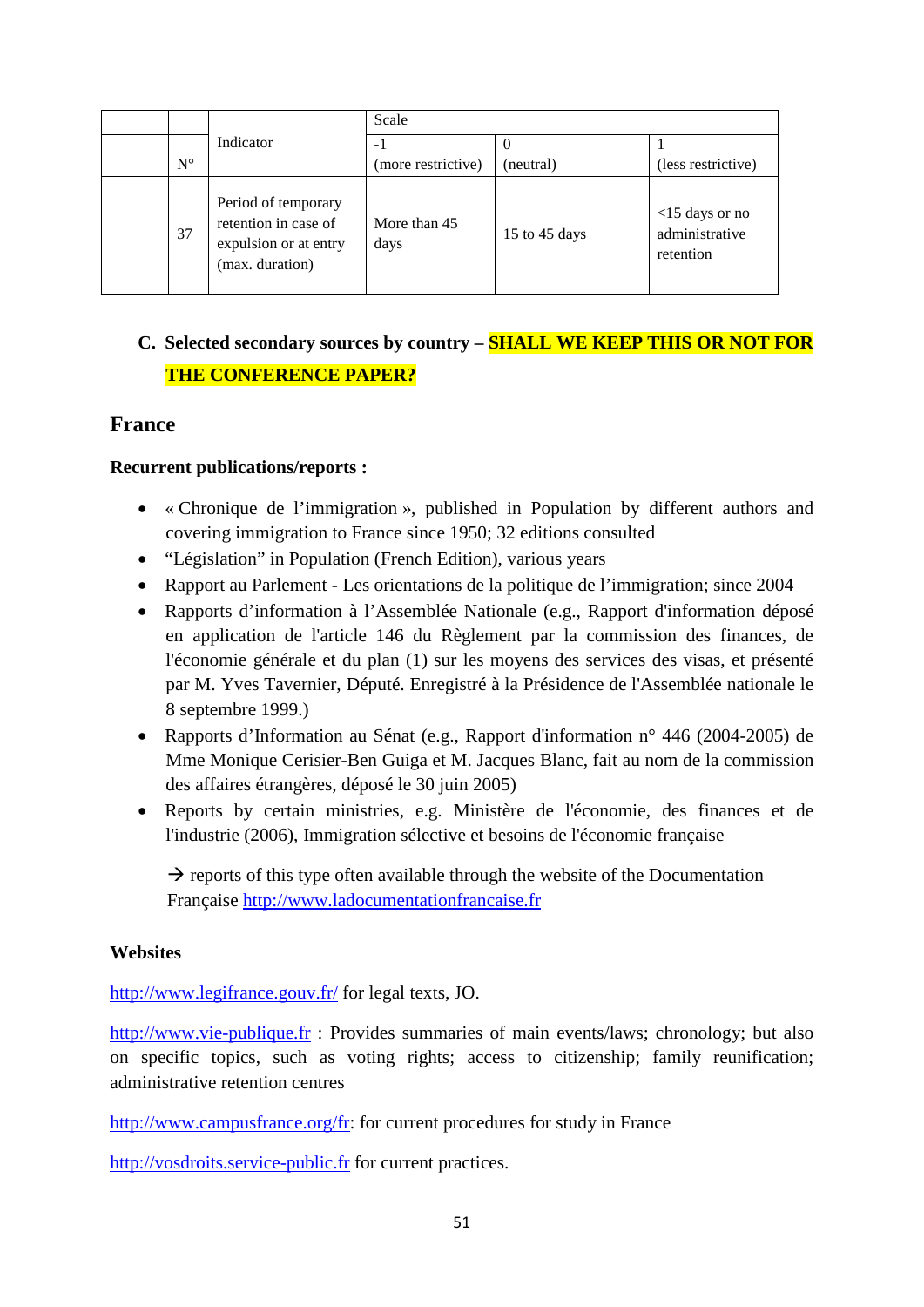[http://www.conseil-etat.fr/fr/base-de-jurisprudence/,](http://www.conseil-etat.fr/fr/base-de-jurisprudence/) and recueil Lebon for decisions by the Conseil d'Etat.

Gisti, [http://www.gisti.org/index.php:](http://www.gisti.org/index.php) access to selected legal texts and a multitude of publications that provide guidance in interpreting the law. Only a few of those consulted are cited below.

CIMADE:<http://www.cimade.org/>

CIEMI:<http://www.ciemi.org/>

### **Selected documents, academic articles consulted**

### *General/Work*

- Gisti le guide de l'entrée et du séjour des étrangers en France
- European Migration Network (EMN), 2011: Visa Policy as Migration Channel Study carried out by the French Contact Point of the European Migration Network (EMN)
- CIMADE (2009) Migrations, Politiques publiques, pratiques administratives État des lieux 2009
- de Wenden, C. W. (1987), France's Policy on Migration From May 1981 Till March 1986: Its Symbolic Dimension, its Restrictive Aspects and its Unintended Effects. International Migration, 25: 211–219.
- Denise, I. (1995), Quelques unes des conséquences des lois sur les étrangers. Revue, Confluences Méditerranée. Numéro, no 14, printemps.
- Durand, M. et Lemaître, G. (2007), La politique migratoire française à un tournant, Document de travail de l'OCDE : questions sociales, emploi et migration n° 56
- Lebon, A. Répertoire des principales mesures relatives aux étrangers (mars 1986-mai 1988). In: Revue européenne de migrations internationales. Vol. 4 N°1-2. 1er semestre. L'immigration en France. pp. 231-244.
- Cicely Watson (1952), Recent Developments in French Immigration Policy, Population Studies, Vol. 6, No. 1 (Jul), pp. 3-38.
- Weil, P. (1997) Mission d'étude des législations de la nationalité et de l'immigration
- Respect des droits fondamentaux et police des étrangers / Christian BRUSCHI in Confluences Méditerranée, n° 14 (printemps 1995)
- Guillaume Pierre. Du bon usage des immigrés en temps de crise et de guerre, 1932- 1940. In: Vingtième Siècle. Revue d'histoire. N°7, juillet-septembre 1985. pp. 117-126
- Centre d'Analyse Stratégique, 2006. Rapport Besoins de main d'œuvre et politique migratoire.
- Cour des Comptes (2004), L'accueil des immigrants et l'intégration des populations issues de l'immigration : rapport au Président de la République suivi des réponses des administrations et des organismes intéressés.
- La CIMADE (2010) Visa refusé. Enquête sur les pratiques des consulats de France en matière de délivrance des visas. Rapport d'observation.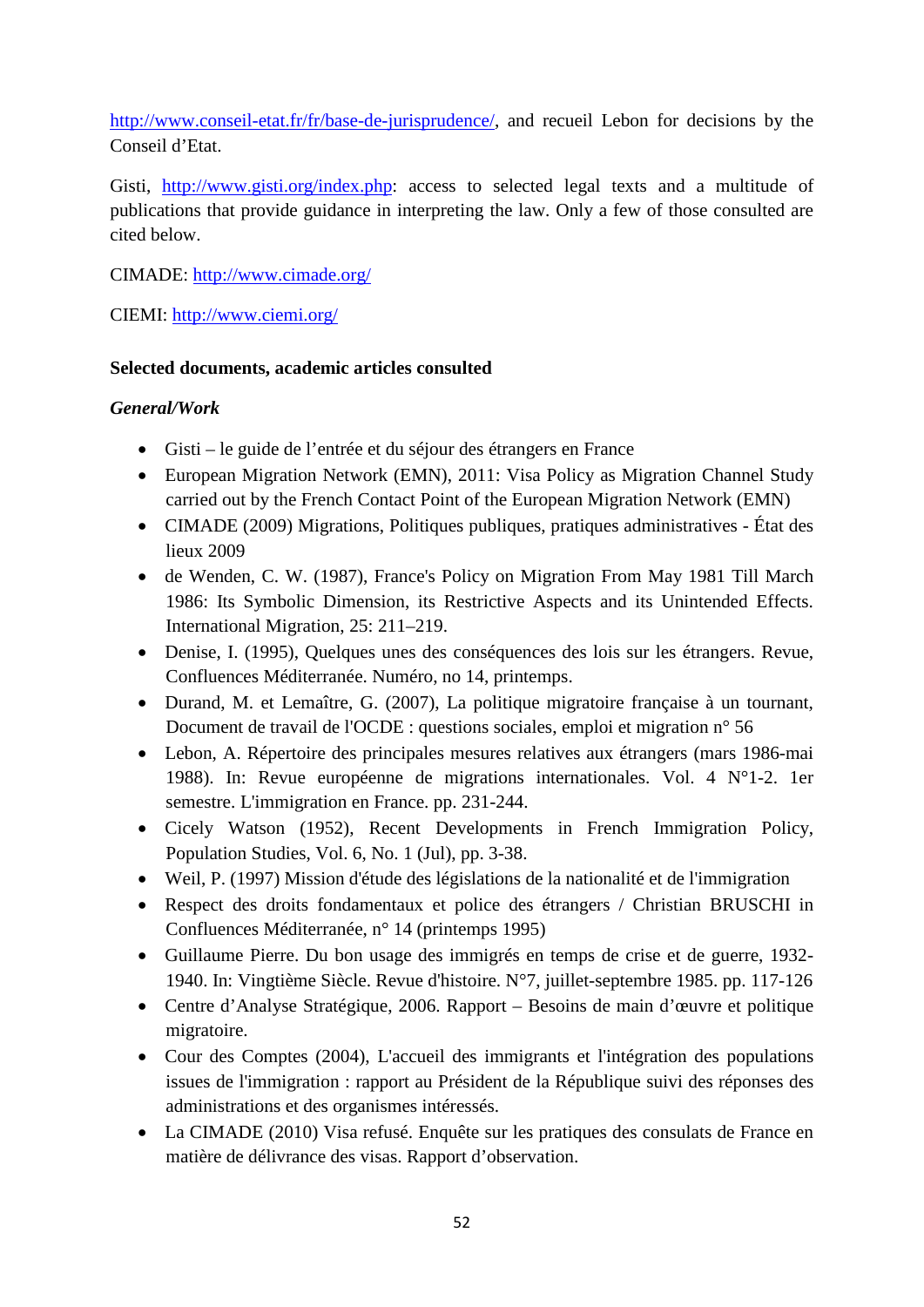## *Students*

- Victor Borgogno et Jocelyne Streiff-Fénart , « L'accueil des étudiants étrangers en France : évolution des politiques et des représentations », Cahiers de l'Urmis [En ligne], N°2-3 | juin 1997
- Serge Slama, La fin de l'étudiant étranger, L'Harmattan, novembre 1999, 312 p.
- Fédération Syndicale Etudiante, Guide de défense des étudiants étrangers
- Rude-Antoine, E. (1993), Les jeunes étrangers, leur statut juridique et leur intégration
- Gisti (2012), Le changement de statut « étudiant » à « salarié », Les notes pratiques.

## *Sub-Saharan Africa/Senegal*

- Donovon, V. (1988), Réalités françaises et conventions franco-africaines de circulation des personnes, Peuples Noirs Peuples Africains no. 59-62, 149-164.
- Jean Touscoz (1974). La « normalisation » de la coopération bilatérale de la France avec les pays africains « francophones » (aspects juridiques), Études internationales, Volume 5, numéro 2, 1974, p. 208-225.
- Gautron Jean-Claude. L'évolution des rapports franco-sénégalais. In: Annuaire français de droit international, volume 10, 1964. pp. 837-850.
- Bergues Hélène. L'immigration des travailleurs africains noirs en France et particulièrement dans la région parisienne. In: Population, 28e année, n°1, 1973 pp. 59-79.
- La CIMADE (2009) Les accords relatifs a la gestion concertée des flux migratoires et au co-développement, Document d'Analyse.
- Marot, Nadia. "L'évolution Des Accords Franco-africains." Plein Droit, no. 29–30 (November 1995): 96–99.

# *Irregular*

- Mark J. Miller (1995). Employer Sanctions in France: From the Campaign Against Illegal Alien Employment to the Campaign Against Illegal Work, U.S. Commission on Immigration Reform.
- Nicolas Fischer (2004). Les expulsés inexpulsables. Recompositions du contrôle des étrangers dans la France des années 1930, Cultures & Conflits Numéro 53 (printemps 2004), Surveillance politique : regards croisés
- Thierry, X. Les entrées d'étrangers en France: évolutions statistiques et bilan de l'opération de régularisation exceptionnelle de 1997, Population (French Edition), 55e Année, No. 3 (May - Jun., 2000), pp. 567-619.
- Fiche thématique du CISS n°20 Accès aux soins pour les étrangers en situation irrégulière – 2010
- Inspection générale des Finances and Inspection générale des affaires sociales (2007). Mission d'audit de modernisation Rapport sur la gestion de l'aide médicale d'État.
- La CIMADE (2006) Centres et locaux de rétention administrative Rapport 2006.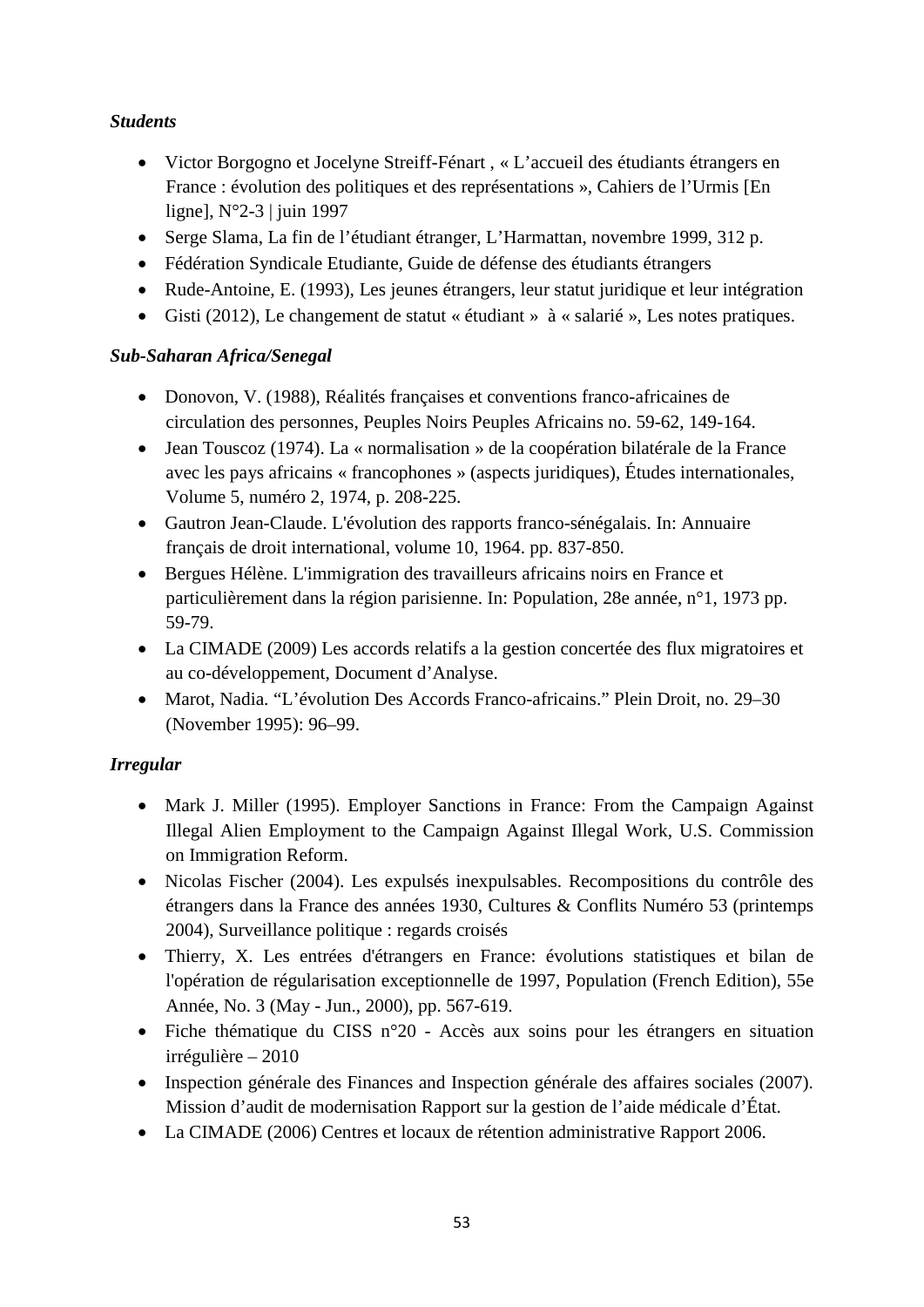- Levison, A. (2005) The Regularisation of Unauthorized Migrants: Literature Survey and Country Case Studies; Regularisation programmes in France. Centre on Migration, Policy and Society, University of Oxford.
- Marie, C.-V. (1983) L'immigration clandestine en France, Revue Travail et Emploi n.17, 27-39.
- Ocqueteau Frédéric. Contribution à une sociologie de l'expulsion. In: Déviance et société. 1983 - Vol. 7 - N°1. pp. 3-21.
- Rapport Fonds Européen Pour Les Frontières Extérieures Programme Pluriannuel 2007-2013, France 2008
- French Ministry of Social Affairs and National Solidarity (1984), The Employment Market and Immigrants in an Irregular Situation: Lessons from the Recent Legalization Exercise in France, International Migration Review, Vol. 18, No. 3, Special Issue: Irregular Migration: An International Perspective (Autumn, 1984), pp. 558-578.
- Garson, J.-P. (1985), Migrations clandestines, régularisations et marché de travail en France : contraintes nationales et internationales ; Organisation internationale du Travail ; Documents de travail du Service des Migrations internationales pour l'Emploi 24.
- J.-P. Garson et Y. Moulier (1982) Les clandestins et la régularisation de 1981-1982 en France ; Organisation internationale du Travail ; Documents de travail du Service des Migrations internationales pour l'Emploi 6F.
- Gisti (2009) Sans-papiers mais pas sans droits. Les notes pratiques, 5e édition
- Carde, E. (2009). Quinze ans de réforme de l'accès à une couverture maladie des sanspapiers ; Mouvements [http://www.mouvements.info/Quinze-ans-de-reforme-de-l](http://www.mouvements.info/Quinze-ans-de-reforme-de-l-acces-a.html)[acces-a.html](http://www.mouvements.info/Quinze-ans-de-reforme-de-l-acces-a.html)
- Poelemans and de Sèze (2000) La régularisation des immigrés illégaux en France, in Philippe de Bruycker, Joanna Apap (ed.), Regularisations of Illegal Immigrants in the European Union; Bruylant 420p.

# **Italy**

## **Recurrent publications**

- Ministero dell'Interno Rapporto sugli immigrati in Italia
- Caritas Dossier Statistico Immigrazione Caritas/Migrantes, since 1991

## **Websites**

[http://www.stranieriinitalia.it/briguglio/immigrazione-e-asilo/:](http://www.stranieriinitalia.it/briguglio/immigrazione-e-asilo/) extensive documentation by Sergio Briguglio (since beginning of 1990s)

<http://www.cestim.it/> Sito di documentazione sui fenomeni migratori

[http://www.asgi.it/home\\_asgi.php?](http://www.asgi.it/home_asgi.php?) Associazione per gli Studi Giuridici sull'Immigrazione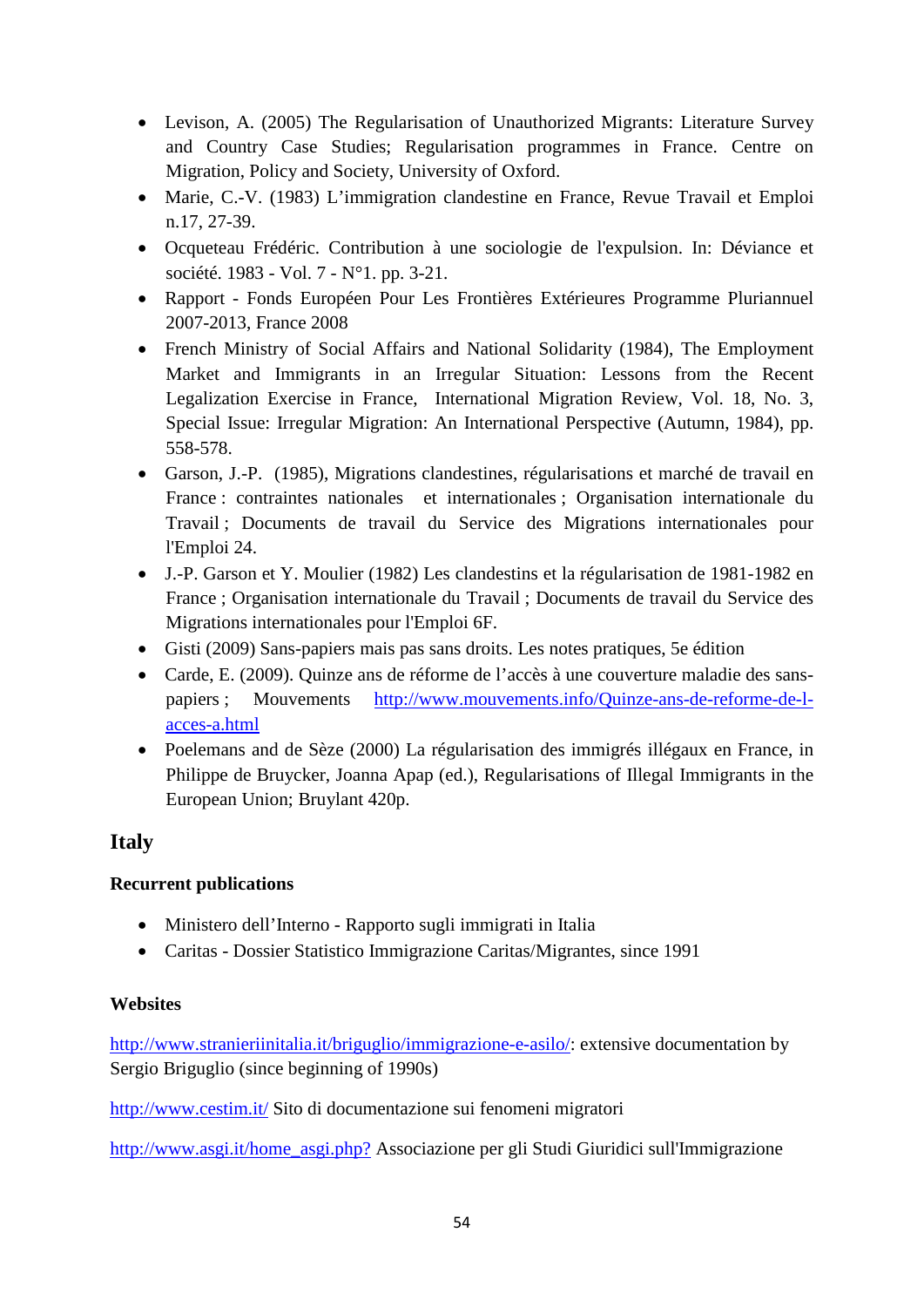#### <http://www.immigrazione.biz/>

<http://www.portaleimmigrazione.it/> (supported by Ministero dell'Interno)

[http://www.infoleges.it/,](http://www.infoleges.it/) Gazzetta Ufficiale, Normativa e Giurisprudenza

<http://www.ismu.org/index.php> Fondazione Iniziative e Studi sulla Multietnicità (also English version)

### **General/work**

- Calamia, A.M. (1980), Ammissione ed allontanamento degli stranieri, Pubblicazioni della Facoltà di Giurisprudenza della Università di Pisa, A. Giuffrè.
- Adinolfi, A. (1984) La normativa italiana sul collocamento degli stranieri, Gaja, G. (ed.) I lavoratori stranieri in Italia.
- Cannizzaro, E. (1984). L'assunzione di lavoratori stranieri: aspetti constituzionali. Gaja, G. (ed.) I lavoratori stranieri in Italia.
- Nascimbene, B. (1988). Lo straniero nel diritto italiano. L'Italia e la vita giuridica internazionale. A. Giuffrè.
- EMN EUROPEAN MIGRATION NETWORK (2009), The Organization of Asylum and Migration Policies in Italy
- Bellucci, S. (1987). La nuova legge sui lavoratori immigrati extracomunitari, Affari sociali internazionali n.4.
- Bentivogli, F. (1994). Immigrazione: esperienze e proposte del Consiglio Nazionale dell'Economia e del Lavoro, Affari sociali internazionali n.1.
- Bonetti, P. (1996) Brevi note sull'evoluzione della condizione giuridica dei cittadini extracomunitari in Italia nel 1995/1996, Studi Emigrazione/Etudes Migrations XXXIII, n.122.
- Briguglio, S. (1993). Linee per una nuova politica dell'immigrazione, Affari sociali internazionali n.4.
- Briguglio, S. (1994). Considerazione sulla politica dell'immigrazione in Italia, Affari sociali internazionali n.3.
- Campiglio, C. (2008). Il diritto di famiglia islamico nella prassi italiana, Rivista di diritto internazionale privato e processuale, Anno XLIV N.1 gennaio-marzo.
- Kojanec, G. (1990). L'ingresso, il soggiorno ed il lavoro degli stranieri in Italia, Affari sociali internazionali n.2.
- Gjergji, Iside (2010), "La socializzazione dell'arbitrio. Alcune note sulla gestione autoritaria dei movimenti migratori in Italia" (en. "The socialization of discretion. Some notes on the authoritarian management of migration in Italy"), in Pietro Basso (org.), Razzismo di stato. Stati Uniti, Europa, Italia. Franco Angeli, Milano, 439-467.
- S. Magnanensi, P. Passaglia ed E. Rispoli (2008). La Condizione Giuridica dello Straniero Extracomunitario, Quaderno predisposto in occasione dell'incontro trilaterale delle Corti costituzionali italiana, spagnola e portoghese.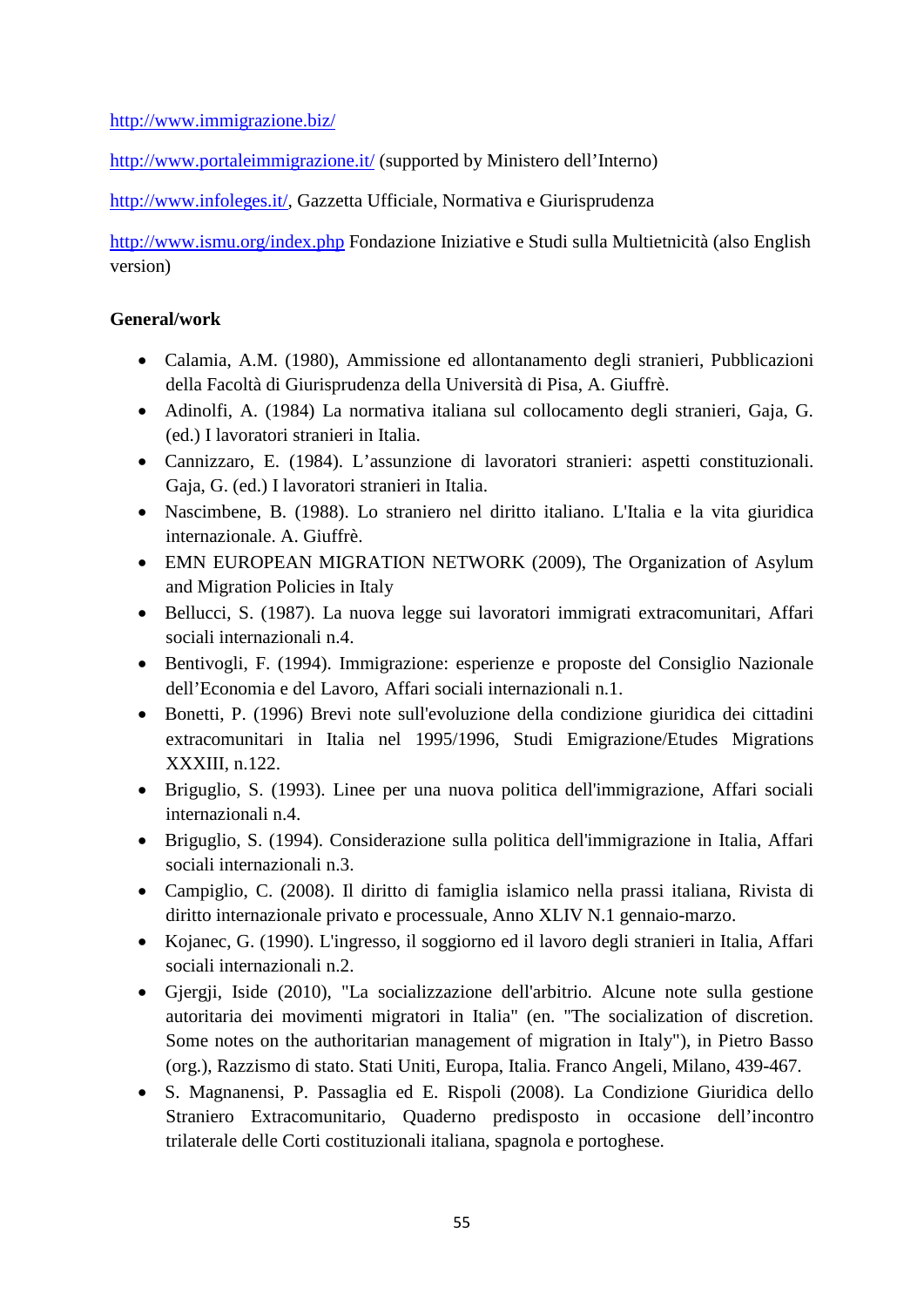- Piccione, F. (1987). Lo stato italiano di fronte all'immigrazione straniera, Affari sociali internazionali n.4.
- Progetto Ruth (2003).Norme di diritto internazionale sull'immigrazione, Quaderno n.2.
- Ricci, M. (1986). Lo straniero extracomunitario e il regime delle circolari. Rivista Amministrativa della Repubblica Italiana 137, 628-647.
- Romano, A. (2010). L'ingresso e il soggiorno dei lavoratori migranti, Rivista dell'Associazione Italiana dei Costituzionalisti - N.00 del 02.07.2010.
- Testi Normativi Fondamentali in Materia di Stranieri, Immigrazione, Asilo, Cittadinanza, Discriminazioni a cura di Paolo Bonetti (Aggiornato al 7 dicembre 2011).
- Zampagni, F. (2011). A Visa for Schengen's Europe: Consular practices and regular migration from Senegal to Italy, CARIM Analytic and Synthetic Notes; 2011/59.
- Maritano, L. (2002). Immigration, Racism and Multiculturalism in Italy A Bibliography, Centre for Culture, Development & the Environment, University of Sussex.
- Briguglio, S. (1995) Legge Martelli e Decreto Dini: Il dibattito legislativo in corso, Proposta Edicativa n.3, 43-52.
- Nascimbene, B. (2003) Nuove norme in materia di immigrazione. La legge Bossi Fini: perplessità e critiche, CORRIERE GIURIDICO N. 4/2003.
- John W.P. Veugelers (1994): Recent Immigration Politics in Italy: A Short Story, West European Politics, 17:2, 33-49.
- Montanari, A. (2010). Stranieri extracomunitari e lavoro, Volume 18 of Università di Bologna, Dipartimento di discipline giuridiche dell'economia e dell'azienda: Nuova serie; Wolters Kluwer Italia, 178 pp.
- Casatelli, M.F. (2010) La disciplina giuridica dell'immigrazione e i suoi rapporti con i principi costituzionali, unpublished PhD thesis Università degli studi Roma Tre, 229pp.

## **Family reunification**

- Cascelli, A. (2010). Recenti modifiche alla disciplina del ricongiungimento familiare di cittadini extracomunitari, Rivista dell'Associazione Italiana dei Costituzionalisti - N.00 del 02.07.2010.
- Ammendola, F. (2001). La tutela del minore extracomunictario, in F. Castro, M. Papa, G. M. Piccinelli, R. Aluffi Diritto delle migrazioni.

## **Irregular**

• Greganti, G. e Giorio, M. (2011). I servizi socio sanitari per immigrati. Fra diritti fondamentali e diversità. CESTAS/COCIS.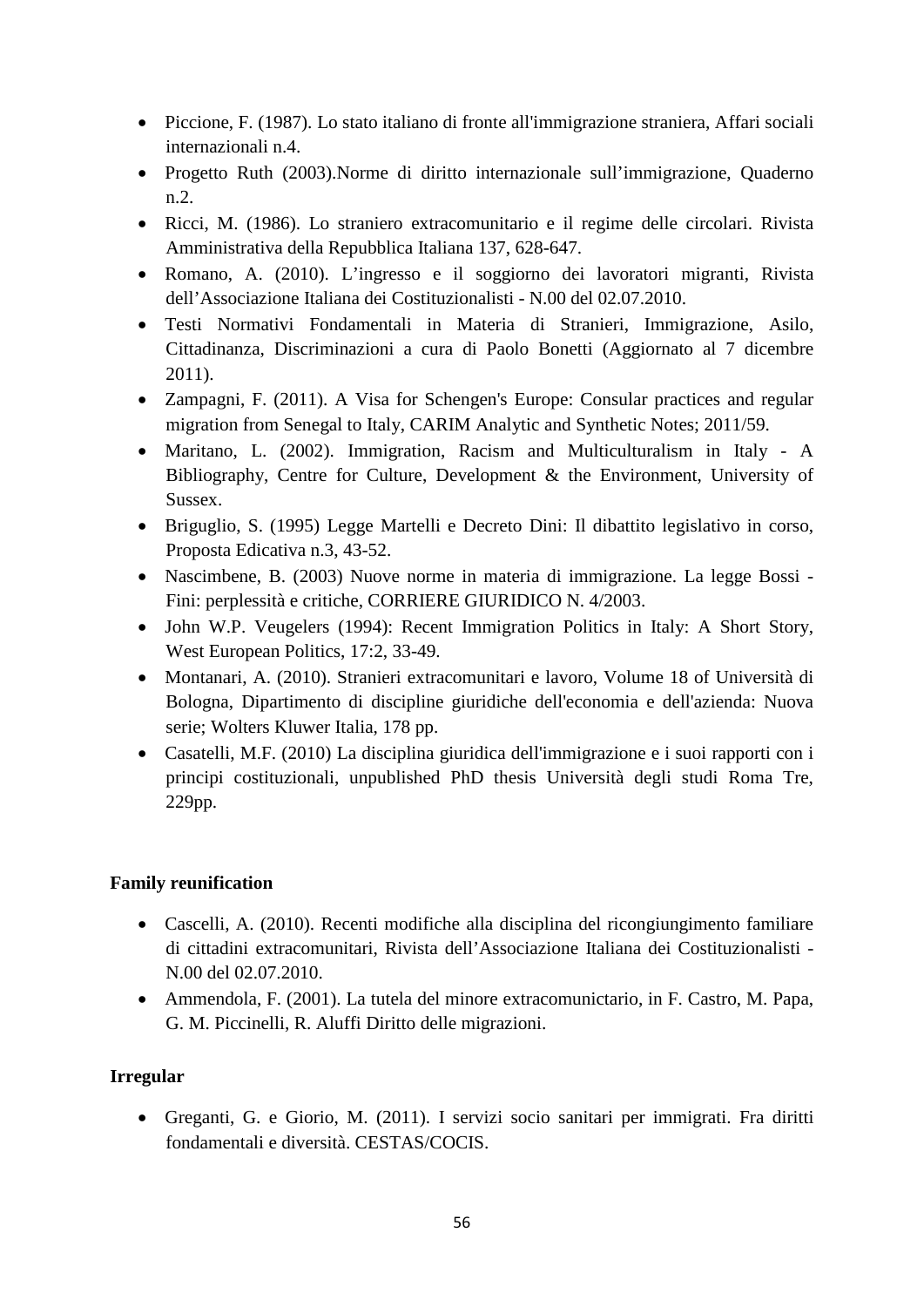- Lencioni, S. (2008). L'immigrazione Irregolare Senegalese In Italia. Report RETURNET – Promoting an integrated model for return.
- EMN EUROPEAN MIGRATION NETWORK (2005). Immigrazione Irregolare In Italia. L'approccio nazionale nei confronti dei cittadini stranieri irregolarmente soggiornanti: caratteristiche e condizioni sociali. a cura di IDOS - Punto Nazionale di Contatto dell'EMN in collaborazione con il Dossier Statistico Immigrazione Caritas/Migrantes e con il supporto del Ministero dell'Interno.
- Fasani, F. (2009). Undocumented Migration- Counting the Uncountable. Data and Trends across Europe. Country Report Italy CLANDESTINO.
- Levison, A. (2005) The Regularisation of Unauthorized Migrants: Literature Survey and Country Case Studies; Regularisation programmes in Italy. Centre on Migration, Policy and Society, University of Oxford.
- Geraci S., Martinelli B. (2002). Il diritto alla salute degli immigrati: scenario nazionale e politiche locali. Edizioni Nuova Anterem, Roma.

# **Spain**

## **Recurrent publications/reports :**

- Memoria del Consejo Económico y Social. Varios años.
- Balance Anual del Ministerio del Interior en materia de Extranjería e Inmigración. Varios años
- REGINE (2009). Regularisations in Europe. Study on practices in the area of regularisation of illegally staying third country nationals in the Member States of the EU. Country Studies. Vienna.
- Clandestino Report. Country reports.
- Frontex Annual Report 2005, 2006, 2007, 2008, 2009.
- Revista de Derecho Migratorio y de Extranjería, de la Editorial Lex Nova

## **Websites**

<http://datos.gob.es/datos/?q=node/1236&language=ca> for legal texts since 1960, including legal analysis of each norm.

<http://www.migrarconderechos.es/> for legal texts, judgements and academic references. Access to a multitude of publications that provide guidance in interpreting the law. Only a few of those consulted are cited below

<http://www.infomigrante.org/infomigrante/> for current practices

[http://www.intermigra.es](http://www.intermigra.es/) for legal texts, judgements and academic references. Access to a multitude of publications that provide guidance in interpreting the law. Only a few of those consulted are cited below

[http://www.elderecho.com](http://www.elderecho.com/) for news on legal issues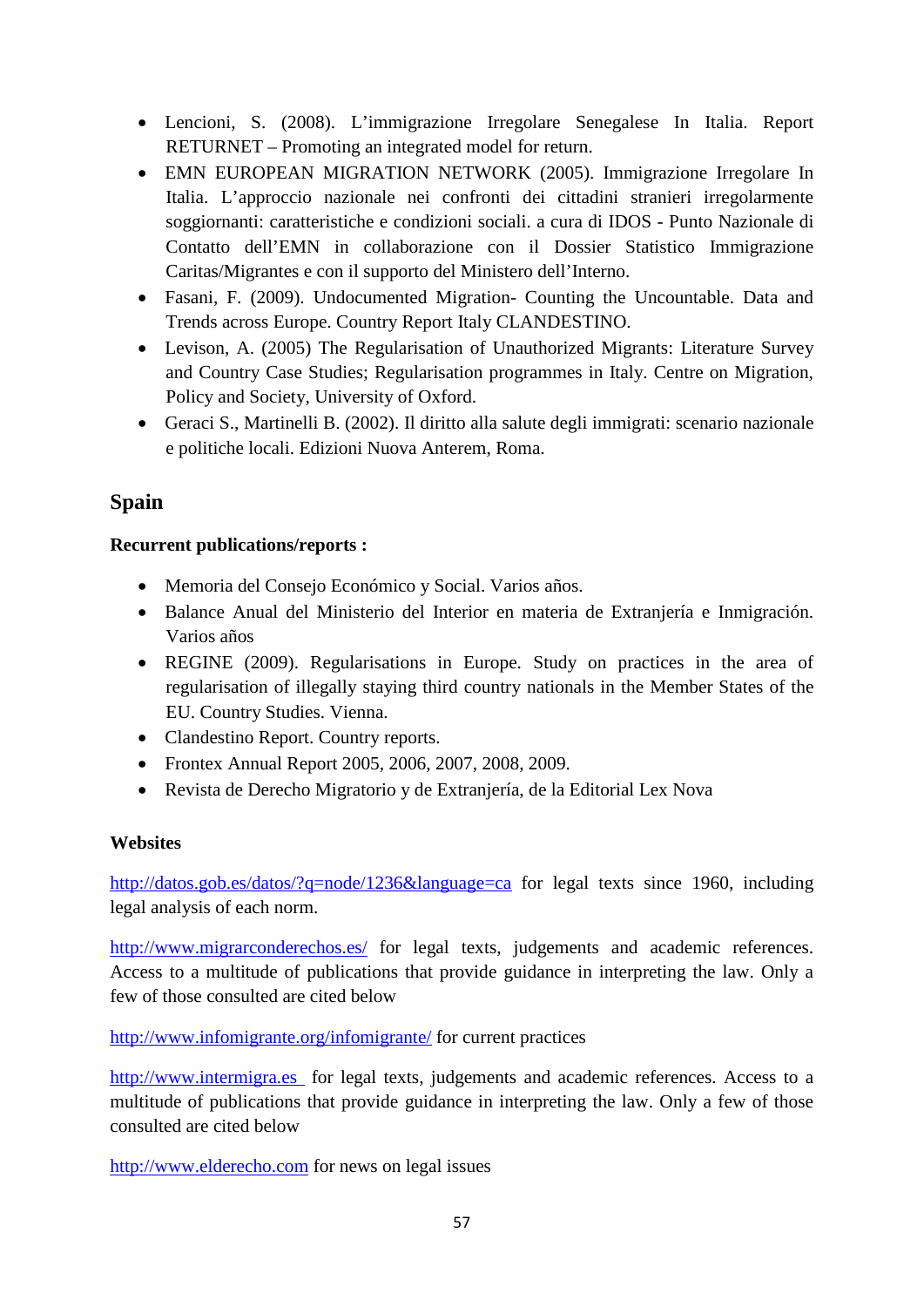#### <http://extranjeros.empleo.gob.es/es/index.html> for legal texts, statistics, current procedures

#### **Selected documents, academic articles consulted**

#### *General*

- Eliseo Aja y Joaquín Arango (eds.) Veinte años de inmigración en España. Fundació CIDOB. Barcelona.
- H. Cebolla-Boado y A. González-Ferrer (2008) La inmigración en España (2000- 2007). Del control de flujos a la integración de los inmigrantes. Centro de Estudios Políticos y Constitucionales, Madrid.
- Conde-Pumpido, C.; Córdoba, D; De Mateo, F. y Sanz, J. D. Tratado práctico de los procesos de Extranjería (3 vol.) Barcelona: Bosch, 2002.
- Izquierdo Escribano (1990) La inmigración en España 1980-1992. Ministerio de Trabajo y Seguridad Social. Madrid.
- M. Moya Escudero y R. Rueda Valdivia. Régimen Jurídico de los trabajadores extranjeros en España. La Ley. 2003.
- Ortega Martín (2001) Manual práctico de derecho de extranjería. Obra actualizada al Real Decreto 864/2001, de 20 de Julio. Europea de Derecho. Madrid.
- AA. VV. (1999) "Las proposiciones de Ley de reforma de la Ley de extranjería", Actualidad Administrativa 41: 1123-1170.

#### *Short-term*

• B. Carrillo Carrillo (2005) Cuestiones prácticas relativas a las condiciones de entrada de los extranjeros en España. Anales de Derecho. Universidad de Murcia. Número 23. 2005. Págs.145-186

#### *Work*

- F. Calabrés-Cobo (2006) Régimen laboral de los trabajadores extracomunitarios. Colección Series y Monografías. Junta de Andalucía. Sevilla
- Aparicio Wilhelm, Marco y Roig Molés, Eduard (2006). "La entrada por razones laborales y el trabajo de los extranjeros. El progresivo desarrollo de un sistema ordenado de entrada laboral", en Eliseo Aja y Joaquín Arango (eds.), Veinte años de inmigración en España, Fundació Cidob, Barcelona, pp. 145-174
- Román García Oliver. El establecimiento de contigentes como política active de canalización de flujos migratorios
- B. López, A. Planet y A. Ramírez La política de contingents en 1993 y 1994
- V. Boveda Soro y B. Cardona Rubert. (nd) La nueva configuración legal del permito de trabajo en España
- S. González Ortega (2008??) La protección social de los trabajadores extranjeros en España. Ministerio de trabajo e Inmigración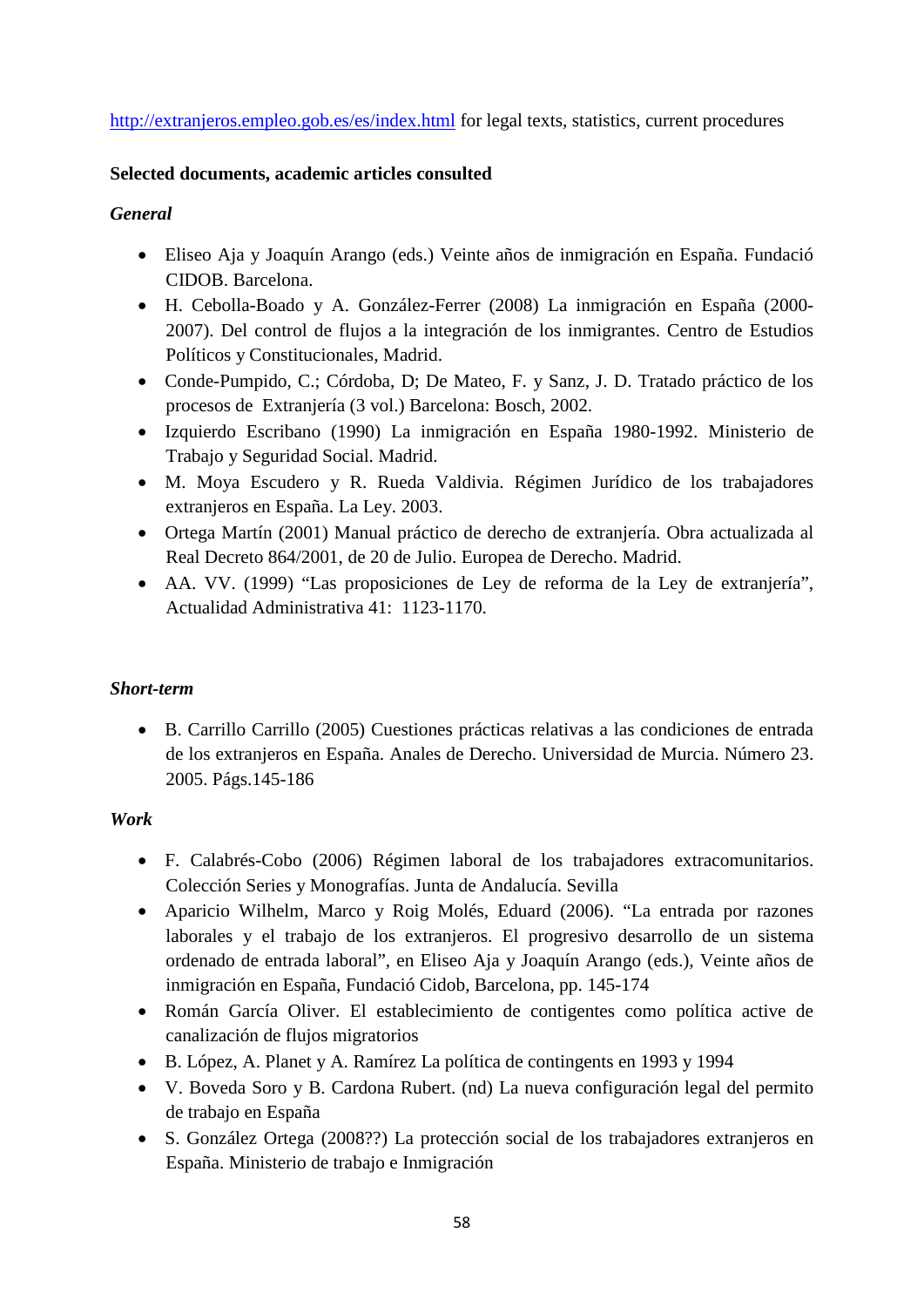• P. Santolaya (2005) "España" En La regulación de la inmigración en Europa Eliseo Aja y Laura Díez (coordinadores). Colección Estudios Sociales nº 17. LaCaixa. Barcelona.

### *Family reunification*

- Gutiérrez Espada (2003) El derecho de reunificación familiar del extranjero en España (desde la perspectiva de un internacionalista). Anales de Historia Contemporánea, 19: 103-121.
- Colectivo IOE (2005) Inmigración y Vivienda en España. OPI, Ministerio de Trabajo y Asuntos Sociales. Madrid.
- Moya Malapereira (2008). Los informes municipales de arraigo social y disponibilidad de vivienda adecuada expedidos a los extranjeros extracomunitarios: el papel en Cataluña de la Oficina del Padrón Municipal. QDL, 17: 134-151. Fundación Democracia y Gobierno Local.
- Quirós Fons (2006). La reagrupación familiar de extranjeros en España: régimen aplicable y propuestas. Tesis Doctoral.
- José Luis Rodríguez Candela y Diego Boza Martínez (2010). Los españoles también son ciudadanos de la Unión y otras consecuencias de la sentencia de la Sala de lo Contencioso-Administrativo del Tribunal Supremo de 1 de junio de 2010
- Rodríguez Benot Jurisprudencia del Tribunal Supremo sobre Régimen Comunitario. Seminario INTERMIGRA

## *Irregular*

- Francisco Cuenca Moreno Inspector Jefe del C.N.P., Jefe de la UCRIF de la Brigada P. Extranjería de Málaga."Materialización: expulsion, devolución y retorno. Pags. 2906-2940.
- Evaluación y desarrollo futuro de la Agencia FRONTEX MEMO/08/84 Bruselas, 13 de febrero de 2008
- Miroslava Kostova Karaboytcheva Una evaluación del último proceso de regularización de trabajadores extranjeros en España (febrero-mayo de 2005). Un año después Documento de Trabajo (DT) 15/2006 14/8/2006. Real Instituto Elcano. Madrid.
- J. Recaño y A. Domingo Factores sociodemográficos y territoriales de la inmigración irregular en España

#### *Students*

• P. Abarca Junco y M. Vargas () El regimen jurídico de los estudiantes e investigadores extranjeros en España. Revista Electronica de Estudios Internacionales, 17: -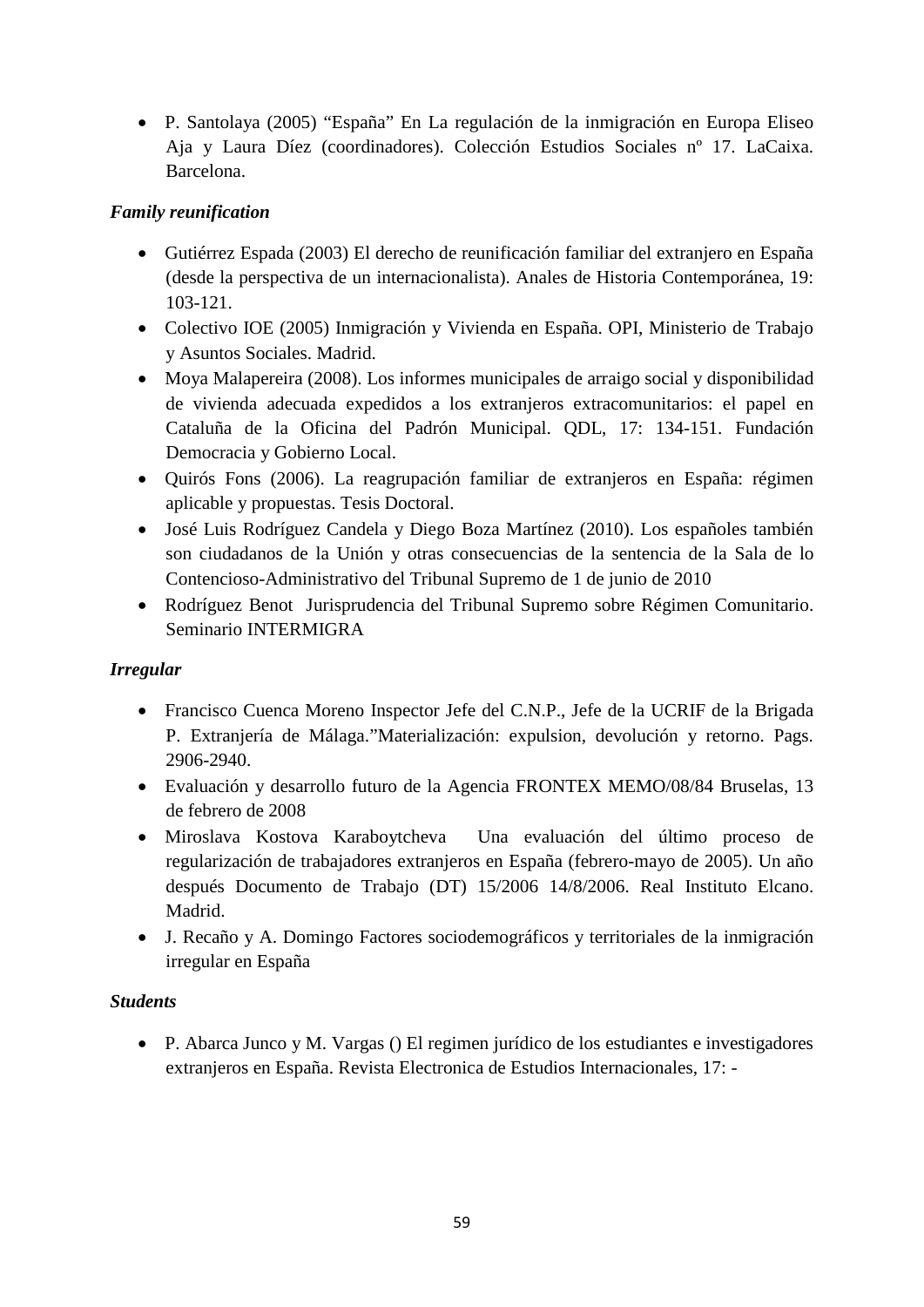### *Sub-Saharan Africa/Senegal*

- N. Azkona y J. Sagastagoit (2011). Políticas de control migratorio y de cooperación al desarrollo entre España y África Occidental durante la ejecución del primer Plan África. ALBOAN y ENTRECULTURAS.
- L. Barros et al. (2002) L 'immigration irreguliere subsaharienne a travers et vers le Maroc. Cahiers de Migrations Internationales 54: BIT. Geneve.
- P. Demba Fall, M. Hernández Carretero, M. Y. Sarr (2010) Senegal Country and Research Areas Report EUImagine Project, Paper 2
- Perrin (2008) La circulation des personnes au Maghreb. CARIM Notes d'analyse et de synthèse 2008/46.
- V. Gonzálvez Pérez (1996) La inmigración Africana hacia España: el acceso a través de la frontera sur. Anales de la Universidad de Alicante 15: 5-18.
- GADEM (2009?) Les droits humains des migrant(e)s subsaharien(ne)s au Maroc. [www.jsf-jwb-migrants.org](http://www.jsf-jwb-migrants.org/)
- Baba 2011 Le Maroc face a la traite transnationale CARIM\_ASN\_2011\_43
- Mghari 2008 L'immigration Subsaharienne au Maroc CARIM\_AS&N\_2008\_77
- M.A. Asín Cabrera (2010??) Los Acuerdos bilaterales suscritos por España en materia migratoria con países del continente africano: especial consideración de la readmisión de inmigrantes en situación irregular.
- M.A. Asín Cabrera (2005) "La inmigración irregular en la investigación jurídica", La inmigración irregular. Aproximación multidisciplinar. Tenerife, Área de Desarrollo Económico del Cabildo de Tenerife. Observatorio de la Inmigración de Tenerife, 2005, pp. 211-229.
- Belguendouz (2002) Marruecos: Frontera con España ¿Socio o gendarme de Europa en Africa del Norte? Mediterráneo Económico 1
- Romero (2008). "El Plan África, la política migratoria española de «nueva generación» y la guerra contra los pobres" Frontera Sur

## *Various countries*

- Costa-Lascoux Jacqueline. Chronique Législative L'Europe des politiques migratoires : France, Italie, Pays-Bas, RFA. In: Revue européenne de migrations internationales. Vol. 5 N°2. pp. 161-177.
- Thierry, X. (1997). Évolution récente de l'immigration en France et éléments de comparaison avec le Royaume-Uni, Population (French Edition), Vol. 59, No. 5 (Sep. - Oct., 2004), pp. 725-764.
- Rapports SOPEMI OCDE, e.g. édition 2000 sur le regroupement familial
- Academic network for legal studies on immigration and asylum in Europe, study on the "conformity checking of the transposition by member states of 10 EC directives in the sector of asylum and immigration" done for DG JLS of the European Commission end 2007(contract jls/b4/2006/03)